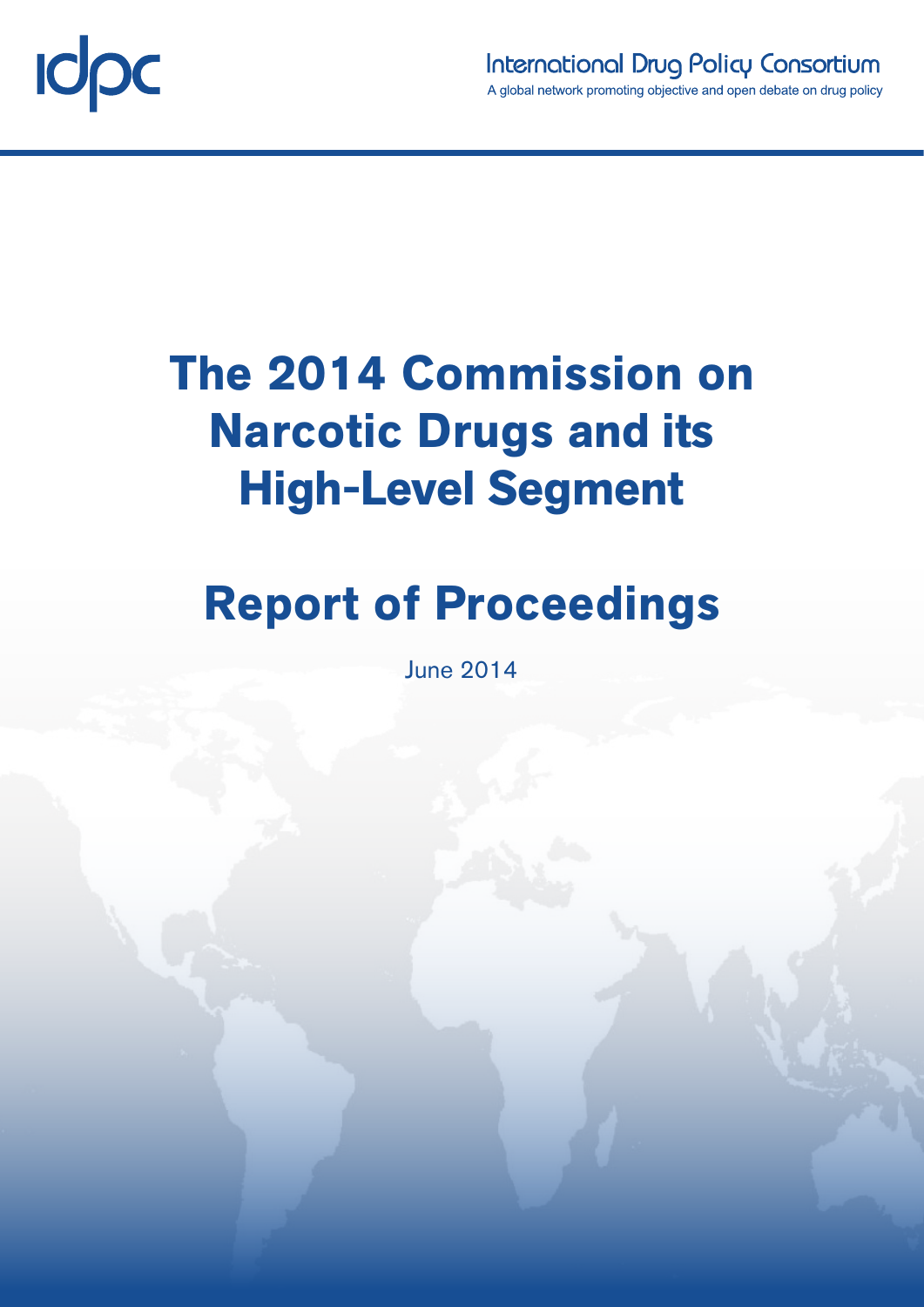## **The 2014 Commission on Narcotic Drugs and its High-Level Segment**

## **Report of Proceedings**

## **Executive Summary**

The year 2014 has been a highly significant one for the international drug control system. Two US states, Colorado and Washington, along with Uruguay, have established regulated markets for the recreational use of cannabis. While arguments continue concerning the legality or otherwise of such markets within the UN drug control conventions, it is clear that they depart from the letter, if not the spirit, of these treaties. At the UN level, this challenge is supplemented by growing tensions and an increasing difficulty for states parties in reaching the consensus which is supposed to underlie and characterise the drug control regime.

This year's 57<sup>th</sup> Commission on Narcotic Drugs (CND) took place between 13<sup>th</sup> and 21<sup>st</sup> March, and included a High-Level Segment (HLS) like that featured at the 2009 Commission, and was intended as a mid-term review of progress made towards the realisation of the Political Declaration and Plan Action agreed in 2009, and to map the path to the 2016 United Nations General Assembly Special Session (UNGASS) on the world drug problem. The HLS, following lengthy and often heated discussions, produced a Joint Ministerial Statement (JMS). This statement proved difficult to achieve, with disputes over the use of the death penalty for drugs offences forming the heart of wide-ranging philosophical and political differences. The passages intended to deal with the forthcoming UNGASS were abandoned and included instead in the work of the regular CND, which was left to come up with a resolution accommodating the conflicting positions.

The final JMS document was largely bland, and repeated wholesale passages from the 2009 Political Declaration. Nonetheless, largely thanks to the efforts of Mexico, recognition of serious drug policy debates taking place around the world was eventually included. Within the debates over the JMS, the emergence of a bloc of like-minded states could be discerned, for which the reform of the international drug control system is of critical, if long-term, importance. Meanwhile – and lending a strange and paradoxical character to the proceedings – for much of the time the CND went about its usual business as though all was perfectly normal.

At the High-Level Segment's plenary debate, Uruguay explained the rationale for its cannabis policy and the ways in which it was to be implemented. Criticising 'narrow and rigid' interpretations of the conventions, the Uruguayan delegate argued that his country's decision to base its drug policy on public health and human rights was within the original spirit of the conventions. A number of other Latin American countries called for a thoroughgoing debate on the present direction of UN drug policy. The most radical of these challenges came from Ecuador, which argued that Latin America had suffered the most egregious effects of the 'war on drugs', and called for a change of paradigm when analysing drugs; these are a 'social phenomenon', and countries face complex and specific problems resistant to a one-size-fits-all policy. Ecuador therefore called repeatedly for a reform of the conventions, breaking a profound taboo that has long remained inviolable at the CND. Such reformist views were contrasted with those of countries such as Sweden, and a number of African and Asian states. These countries reiterated their warnings against a drift toward liberalisation; we must 'cover our ears' to such a message, said Algeria. The Russian Federation,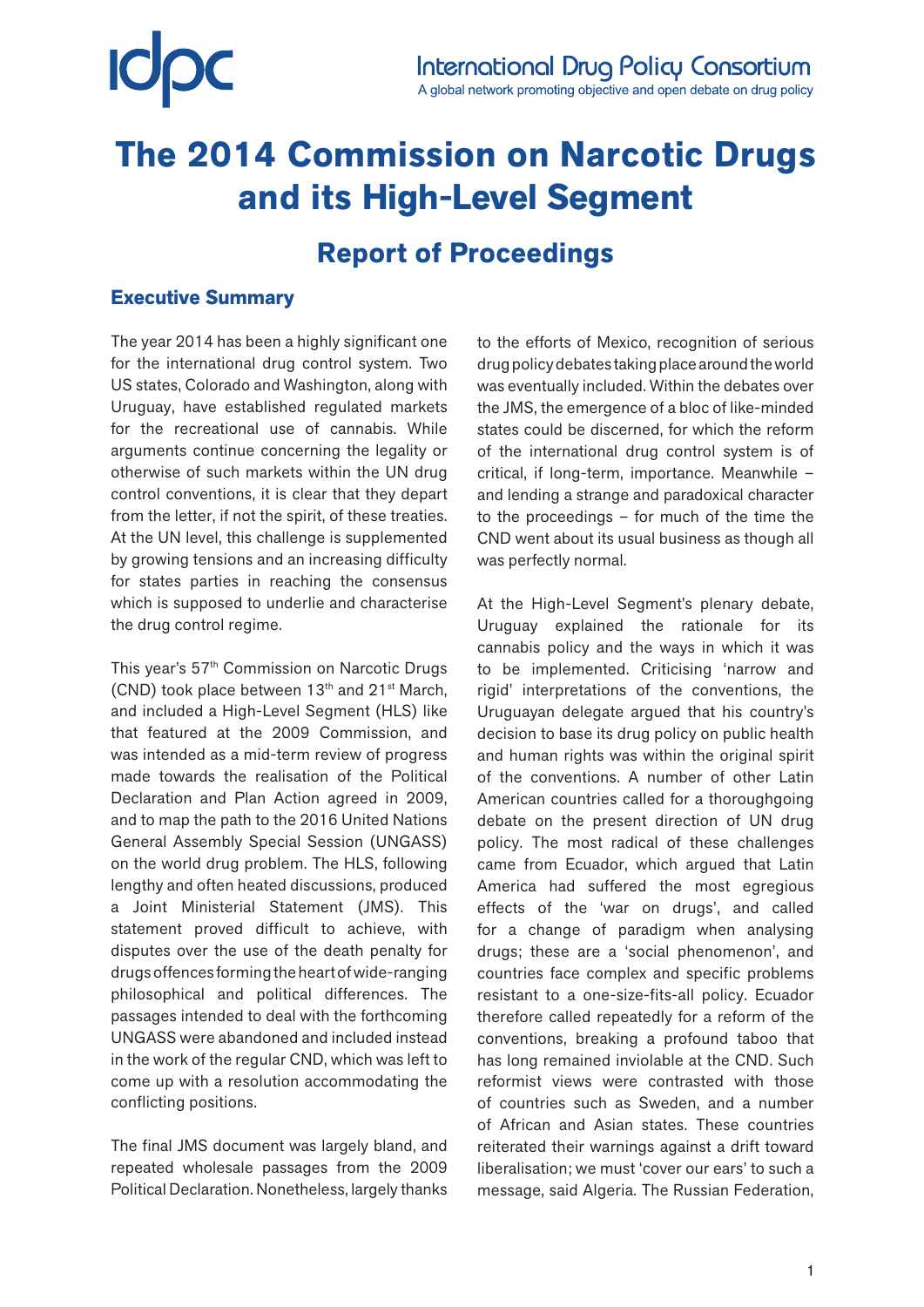# **ICOC**

as usual leading the charge against reform, told delegates that 'the world community is at a crossroads', and warned that it is up to the CND to prevent the descent of a 'narcotic fog' and to 'liberate youth from the drugs threat'.

The regular CND Session commenced on Monday 17<sup>th</sup> March. One of the most prominent themes to feature was that of scheduling, the allocation of substances to varying levels of controls. A lively plenary debate took place on this issue, which was closely linked to another key topic at the CND, that of New Psychoactive Substances (NPS). The rapid expansion in numbers and distribution of NPS has left governments anxious, and perceiving their countries in danger of being swamped by these new drugs. These anxieties have fastened onto the World Health Organisation (WHO), which is mandated to review substances for scheduling under the 1961 and 1971 Conventions. Considerable criticism was directed at the WHO, which is perceived as responding too slowly to this new threat. In addition, it has come up with recommendations that certain countries, the INCB and the CND do not like – for example, the recommendation against placing ketamine under international control because of concerns that this would reduce its availability for medical purposes, in particular in developing countries. The Netherlands also forced a vote in the case of re-scheduling dronabinol, a substance on which the WHO has recommended that controls should be downgraded. The CND voted against the WHO recommendation, but the Netherlands' objective – to raise the issue of the CND's rejection of WHO recommendations – was realised.

The Committee of the Whole (CoW) saw 11 Resolutions and one Decision proposed and debated. These involved the usual mix of the Good, the Bad and the Ugly, and discussions over wording revealed the disparate understanding of drugs and human beings that underpin countries' policy positions. The most fiercely debated of these was the UNGASS Resolution, debates

hinging on whether the preparations should be led from Vienna; what the outcome should be; the possible engagement of other UN agencies in the debate; and the role of civil society.

NGO involvement in the CND continued to grow, this year reaching 331 representatives. In addition, several governments included NGO experts on their delegations; dialogues took place between civil society and the Executive Director of the United Nations Office on Drugs and Crime (UNODC) and the President of the International Narcotics Control Board (INCB). The latter, as usual, was less fruitful than the former, with Mr. Yans insisting on questions being pre-submitted, thereby compromising the 'dialogue' nature of the event. NGO statements were given at the Plenary, and expressed views from across the spectrum of opinion, but several made clear and powerful calls for a real debate to take place at the 2016 UNGASS.

Overall, the outcomes of this year's events were mixed, reflecting the increasingly complex, and often paradoxical, state of international drug control. It was certainly positive that the important relationship between health, human rights and drug policy was the focus of genuine discussion and that civil society engagement remained largely constructive. Moreover, in terms of open calls for reform of the existing treaty architecture, 2014 broke new ground. On the flip side, however, despite apparent realignment of the treaty system towards the 'health and welfare of mankind' the WHO remains marginalised. Moreover, countering increasing calls for reform, many states are set to steadfastly defend the status quo and maintain the separation of human rights and drug policy; a point demonstrated by different country positions on the death penalty in the JMS. As this highlighted, it is clear that the mythical 'Vienna Consensus' on drug policy is now irreparably shattered. As we approach the 2016 UNGASS, what is less clear is how the international community will deal with increasing policy pluralism.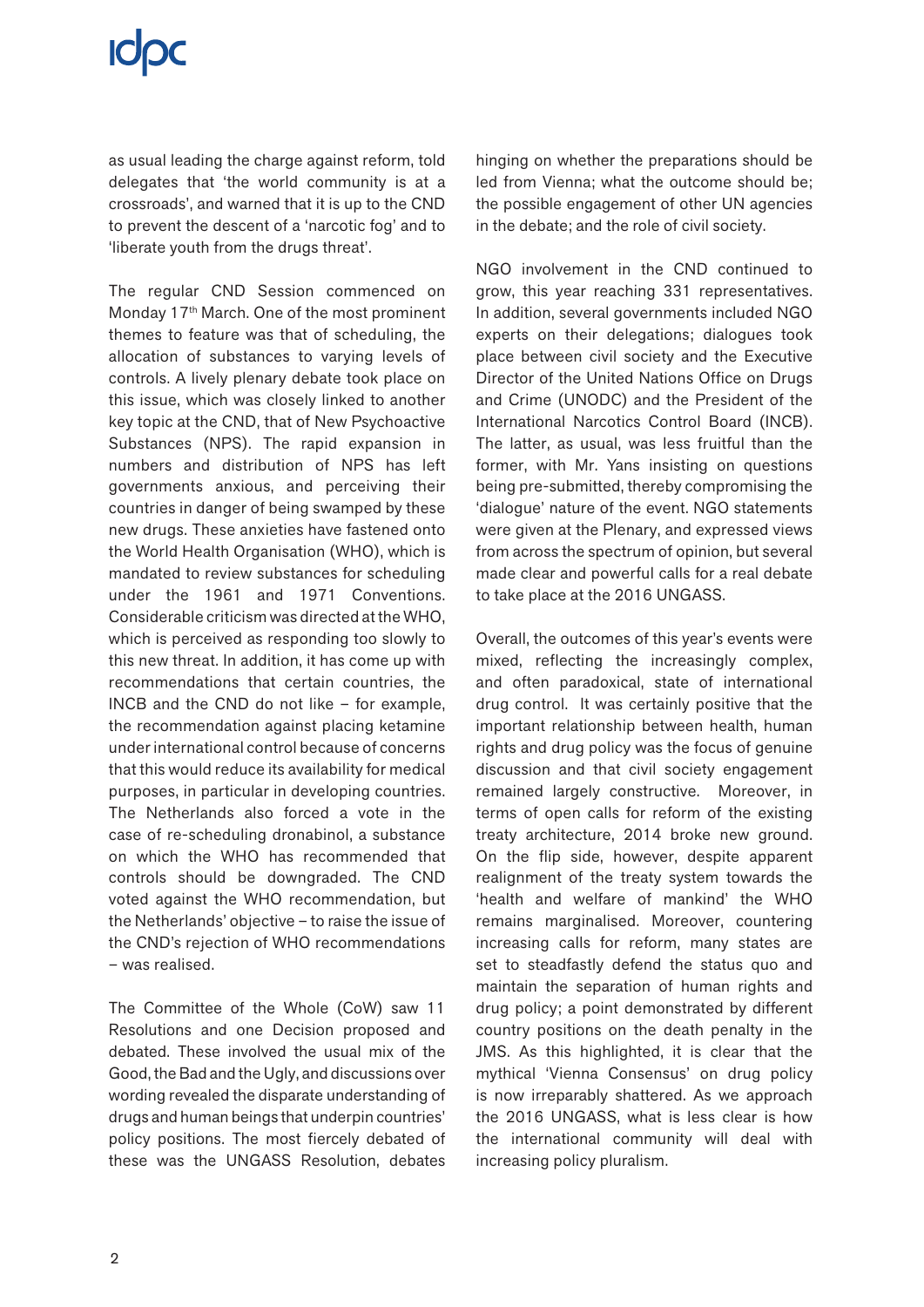## **Introduction**

While recent years have seen the international drug control regime based upon the three UN conventions come under increasing strain, 2014 will no doubt be remembered as the year when the current architecture of control truly began to collapse. Having moved through ballot initiatives to establish regulated markets for the recreational use of cannabis in November 2012, the US states of Washington and Colorado began to put the structures in place to implement the new policies; the latter rolling out the freshly minted legislation on 1 January 2014. Washington State will follow later in the year. As well as creating a headache for the US federal government in relation to the issue of states' rights and the Controlled Substances Act, these policy shifts put Washington D.C. in a very awkward situation vis-à-vis the USA's relationship with the bedrock of the current prohibition-oriented regime, the 1961 Single Convention on Narcotic Drugs. Further, at national level, in December 2013, following the passage of a bill through both chambers of the Uruguayan government, President José Mujica enacted Law 19.172.<sup>1</sup> This made Uruguay the first country in the world to legally regulate the cannabis market from seed to sale. The law came into effect in April 2014. Under such conditions, it is difficult to argue that either the USA or Uruguay is in full compliance with the Single Convention. In fact, the term 'breach' could be considered applicable.

As if this was not enough of a challenge for all those involved with different facets of international drug control, March 2014 was also the date for the HLS of the CND – an agreed halfway point on the road to the original date for the next UNGASS on the world drug problem and an opportunity to review the progress made towards achieving the targets laid out in the Political Declaration and Plan of Action at the previous HLS in 2009. As negotiations then revealed, reaching consensus on a wide-ranging set of issues is becoming ever more complex and fraught due to the increasingly diverse views among signatories of the conventions on the best ways to deal with the use of certain psychoactive substances.

It was with these circumstances as a backdrop that delegates met at the Vienna International Centre between 13 and 21 March 2014 for the HLS to review the 2009 Political Declaration and Plan of Action on International Cooperation Towards an Integrated and Balanced Strategy to Counter the World Drug Problem (13–14 March) and for the standard session of the CND (17–21 March). With many substantive issues to discuss, including adoption of a Joint Ministerial Statement within the HLS and preparations for the 2016 UNGASS within both the HLS and the  $57<sup>th</sup>$  session, expectations for the seven days of debate and negotiations were unusually high. And, as will be discussed here, much of importance certainly took place and was said. However, the Commission remained not only in deadlock, but also in an increasingly surreal state of denial: politically calculated denial designed to give the impression that it is business as usual in Vienna and that, far from collapse, international drug control is merely undergoing modest renovation within its existing structures.

This report aims to provide a summary of what was discussed at the HLS and the CND's 57<sup>th</sup> session, including at various side events, and attempts to provide some analysis of the key interconnected discussions, debates, emerging issues of concern and recurring themes with which observers of past CNDs will be familiar. A supplementary account of the proceedings can be found on the CND blog, a project of IDPC, in collaboration with the New Zealand Drug Foundation (NZDF) and the International Association for Hospice and Palliative Care (IAHPC): <http://www.cndblog.org/>Official UN documentation relating to both the HLS and the CND session proper, including the official report of proceedings, can be found at: [http://](http://www.unodc.org/unodc/en/commissions/CND/session/57_Session_2014/CND-57-Session_Index.html) [www.unodc.org/unodc/en/commissions/](http://www.unodc.org/unodc/en/commissions/CND/session/57_Session_2014/CND-57-Session_Index.html) [CND/session/57\\_Session\\_2014/CND-57-](http://www.unodc.org/unodc/en/commissions/CND/session/57_Session_2014/CND-57-Session_Index.html) [Session\\_Index.html](http://www.unodc.org/unodc/en/commissions/CND/session/57_Session_2014/CND-57-Session_Index.html)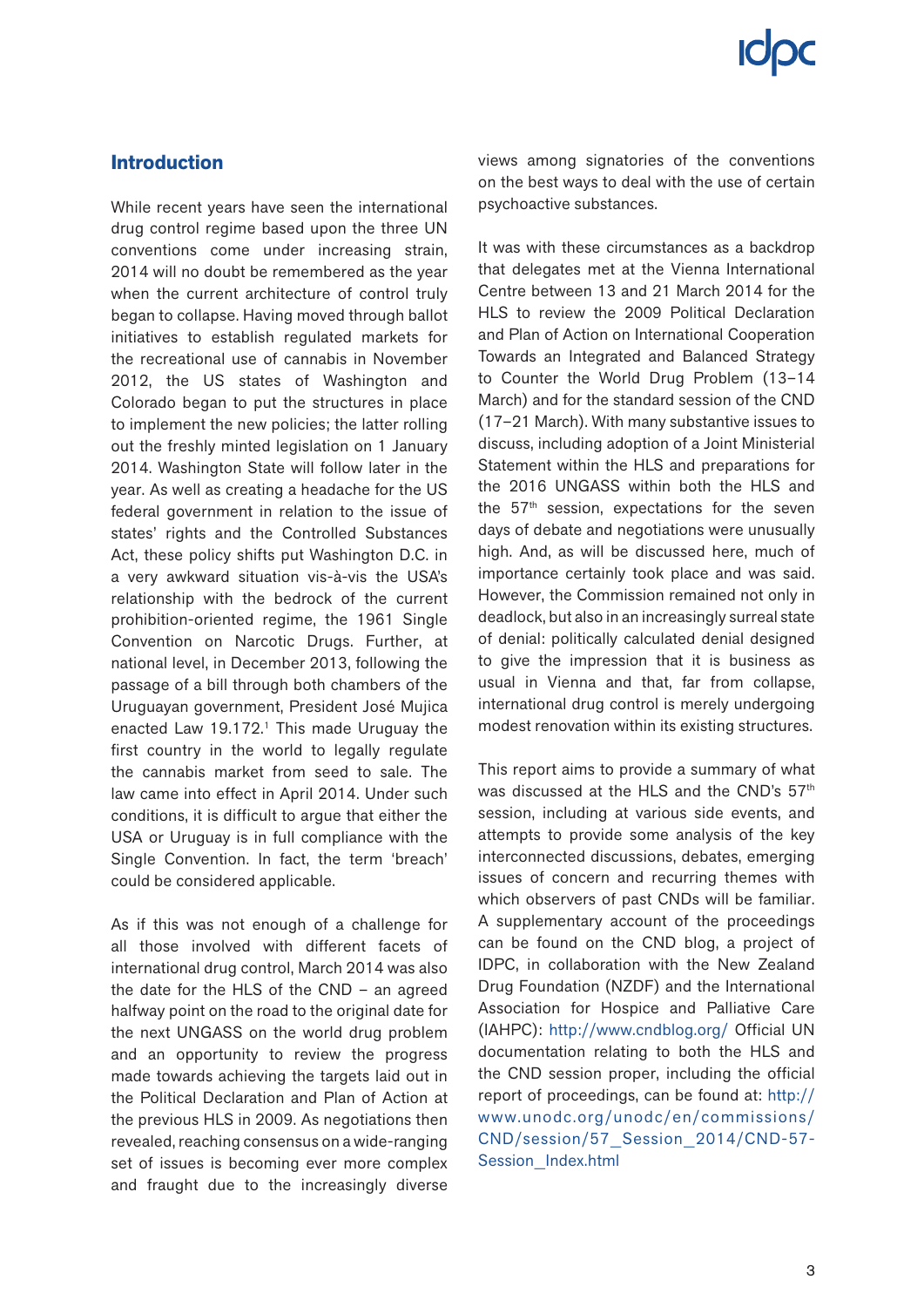## **IODC**

## **The opening of the High-Level Segment**

In an eerie but perhaps inevitable echo of the 2009 HLS, delegates for the 2014 event met after months of gruelling negotiation on the text of the JMS reviewing progress made over the past five years. Manic discussions lasted almost to the eve of the event and involved the standard dilution of many hard fought governmental positions to consensus language, but crucially also the introduction of one redline on the issue of the death penalty. Nonetheless, the HLS began with all the apparently unruffled pomp that is to be expected from such an occasion. And although lower profile than initially anticipated, the event still involved royalty and a Deputy Secretary General of the UN.

Alluding to the travails of the preceding months, the Chair of the CND and President of the  $57<sup>th</sup>$  session, the erudite and patient Khaled Abdelrahman Shemaa (Permanent Representative of Egypt to the UN in Vienna), kicked off proceedings with a nod to the 'intense' nature of negotiations leading up to the Segment and went on to inform the 128 states in attendance that they must ensure that the 2009 Political Declaration and Action Plan continue to be effectively implemented. Queen Silvia of Sweden, herself a veteran of the 2009 HLS, used her speech to frame the drug control conventions as a means to protect children and, slightly disingenuously noting that she was not a

'political person', spoke of her vision of a 'society free from drugs' and concluded with the refrain 'we have to save our children'. Less emotive contributions followed from the co-chairs of the scientific consultation (see Box 1) and the Youth Forum, which offered the intelligent observation that 'punishing people that use drugs is costly and counterproductive'. UN Deputy Secretary General Jan Eliasson then made some positive observations, but also disappointingly reverted to the simplistic semantics of 'plague' and 'scourge', terms which have long undermined a nuanced debate of drug markets and consumption. Calling for a 'comprehensive and open-minded exchange of ideas on what has worked and not worked', and mentioning the Secretary General Ban-Ki Moon's establishment of a UN System Task Force on Drugs and Crime to develop a system-wide approach to issue, the Deputy Secretary General noted the continuing centrality of the UN drug control conventions to international efforts. Observing that many of the delegations had 'serious and honest' differences of views, Mr. Eliasson also called for the inclusion of civil society in the discussions to follow and appealed to member states to continue the debate in a complementary and inclusive manner in order to deliver 'solutions'. He concluded by reminding delegates that 'in promoting health, prevention and treatment, and in confronting criminal networks, we are not only saying 'no' to drugs. We are also saying 'yes' to development, to health, to human rights and to a Life of Dignity for All (sic)'.

### **Box 1. Statements from the co-chairs of the 'scientific consultation'**

Two scientific consultations were held prior to the HLS on 11 March 2014. Organised by UNODC, these involved a range of experts who reviewed thematic papers in order to produce two sets of recommendations to be presented at the opening session. The first set was presented by the co-chair of 'Science addressing drugs and health: State of the art', Dr. Nora Volkow (Director of the US National Institute on Drug Abuse) focused on 'Drug prevention, treatment and rehabilitation'. Her presentation was centred on the need to treat 'substance use disorders' as a medical and public health issue rather than a 'criminal justice/or moral issue'. Among other recommendations, Dr. Volkow presented the need for the CND to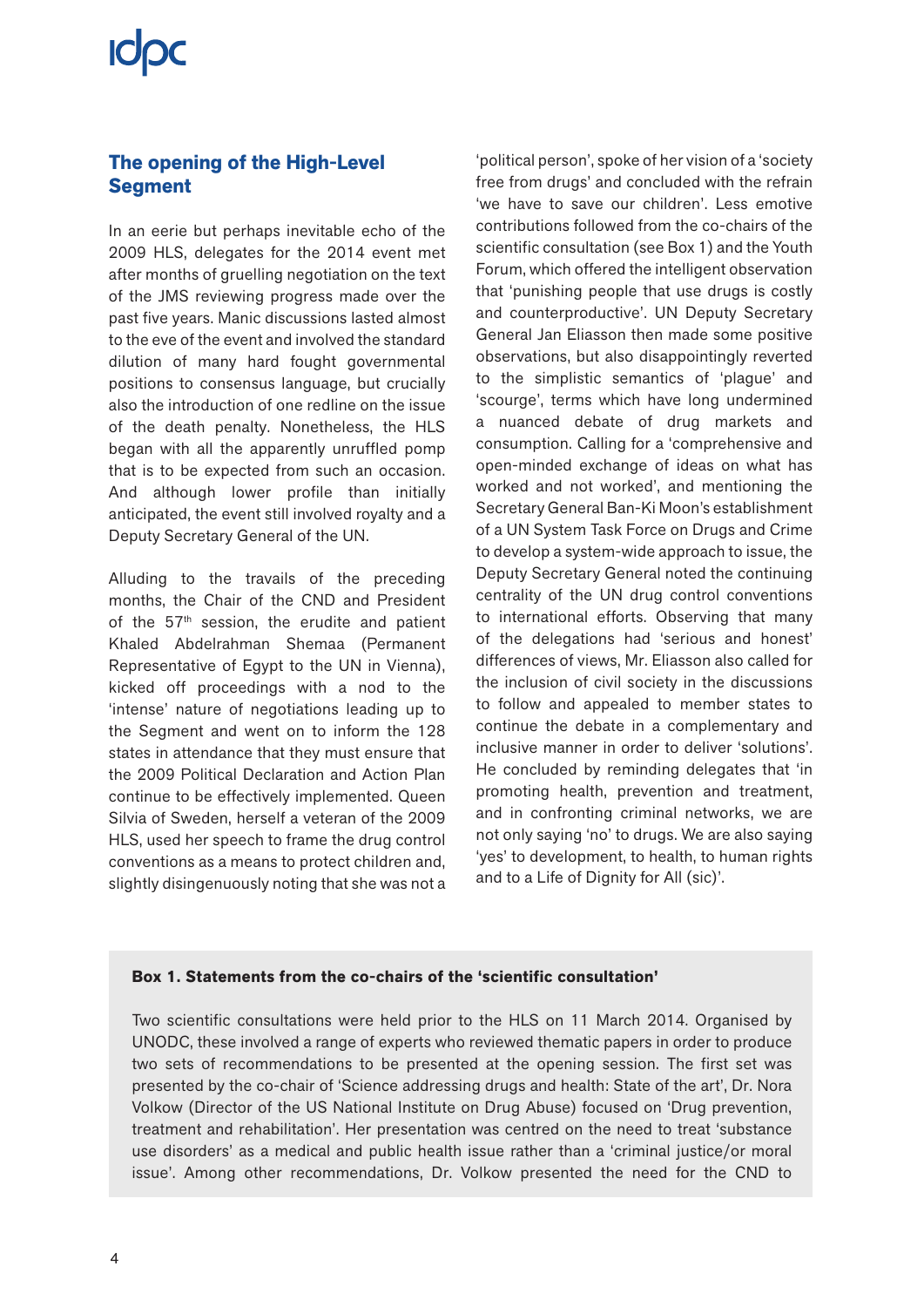'consider developing a global integrated strategy on prevention of drug disorders with the support of the UNODC in collaboration with WHO, and in close consultation with the scientific community, in preparation for the UNGASS'. To this end, there was also a call for the CND to consider creating a 'Permanent Scientific Council' with representatives from the scientific community. Dr. Michel Kazatchkine, the UN Secretary General's Special Envoy on HIV/AIDS for Eastern and Central Asia, presented the conclusions from 'Science addressing drugs and HIV: State of the art'. Having set the context, the consensus statement stressed that the sharing of injection equipment and the criminalisation of drug use are key drivers for the spread of HIV. He highlighted the compelling evidence around the effectiveness of needle and syringe programmes and opioid substitution therapy in averting HIV infections and went on to stress the inadequate coverage of harm reduction programmes, the problems associated with the incarceration of people who inject drugs and the operation of compulsory detention centres for drug users. Dr. Kazatchkine also pointed out the need to align law enforcement and harm reduction and concluded with an overview of the spread of hepatitis C through drug injection as a growing public heath, and social and economic burden.2

As is to be expected, the speech of the UNODC Executive Director, Mr. Yury Fedotov, was more nuanced. Avoiding the idea of a 'solution' to what has become known as the 'world drug problem', the Executive Director's overview of the past five years was prefaced with the belief that 'There is no simple answer to the question of whether we have succeeded or failed in the implementation of the 2009 Political Declaration and Action Plan'. That said, there was no uncertainty surrounding Mr. Fedotov's faith in the extant system. He highlighted shrinkage in the global cocaine market, improvements in treatment delivery and strengthened international cooperation. But, having flagged up a number of issues of concern, including increased drug production in Afghanistan, NPS and market violence in Central America, he noted, 'The UN response to these formidable challenges is rooted in the implementation of the three international drug control conventions, as well as the UN conventions on transnational organized crime and against corruption, as informed by the foundational human rights standards and norms'. He went on to highlight that a public health response to 'the drug use problem' should consider 'alternatives to penalization' and – laying out the UNODC's position on the debate around the JMS - that the 'application of the death penalty for drugrelated offences has never been in the spirit of the conventions'. However, with an eye on policy shifts and discussions in various parts of the world, particularly within the Americas, the Executive Director observed that 'there remain many challenges in the implementation of the conventions'. Noting the importance of reaffirming 'the original spirit of the conventions, focusing on health', he stressed that 'dismantling the provisions of the conventions would not help achieve the ultimate goal of international drug control; protecting the health and welfare of people'.

Unsurprisingly, essentially the same message was at the heart of the statement of the President of the INCB, Mr. Raymond Yans. However, perhaps conscious of charges that the Board has been exceeding its mandate in recent years, Mr. Yans was careful to emphasise the centrality of member states within the decisionmaking processes of the UN system. Indeed, the President emphasised the fact that it was 'you' the member states that decided to limit the use of certain drugs to medical and scientific purposes. The implicit, and to a certain degree valid, message was that in deviating from the current treaty limits, 'you' are fighting with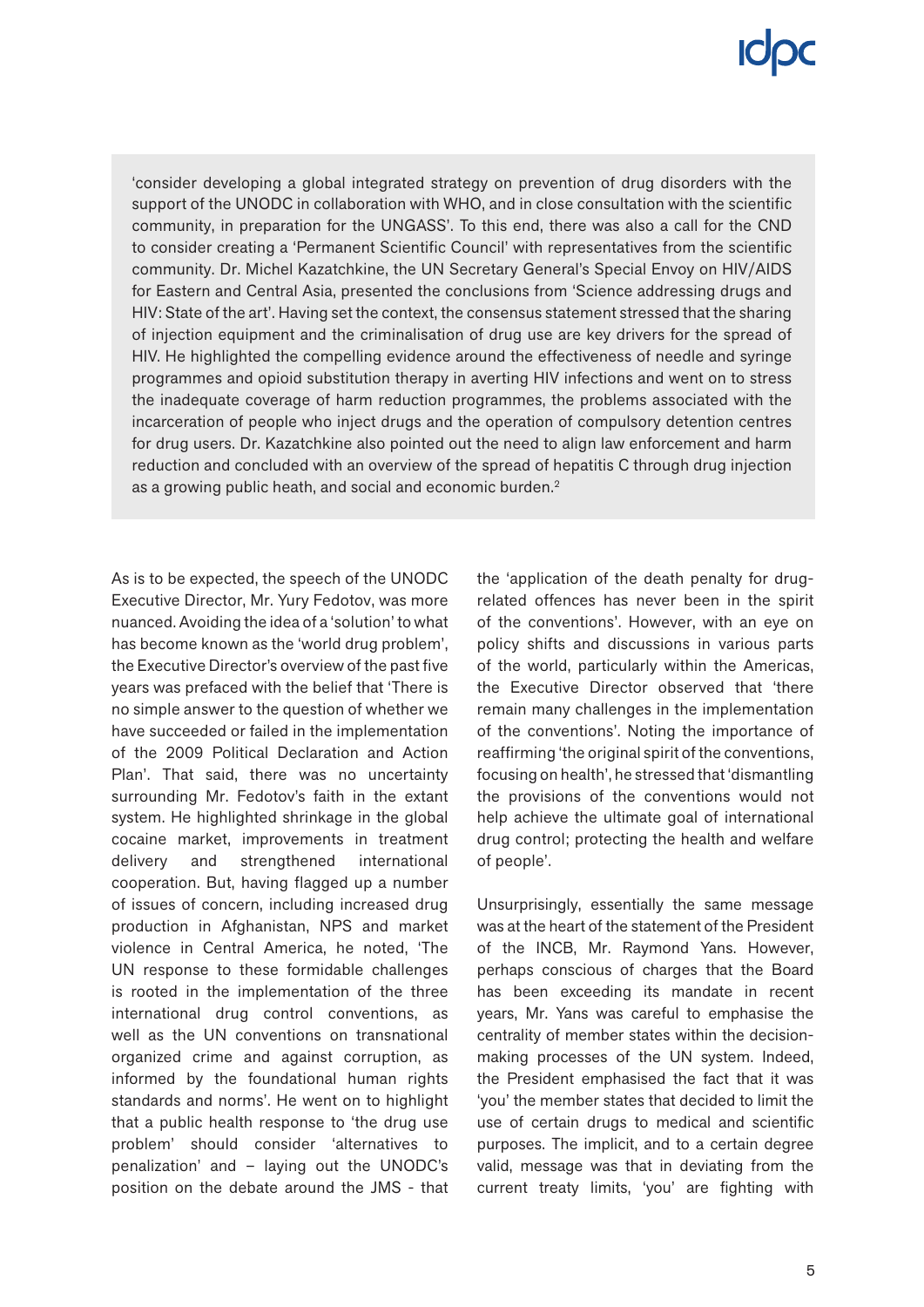# **ICOC**

yourselves, or former versions of yourselves (that is to say previous administrations that had signed the conventions). Bringing the role of the INCB back into the discourse, he asked, having 'contained if not resolved the problem of illicit drugs' do we have the right to weaken a system that it took over a hundred years to build? Without any direct reference to events in Uruguay or at the state level within the USA, Mr. Yans simultaneously defended the Board's oppositional stance to reform and put forward arguments against regulated cannabis markets. Regarding the former, he commented that the 'Board has never made war on anyone' and noted somewhat bizarrely, 'Not even drugs'. However, without providing specifics, Mr. Yans argued that recent scientific literature demonstrates the danger of cannabis use to the adolescent psyche before, quite rightly, pointing out that it is up to 'all of you' (the member states) to decide which policy to pursue. That said, he could not resist asking who would bear the political responsibility for creating a 'generation of young people unable to concentrate on basic tasks'.

Moving on to stress the challenges posed by NPS, the INCB President did, raise an important point that highlights increasing systemic tensions facing the international community and the UN drug control apparatus. 'Is it not paradoxical', he asked, that at the time when many states are now considering the control of synthetic cannabinoids, some states – sometimes the same ones – are discussing the legalisation of the production, cultivation and distribution of cannabis for purely recreational purposes, 'just because it is somehow in line with the times'. Perhaps deliberately ignoring the concept of relative harms, the President then asked, 'Where is the political logic?' Regardless of such puzzlement, and particularly in light of the tension between member states on the issue, Mr. Yans then went on to flag up a significant and welcome change of the Board's stance on the death penalty. It should be 'consigned to history', he said. Mr. Yans admitted that policy positions within countries do change and argued that within this context

drug policies must be based on scientific evidence. Bringing attention back to a core theme of his speech, the President concluded that it is 'you, the member states, the CND and the General Assembly of the United Nations… it is not up to us…', that will have to 'shoulder the responsibility' for future generations. On this point, he is quite correct. However, amidst substantive disagreements and deadlock within the CND over a range of issues, including the use of the death penalty, both sessions took place within a curiously dreamlike atmosphere of denial to the fact that the international drug control regime is currently experiencing the most significant changes in its lifetime.

## **The general debate of the High-Level Segment**

Intended as an opportunity for states and regional groups to comment upon 'progress achieved and challenges in implementing' the 2009 Political Declaration and Action Plan, for the most part the general debate was used by states to recount process indicators and regale Conference Room M with statistics concerning drug seizures and, where appropriate, hectares of drug crops destroyed. While this was the case, over the course of statements from around 106 state delegations and representatives of regional groups, specialised agencies, IGOs and NGOs, a range of 'serious and honest' differences of perspectives were soon clearly discernable.

As is the norm within the CND, nearly all states announced their 'commitment' to the existing treaties and an 'integrated and balanced approach'. Yet, building upon the momentum of the Commission's 56<sup>th</sup> session, a significant number (including Brazil, Switzerland, Norway, France, Portugal, India, New Zealand, the UK, the Czech Republic and Colombia) called in one way or another for greater exploitation of the flexibility permitted by the system and an interpretation of the treaties that put the twin issues of public health and human rights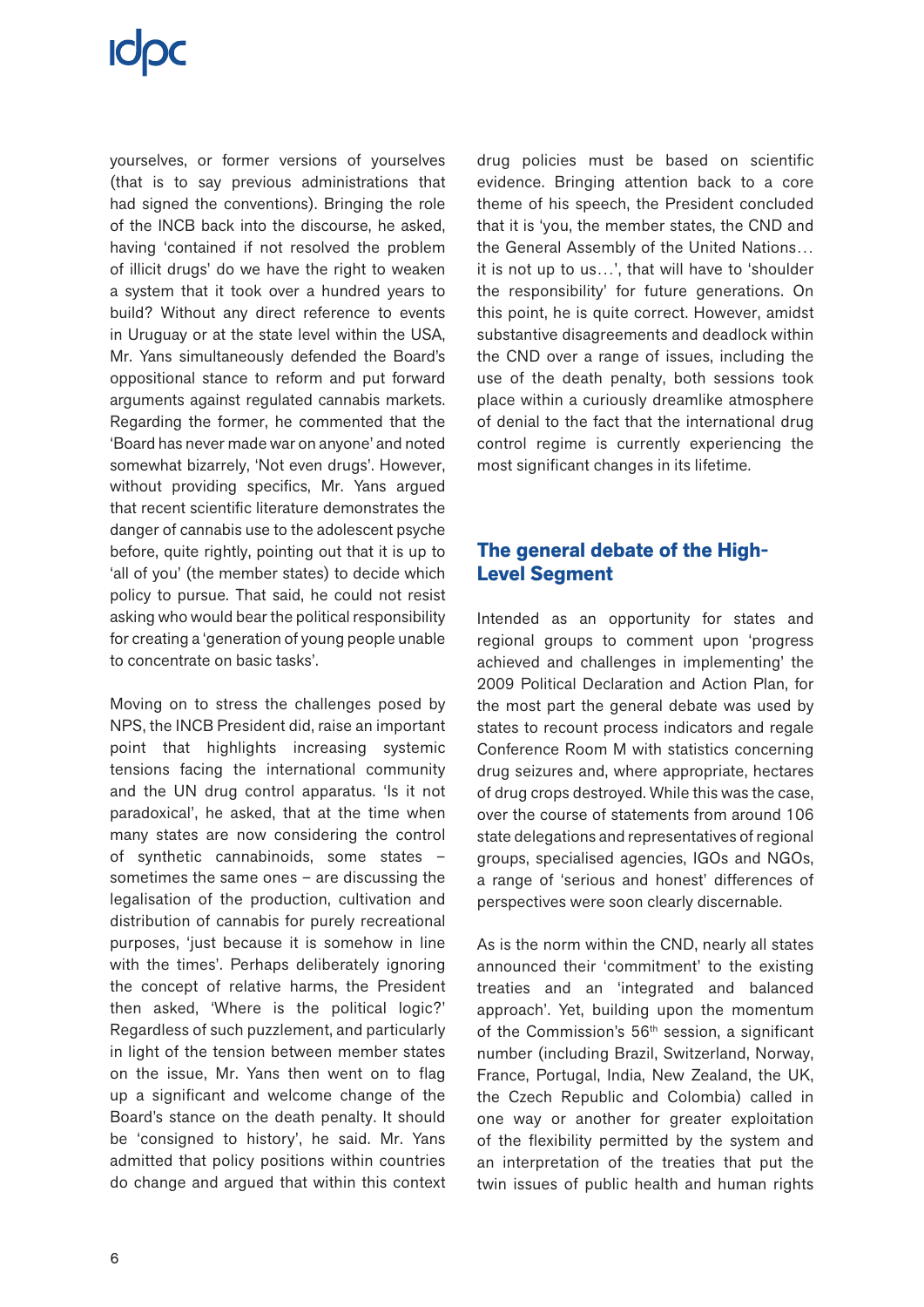at the centre of international drug policy. The European Union (EU) statement also reflected this position. Moreover, some states, including Guatemala and the Czech Republic, openly argued the case for the non-criminalisation of people who use drugs – a position also adopted by the Joint United Nations Programme on HIV and AIDS (UNAIDS). Pointing towards the need to modernise current approaches, the Czech Republic pointed out that, at the time of signing the Single Convention on Narcotic Drugs, evidence was unclear. 'Now', however, 'we know more', continued Jindrich Voboril, the Czech National Drug Coordinator, 'and we know that a drug free world is based on false assumptions and is not achievable…We need an open debate based on science and best experience to help us progress'. A number of countries from various parts of the world made similar statements regarding not only the importance of science and evidence to policy making, but also the key role of civil society, including academia. These states included the Netherlands, Portugal, Lithuania, Brazil, Austria, Colombia and Ukraine. Like their colleagues from Prague, the German delegation also noted the illusionary nature of a 'drug-free world', but only the Czech Republic openly encouraged the evaluation of 'alternative regimes' appearing in different continents. Moreover, in an oblique reference to Uruguay, Voboril argued that instead of trying to 'push those countries' the CND should appreciate the 'courage' required to make such policy shifts (see Box 2).

### **Box 2. Uruguay explains its historic policy shift**<sup>∗</sup>

Much anticipation awaited the speech by the Uruguayan government, as since the last CND the country adopted a law creating legal, regulated cannabis markets – the first country in the world to do so. As a result, Raymond Yans has been fiercely critical.3 The HLS therefore provided an ideal opportunity for rebuttal. The head of delegation, Diego Canepa, the equivalent of President Mujica's chief of staff, began by underscoring that drug policies must be carried out with full respect for human rights. Like Ecuador, Uruguay reiterated the profound regional debate underway on the so-called war on drugs and he also noted the important contributions to the debate made by the Global Commission on Drug Policy and the report by the Organization of American States (OAS), *The drug problem in the Americas*. 4

Canepa took advantage of the opportunity to explain the reasons for the cannabis regulation initiative and plans for its implementation. Neither drug consumption nor possession for personal use is criminalised in Uruguay, but marijuana users are forced to take risks in purchasing cannabis from illicit markets, where they are also exposed to other, more dangerous drugs. Canepa argued that present drug policies consequently do more damage than caused by drugs themselves. He also reiterated that Uruguay is not seeking to be a model for any other country, but seeking to provide for the safety and well-being of its own citizens. The government is also obligated by law to carry out education and prevention campaigns and to prohibit access to those under the age of 18. An Institute for the Regulation and Control of Cannabis is being created to implement the law.

'Since 1961', noted Canepa, 'a rigid and narrow interpretation of the conventions' had led to a misguided logic that 'the only tool for controlling cannabis use' is the prison system and that this has led countries to deviate from complying with the original spirit of the conventions and to a spiral of violence. Uruguay is, therefore, seeking to differentiate between substances,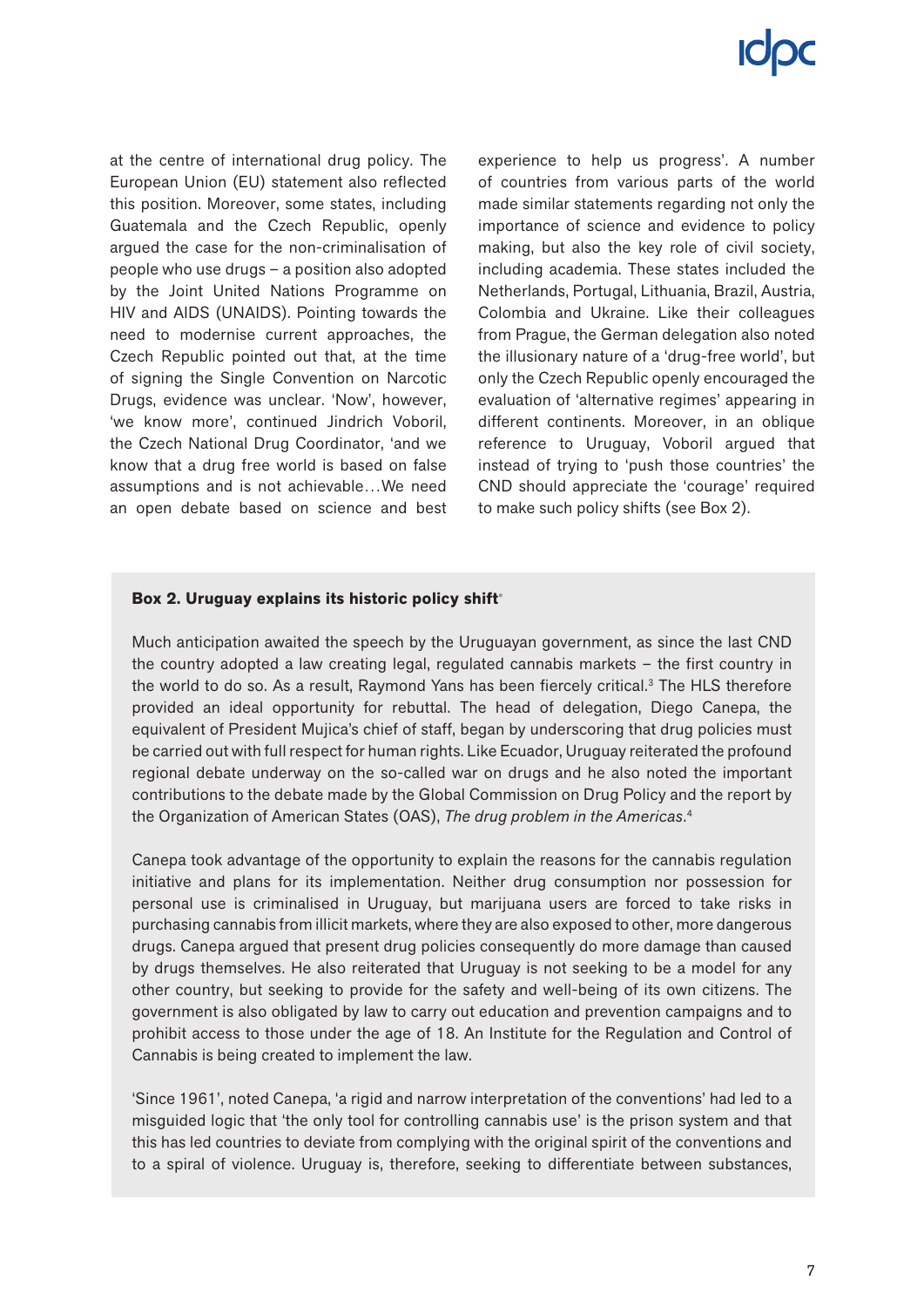the health risks that they pose, and the risks their use can impose on others. 'As long as our policies do not cause damage to third parties', he stated, 'our country has the right to implement public policies that contribute to the full respect of human rights and that improve and protect public health and the quality of life of our citizens'. In short, he argued that regulated cannabis markets are in the best interests of the Uruguayan people and that the government has 'taken all necessary precautions to ensure that our actions will not affect other countries'. Finally, Canepa concluded by noting that failing to recognise 'the profound failure of the policies implemented in recent decades' and to act accordingly would be an unpardonable mistake and that those who would suffer the consequences would no doubt be the 'weakest' among us.

∗ IDPC translation

Mindful of the discussions on exploiting the flexibility of the conventions as they stand, and the current predicament faced by officials in Washington D.C., it was interesting to hear the position of the USA. William Brownfield, Assistant Secretary of State for International Narcotics and Law Enforcement, gave the U.S. speech, repeating what has now become an often-heard message: any experimentation with or implementation of alternative drug policies must be carried out within the context of the existing drug control conventions. Brownfield reiterated, 'the conventions have been flexible and resilient…We believe it is more prudent to advance evidence-based reforms within the framework of the conventions than to embrace unproven ideas that undercut the system and risk greater drug use'. While the latter part of that statement appeared intended to send a message to Uruguay, it came off as rather hypocritical for a country in which two states have adopted legal, regulated cannabis markets and many more are poised to do so.

He then focused on three points, none of which were particularly noteworthy: (1) 'Addiction is a disease of the brain that can be prevented and treated'; (2) 'we need a holistic approach to combat the criminal orgs (sic) who wreak havoc on communities'; and (3) 'international cooperation among member states is essential'. While admitting in point two that 'it is not our task to incarcerate everyone who consumes drugs', Brownfield failed to provide any information on the reforms being promoted by the US Department of Justice to change harsh mandatory minimum drug sentences, to reduce the racial disparities evident in the application of US drug laws and to reduce the number of lowlevel drug offenders presently incarcerated in the USA. In other words, Brownfield's international discourse has not kept pace with proposed drug policy reforms at the national level.

Reportedly, in the bilateral meetings held with Latin American countries, Brownfield sought to head off any discussion of reforms outside of the mandates of the conventions, emphasising, in this case, four points: (1) NO to convention reform; (2) U.S. willingness to accept some level of flexibility within the existing conventions; (3) any experimentation should be localised and small-scale; and (4) the need to continue combating organised crime. In other words, the US government took advantage of the CND to lay out its 'red-lines' going into the UNGASS preparation process – red-lines that will no doubt meet resistance by some reformoriented governments.

Indeed, having been responsible for setting the date of the UNGASS, three years earlier than originally planned, some Latin American countries unsurprisingly used the HLS to call for a serious debate about the current focus of international policy. However, there was caution regarding unilateral action. For instance, admitting that there was the need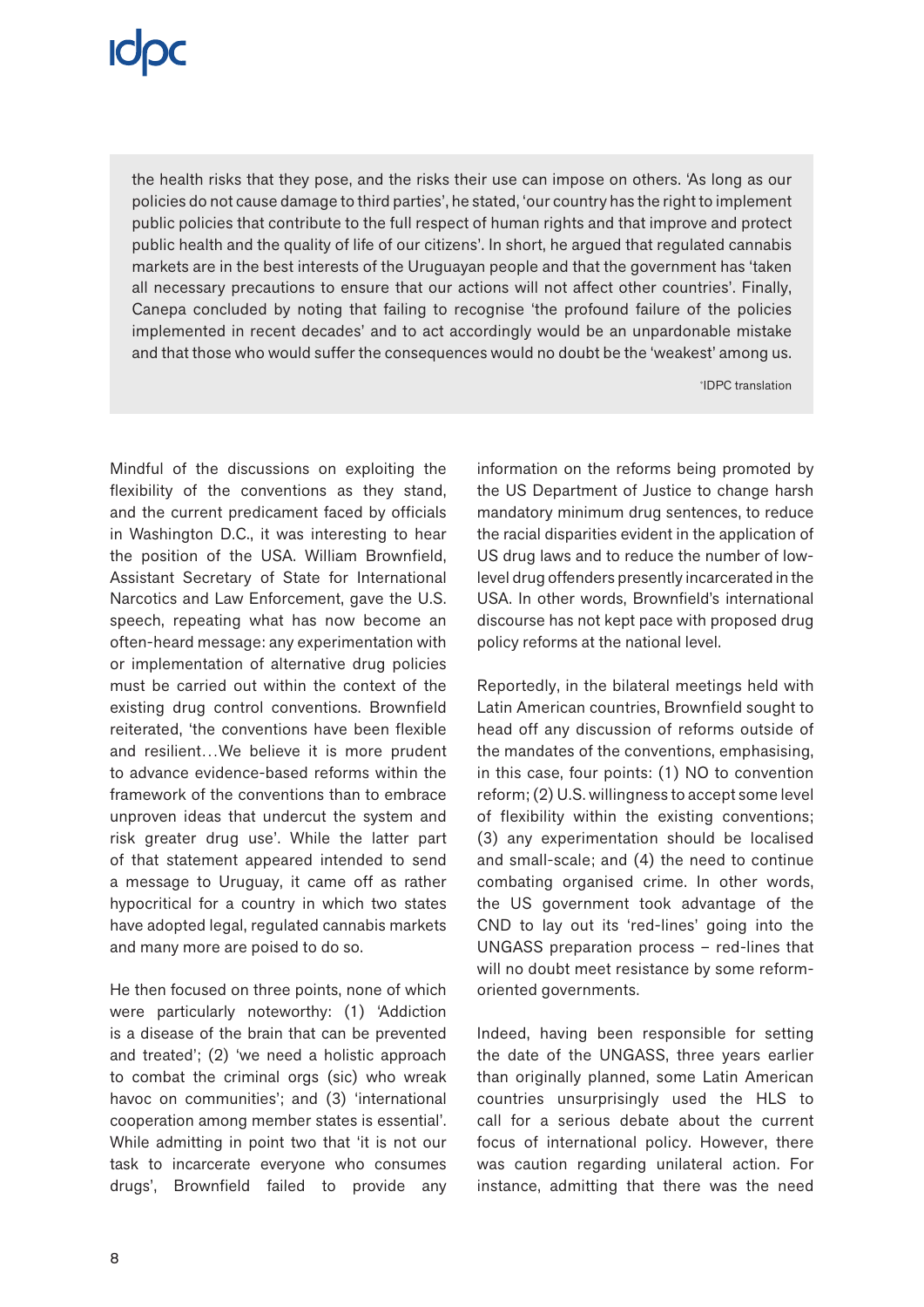for a 'change in vision' the Mexican delegate argued for a multilateral approach. Having referred to the OAS report and recognising the individual perspectives of a 'plurality of states', Colombia noted the need for an integrated 'global approach'. And while seeing the UNGASS as an 'opportunity to look at the scope and limitations [of current policy,] and policy that goes beyond current frameworks' the Guatemalan delegate stressed that his nation 'Will take no decision outside the framework of the conventions'. As such, with the exception of Ecuador's open challenge to reform the existing control framework (see Box 3), many Latin American countries appeared to be reformist, but tentative; questioning the operation of the existing system, but with a degree of caution in terms of how to move beyond the status quo. Brazil, for example, observed that 'Drug policy cannot be allowed to develop at the speed of the telegraph while the problem develops at the speed of broadband' and that there is 'the need for a new consensus'. Amongst complex analysis incorporating reference to Social Constructionism, neo-colonialism and drug use as a pathology, the Argentinean statement highlighted the 'need for a new diagnostic and a new policy that is committed to human development'. Yet, despite these and other more oblique discussions of change, the unequivocal calls for treaty reform from the region were limited.

### **Box 3. The Ecuadorian statement – Challenging the 'one-size-fits-all' approach**<sup>∗</sup>

Among the reform-oriented Latin American countries, Rodrigo Vélez, the Executive Director of CONSEP (Ecuador's drug agency), gave the most far reaching and explicitly change– oriented speech, beginning and ending with a call for reform of the international drug control conventions. Displaying an array of views from the region, during the negotiations over the declaration from the HLS, some countries blocked any reference at all to the drug policy debate taking place in Latin America. Yet Mr. Vélez described the high costs paid by Latin American countries for implementing prohibitionist drug policies, which has led to the many voices across the region 'calling for a change in paradigm in the understanding and approach to the drug phenomenon'. He suggested that instead of referring to the 'world drug problem', the international community should be talking about the 'social phenomenon of drugs', which better reflects the complexity of the issue. Moreover, 'the debate on drugs', explained Mr. Vélez, 'should be focused on the human being…and not on substances', and should be based on human rights, public health and social inclusion. He also stressed that the one-size-fitsall approach is totally inadequate, as such homogeneity defies the fact that countries face different realities. Towards that end, he underscored that the independence and sovereignty of states must take precedence as they seek solutions most appropriate to those realities: 'We cannot make the mistake of thinking that one country, or one particular policy, can address the problem efficiently'.

Ecuador consequently put forward six concrete proposals: 1) adopt an integral focus on drug policy within the UN; 2) reform the present conventions; 3) focus on alternative development; 4) adopt a social inclusion approach that builds on individual and community strengths; 5) demilitarise present policies; and 6) establish international cooperation agreements based on shared responsibility. He also directly criticized the INCB for taking on powers that should pertain to the CND, and hence, member states. Vélez concluded his speech with a plea for convention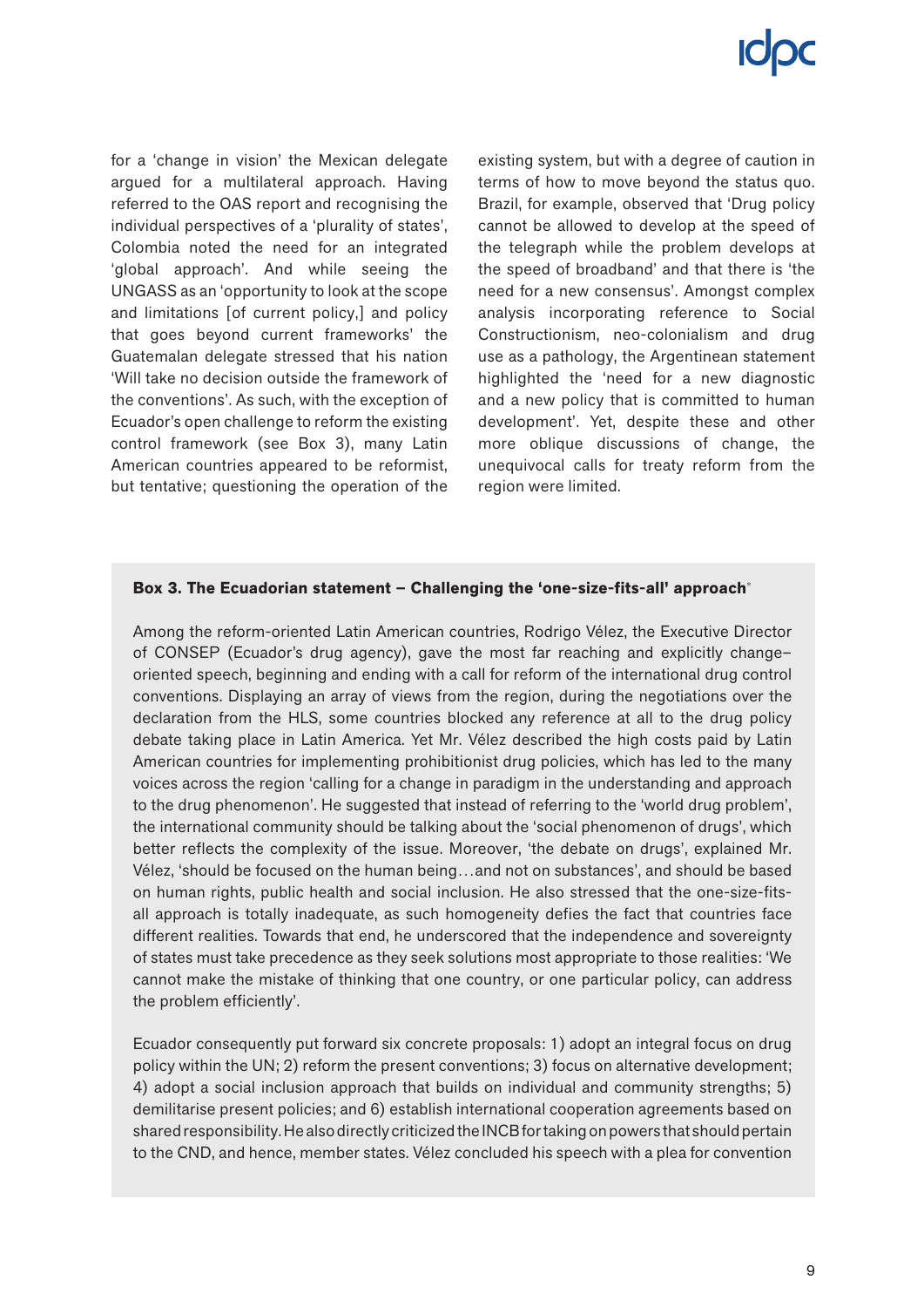reform, in order to seek more effective policies that take into account the differences between countries and respect individual and collective rights. The Ecuadorian delegation reiterated this plea in a final statement at the very end of the HLS. Though discussion of convention reform has long been considered taboo in official UN circles, as a result of Ecuador's actions, the meeting ended on that note.

∗ IDPC translation

That said, perhaps one of the most important outcomes of this year's CND was that, while the GRULAC itself was restrained, a group of Latin American countries for the first time worked and strategized together to promote a reformoriented discourse and, in particular, an open and transparent process for planning the 2016 UNGASS. Mexico played a key leadership role in this effort, joined by Colombia, Guatemala, Ecuador and Uruguay. It is also important to note the support of the Caribbean island of Saint Lucia. According to Uruguay's Ambassador to the OAS, who participated in the CND, 'What emerged in Vienna was a Latin American profile in the search for alternative strategies to overcome the "war on drugs" approach', as was evident in country statements and in the work around the UNGASS resolution. Ambassador Romani noted, 'we sought to ensure that the 2016 UNGASS is not a pre-fabricated debate'. Despite criticisms of the final resolution on the UNGASS (see discussions below), the Latin American countries involved believed that because of their refusal to back down on certain key points in the negotiations, what was finally adopted was far better than the original proposal and ensures the opportunity for meaningful participation by the General Assembly and country missions in New York, other UN agencies and multilateral institutions, and civil society in the UNGASS planning process. These countries have now set their sights on the OAS General Assembly Special Session on drugs to be held on 19 September 2014 in Guatemala and are informally collaborating on the proposed agenda and possible contributions to the UN General Assembly meeting that will take place immediately thereafter. While Latin American countries remain divided on drug policy reform – with a significant number of countries wedded to the status quo – improved coordination on the part of reform-oriented countries will no doubt help advance their cause.

While by no means representing a coherent like-minded group, many other states used their statements to (sometimes aggressively) support the status quo and oppose any perceived liberalisation or weakening of the treaty system. In this regard, and again without direct reference to Uruguay and the USA, the Africa Group noted 'with concern legalisation of drugs in some parts of the world'. The Algerian country statement echoed this message, arguing that 'we must cover our ears to calls for liberalisation and legalisation of drugs' and reminded the assembled delegates that the INCB stated that such moves 'could lead to irreversible effects'. Deploying unusually frank language, the Moroccan statement put forward the view that regulated cannabis markets had been developed on a 'trumped up pretext and poor arguments' and somewhat curiously claimed that 'thanks to the INCB we have a consensus'. Concerns regarding a liberalising trend were not confined to African states. For instance, the Swedish statement noted that the government was worried that some states are 'moving in a liberal direction'. That said, perhaps the most forthright defence of the current shape of the treaty framework came from the Russian Federation. Alexander Zmeyevsky, Special Envoy of the President of the Russian Federation on International Cooperation in Combatting Terrorism and Transnational Organized Crime, boldly stated that the 'world community' is at a 'cross roads…our choices today will determine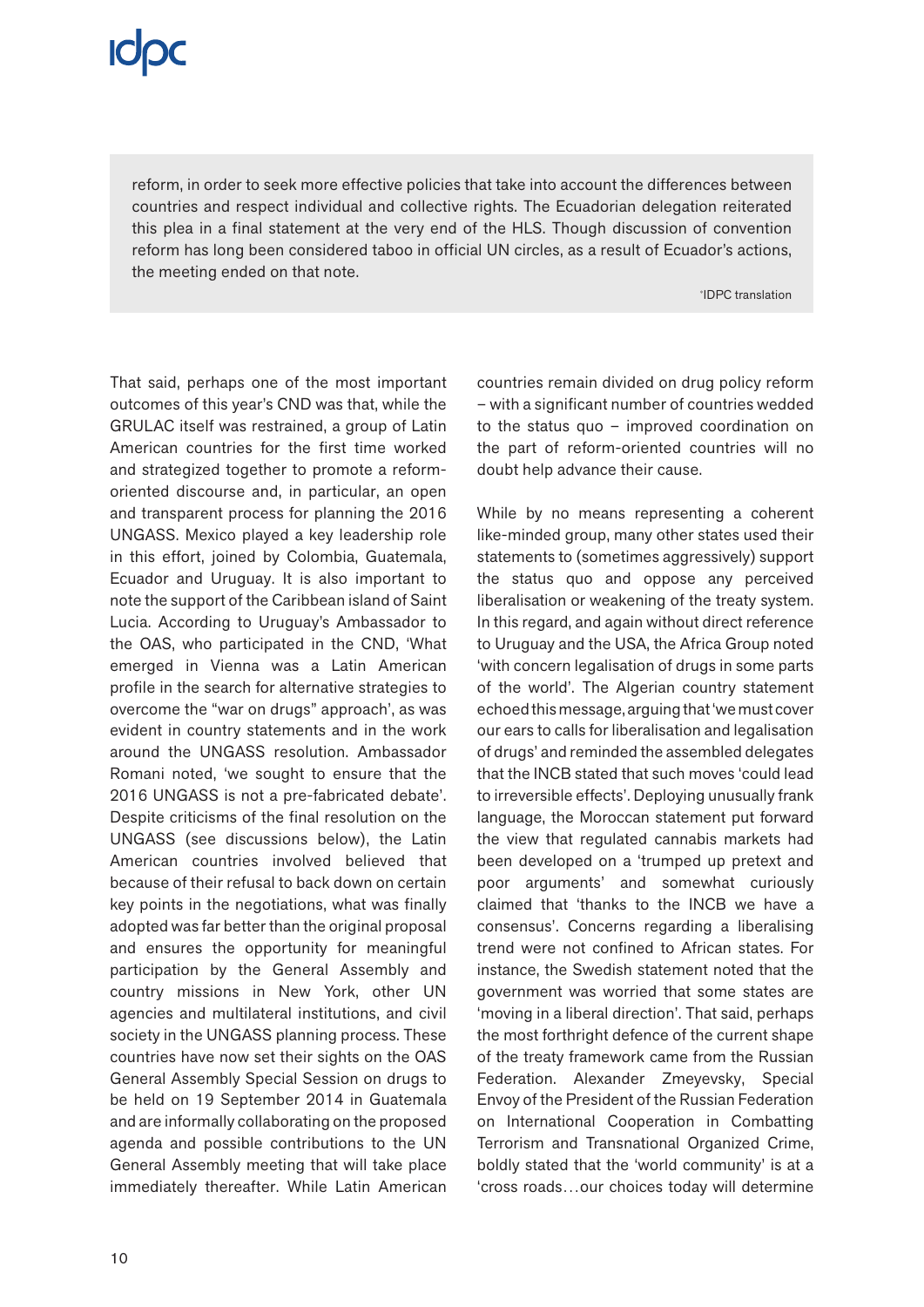whether or not a dense narcotic fog will descend or if we liberate today's and future generations from the drugs threat'. Expressing concern over the 'dismantling' of the current conventions and the 'legalisation of soft drugs', Mr. Zmeyevsky stated that the Russian Federation 'cannot support this' since it would lead to a 'collapse of the regime'. Rather, he contended, it is time to 'strengthen the treaties'. Moscow's continuing dedication to what is becoming an increasingly anachronistic interpretation of the treaties could be clearly seen in relation to Afghanistan. Expressing understandable concern for the state of the Afghan opium market after transition at the end of this year, the Special Envoy called for 'hard-hitting measures' in relation to poppy eradication and processing laboratories, 'as is being done in Colombia'. Without such an approach, he continued, we are addressing the 'symptoms rather than the cause' of the problem.

Other 'serious and honest' differences in perspective could also be seen around the death penalty, an issue that was to become the focus of attention during the adoption of the JMS. Many states, as well as UNAIDS and the UN Office of the High Commissioner for Human Rights, explicitly included opposition to the practice within their statements. This included the EU – and therefore all individual EU member states – and Mexico, with some (notably the Netherlands) noting with regret that there was no comment upon the issue within the final draft of the JMS. While the harm reduction approach is no longer the point of tension it used to be, references to its efficacy (for example by the EU and perhaps unsurprisingly bearing in mind the broader geopolitical environment in March, Ukraine) were countered by countries like Japan, that spoke negatively of 'so-called harm reduction', and Yemen, that championed 'abstinence not the minimization of harm'. The issue was picked up by the Vienna NGO Committee on Drugs (VNGOC), which validly pointed out that the CND has 'not yet found common ground on harm reduction and encourages it to do so'.

### **More roundtables: Still square thinking**

As has been the case in the past three years at the CND itself, the HLS adopted a round-table model within the parallel discussion to the plenary. The aim, as before, was to ensure more focused debate and move the forum away from the delivery of prepared country statements. This was, to a limited extent, successful, with the round-tables following the now familiar, if arguably increasingly inappropriate, three pillar approach to dealing with what is becoming an ever more complex and multifaceted 'world drug problem' that requires more creative and 'out of the box' thinking.

Roundtable (a) focused on **Demand reduction: reducing drug abuse and dependence through a comprehensive approach.** It was chaired by Francisco de Asís Babín Vich, Spanish delegate for the National Plan on Drugs at the Ministry of Health. During the session the importance of demand reduction, including its place within the JMS, was reaffirmed by numerous interventions. Moreover, the need to base demand reduction measures on scientific evidence was raised by several delegates. There was general agreement that such measures are an essential counter-weight against an overwhelming reliance on supply reduction and its associated policies. Portugal, which has been amongst the leading European countries in the shift toward health-oriented drug control policies, declared that: 'We fight the disease, not the people'. In addition, the Portuguese delegation pointedly drew attention to the threat that economic austerity programmes represent to health and social protection measures in the drugs field.

Switzerland likewise was supportive of a broad range of drug demand reduction measures, pointing out that its heroin prescription programme is in accord with the human rights thread linking its diverse policies, and is evidence-based and effective in reducing communicable diseases. Slovenia was one of a number of countries to state the continuing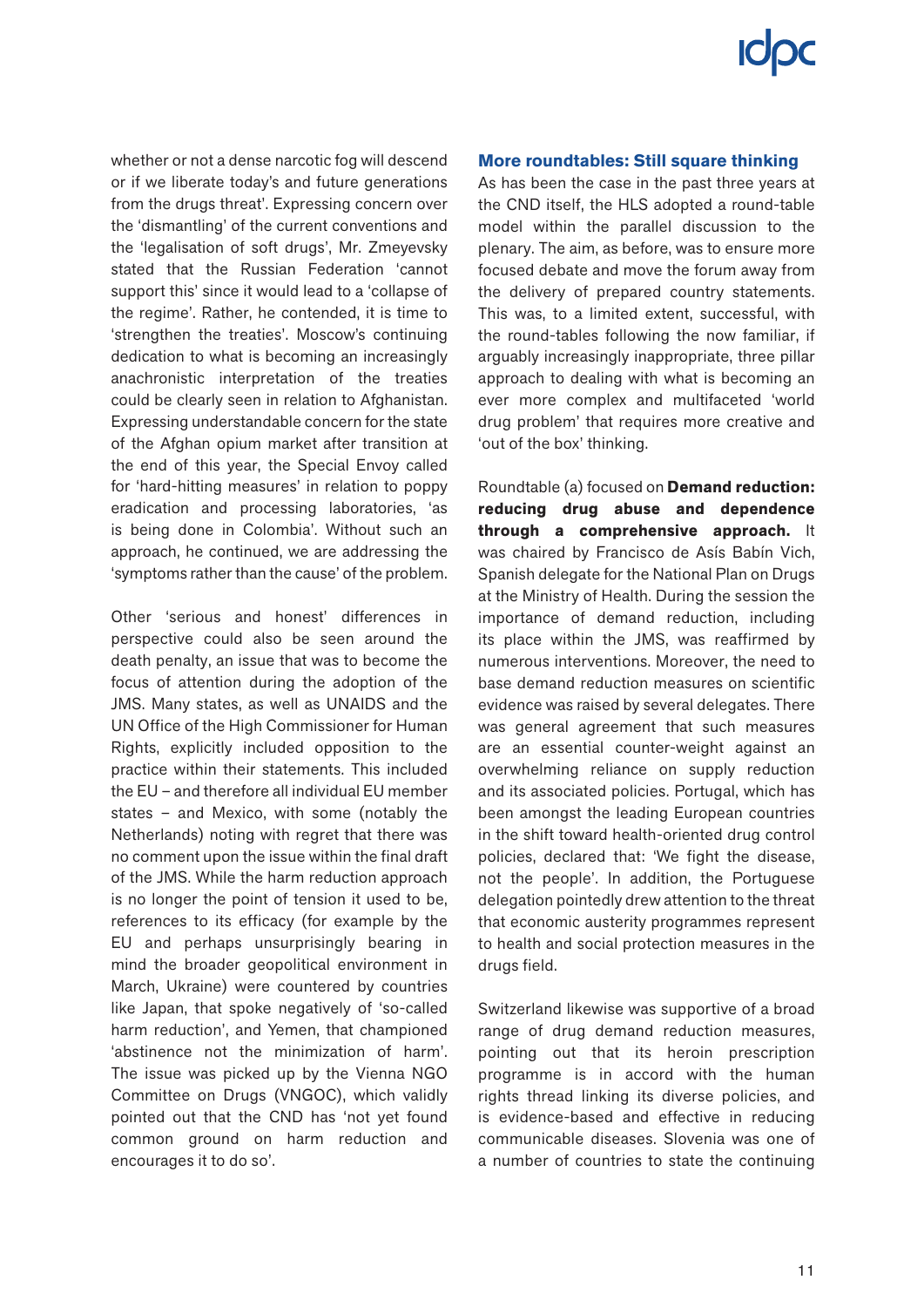# **ICIDC**

importance of harm reduction responses to drug use. Nonetheless, as was evident in the negotiations over the JMS, harm reduction remains a powerfully controversial area despite the fact that it is endorsed by the UN and practiced across much of the contemporary world, and was backed by the EU countries and many others present at this roundtable. For some, however, harm reduction continues to be controversial.

But it is the issue of cannabis policy reform that has attracted most criticism from conservative member states. Pakistan, for example, while explaining that its geographical position at the centre of a major opiate trafficking hub results in its prioritisation of supply reduction, registered its opposition to the legalisation of cannabis or any illicit drug. Likewise Maria Larsson of the Swedish Health Ministry went further in discussing her government's anxieties concerning cannabis. 'Looking at how the discussion is going about attitudes to cannabis', she said, 'I am troubled. There seems to be a growing feeling of resignation. Several countries have more or less given up, thinking that they can't influence public opinion or prevent young people from accepting cannabis'.5 Speaking out against what she saw as a type of defeatism – the language of war is of course still apparent in such a formulation – Ms. Larsson argued that the key factor for successful and enduring demand reduction was 'to influence youngsters to avoid all use of narcotic drugs'. Interestingly, she acknowledged that the youth of Sweden are showing an increasing interest in experimenting with cannabis, which she claims to be a 'gateway drug'. This general stance, of course, is a familiar one from Sweden, which clings to its 'restrictive drug policy' despite the shifts going on in several parts of the world. Beneath the surface of an affable and apparently consensual discussion of demand reduction, then, the underlying cracks once again showed through.

Incorporating what is perhaps an impossibly wide-range of issues, roundtable (b) was entitled **Supply reduction: reducing the** 

**supply of drugs; control of precursors and amphetamine-type stimulants; and international cooperation on eradicating the illicit cultivation of crops used for the production of narcotic drugs and psychotropic substances and on alternative development.** Within the session, member states expressed frustration at their lack of progress in implementing the array of supply reduction strategies codified in the 2009 Political Declaration and Plan of Action.<sup>6</sup> There was a general sense among speakers from the supplier and transit countries that, with a few exceptions such as UNODC's law enforcement and technical training courses, mutual and shared responsibility remains a rhetorical aspiration rather than a programmatic reality. With the exception of the representative of the Russian Federation, who stated bluntly that there had been a 'clear failure of effort on drug phenomenon, which requires new breakthrough approaches', most speakers delicately referenced their inability to control the supply of traditional drugs, precursors, and multiple NPS flooding the market.

Putting a brave face on the dismal picture, the USA and Colombia both made much of the reduced acreage devoted to coca production and the dismantling of the large 'cartels'. Both were careful, though, to clarify that the roots of the problem go much deeper than the superficial successes. Several countries stated that in order to be sustainable, alternative development programmes had to be market-driven, implying that it was up to wealthier consumer countries to create and sustain demand for crops produced under those programmes.

Venezuela led the Latin American offensive on the failure of traditional supply reduction strategies, joined by Brazil, Colombia and Argentina who criticised the lack of data to support the development of evidence-based policy. Citing their limited resources, namely taxpayers' money, to fund supply reduction strategies when it was clear these could not offset '*un*limited' demand from consumer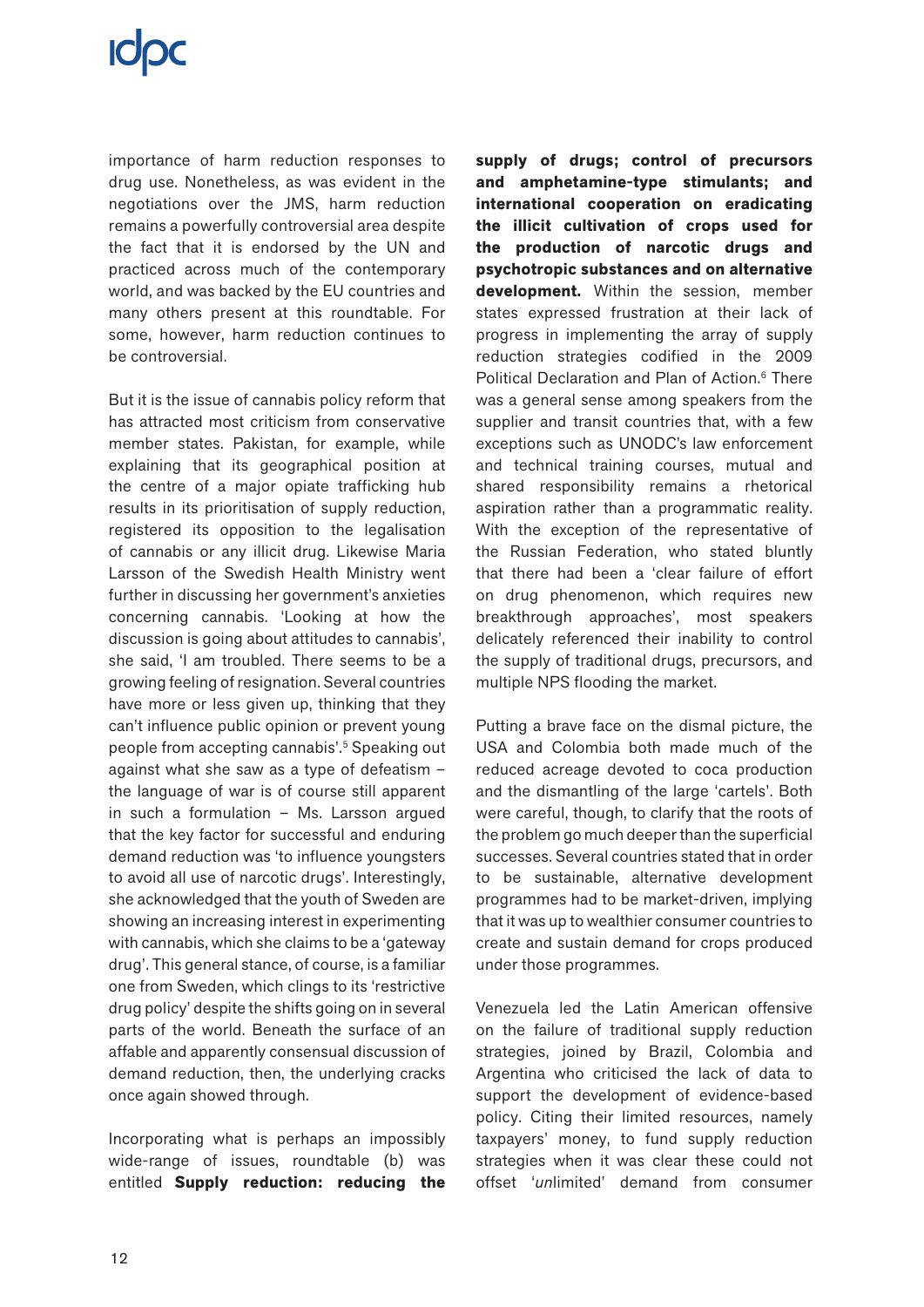countries, Venezuela declared, 'our government is not an apologist for failure', and stated that ordinary citizens feel threatened by drug trafficking and related security measures. Like the Latin American speakers throughout the HLS and CND, he noted that social pressure for change is growing, particularly in those areas where basic needs are not being satisfied by the current regime.

Reflecting the increasingly dynamic nature of the market, most speakers focused on NPS, the measures some countries like Israel were taking to regulate them, and the need for joint action on precursors, be it regional cooperation, private public partnerships, technological systems to track diversion from licit supply, or a combination thereof. Ghana, Nigeria, and Pakistan suggested that ephedrine be banned completely. India gently reminded the roundtable that there were no viable substitutes for ephedrine, and banning it would not be effective in the long term and would also restrict access to an essential ingredient for the licit production of medicines – a theme that would reoccur during India's interventions this year (see Box 6).

The North African and Near Eastern countries such as Iraq and Afghanistan cited the practically impossible task of combating terrorism while promoting alternative development *and* enhancing law enforcement capacity to comply with supply reduction strategies outlined in the 2009 Plan of Action.

The roundtable concluded with an NGO intervention by Aram Barra, on behalf of Transform Drug Policy Foundation (TDPF) calling for more rational regulatory strategies in the face of the evident failure of traditional supply reduction approaches. Having the last word and after citing the negative unintended consequences referred to by the UNODC Executive Director in 2008,<sup>7</sup> Mr. Barra said: 'In this historic context of demonstrably ineffective and counterproductive supply reduction efforts, talk of "rebalancing" demand and supply reduction efforts are meaningless'.

Roundtable (c) was introduced under the more manageable title, and indeed more focused issue area, **International cooperation: countering money-laundering and promoting judicial cooperation.** Perhaps unsurprisingly bearing in mind the scale and complexity of the topic**,**  the session devoted much time to covering new trends and urging the implementation of yet more tactics to combat illicit financial transactions. In summarising the discussion, the Chair – Dubravka Simonovic, Permanent Representative of Croatia to the UN Mission in Vienna – noted concerns about the scale of illicit financial flows due to drug trafficking activities, through informal and formal transfer systems, and referred to the interception of financial flows as a major component in disrupting transnational organised crime. She highlighted the various mechanisms that could be employed to combat illicit financial flows, including the Financial Action Task Force (FAFT), anti-money laundering legal frameworks, dedicated financial intelligence units, special investigative techniques, and a trained judiciary. The Chair also highlighted the close connection between drug trafficking, corruption and money laundering, insufficient resources to tackle the problem (e.g. expertise in identifying and confiscating criminal assets), and increasing numbers of offshore financial centres as ongoing challenges.

While UNODC linked money laundering to the international trade in drugs, Japan linked both to terrorism, saying that these activities provided important revenue streams for terrorist operations such as the Taliban in Afghanistan. On the other hand, Mexico connected money laundering with the threat of undermining prosperity and governance. In terms of trends, Japan noted the growing importance of 'invisible money laundering' in trades such as used car sales. The Russian Federation contributed a PowerPoint presentation showing the trafficking routes for heroin originating in Afghanistan. According to this, the drug passes through Karachi in Pakistan, and then Africa and finally the USA where the drugs are converted into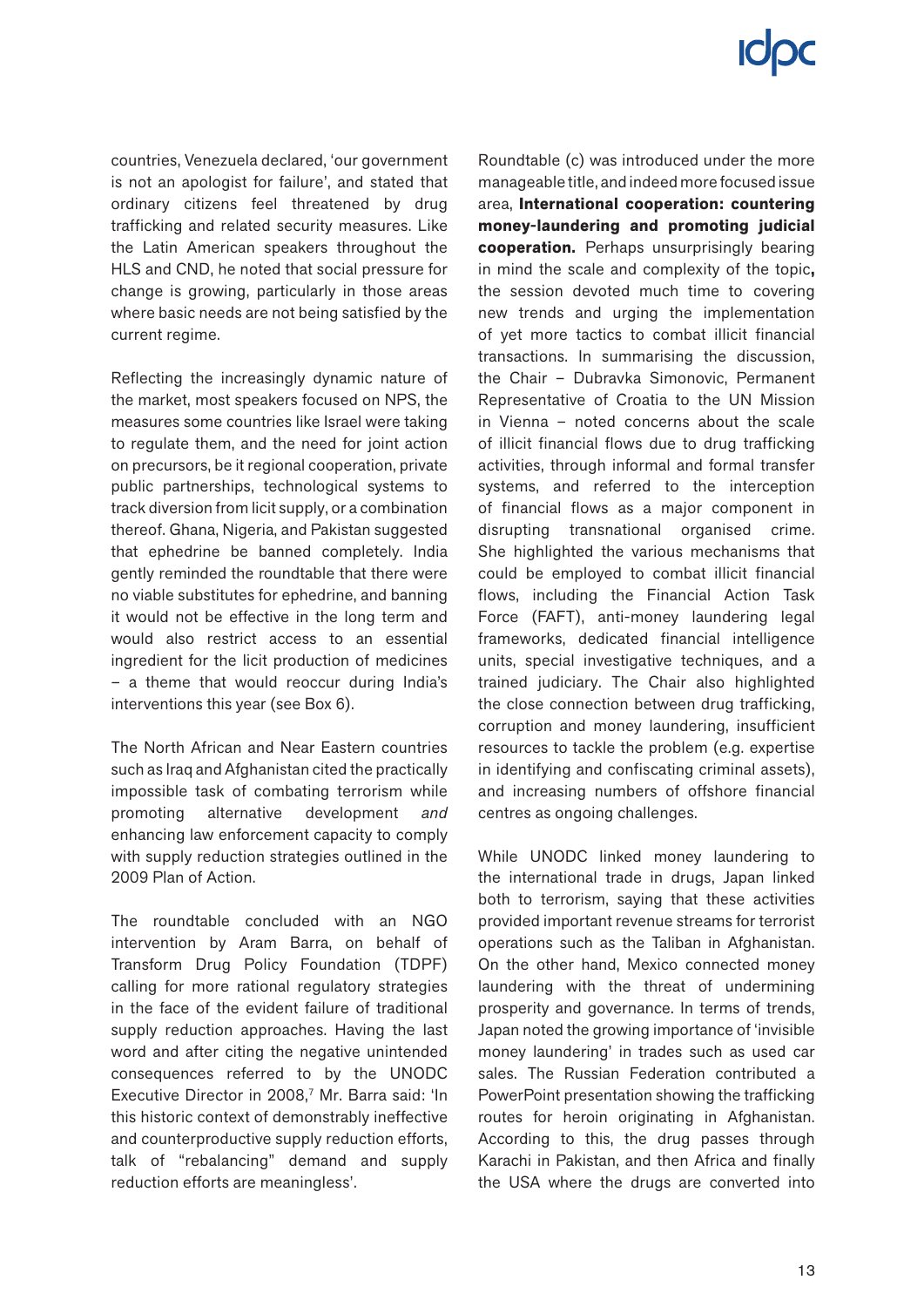money. The Russian representative further pointed out that the money is neither spent in the consuming country, nor in the producing country, but in a fourth country. Unfortunately he did not provide details on the sources upon which these claims were built. Referring to statistics showing that only a small percentage of the vast sums laundered is intercepted, the UNODC called for more law enforcement measures in the form of support to member states to track money flows, confiscate monetary proceeds of crime, and improve information sharing and collaboration, through both informal and formal means.

The UNODC also noted that more member states have now criminalised and instituted more measures against money laundering, along with banks implementing more checks on accounts and transactions. Many countries, including Algeria, Argentina, Morocco, Burkina Faso, the USA and Kenya, referred to law enforcement and financial measures, and collaboration with regional and international institutions (such as UNODC, the World Bank and the IMF), they were undertaking to boost identification and prosecution of money laundering. Norway interestingly noted that NGOs and the press

perform watchdog functions that are important to efforts of member states in disrupting money laundering and trafficking.

As a welcome example of civil society involvement within the roundtable process, the VNGOC rounded off the discussion by stating that although NGOs are not directly involved in measures to combat money laundering, they do have experience in associated issues and emphasised the need to ensure that such measures do not disproportionately target petty crimes or people who use drugs.

## **Adoption of the Joint Ministerial Statement: A paper-thin consensus**

Mindful of both the comments on the death penalty within the HLS general debate and the intense and prolonged nature of negotiations in the preceding months, it seemed clear that the adoption of the JMS would not be a straightforward process. Indeed, the complexity of the negotiation process became obvious when, in introducing the JMS, Ambassador Shamaa thanked everyone for their hard work and emphasised the important role played by the 26 facilitators.

## **Box 4. The Joint Ministerial Statement JMS: The trials and tribulations of a consensus document**

In the nine months preceding the CND and the High-Level Segment, governments gathered in Vienna for a series of formal and informal negotiations to agree a JMS. This was originally due to be finalised by the end of 2013 – but after months of protracted political bartering and heated debate, it was approved just days before the HLS.

Some of these negotiations were open to civil society, and some were not. Nonetheless, IDPC was able to attend the majority of them, and witnessed first-hand the frustrations and complaints lodged by governments about the process that was being followed. Controversial paragraphs were put on hold for side discussions that never happened, while agreed paragraphs were reopened for further editing and debate. Sessions were called and cut short at the last minute – possibly in an attempt to keep the conversations limited to Vienna-based diplomats. At one stage, almost every one of the 50-plus paragraphs contained elements of contention and disagreement between countries.<sup>8</sup> Slowly these were hammered down or deferred, leaving just a handful of major issues which ran until the final days of negotiations.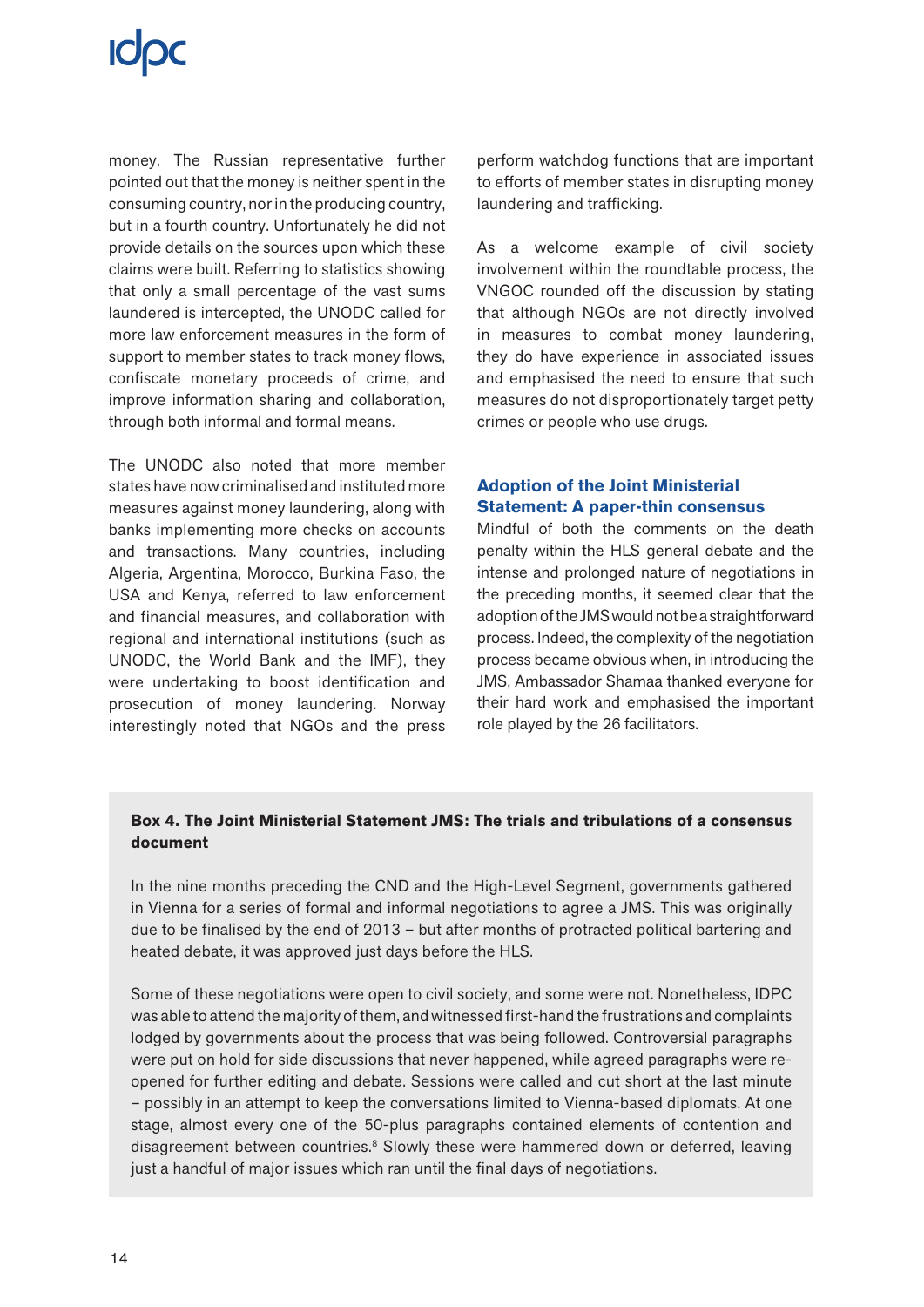After several months of intense debate, however, the final JMS was a disappointment – a commitment to 'more of the same' that repeated whole segments of text from the 2009 Political Declaration itself:

- The Statement reaffirmed commitment to the wholly unachievable targets and goals set out in the 2009 Political Declaration and Plan of Action – namely to 'eliminate or reduce significantly and measurably' drug demand, cultivation, risks, supply and money laundering by 2019.
- The term 'harm reduction' was once-again omitted, despite strong initial support from the EU, Switzerland, Norway and others. Instead, references to 'measures aimed at minimizing the public health and social consequences of drug abuse' and 'support services' were included. However, references to the UN Technical Guide on HIV prevention, treatment and care among people who inject drugs<sup>9</sup> were regarded as a partial victory.
- Mexico and others had pushed for the JMS to reflect drug policy developments around the world and 'take note of the debate' on the future of drug control, not least in Latin America. The final Statement notes 'ongoing discussions in some regions on how to address the world drug problem' – again, a partial victory.
- As noted within the main text of this report, numerous countries were defiant about ending the death penalty for drug offences. At the 11th hour, with no consensus reached, this whole issue was removed from the JMS. This resulted in the statement from Greece at the HLS.
- Preparations for the 2016 UNGASS on drugs were the subject of much debate throughout the nine months, yet this entire issue was eventually cut out of the JMS and pasted into a separate resolution for further exhaustive debate at CND (see below).

The long and demanding JMS negotiations created a tangible sense of frustration and impatience at the CND itself – with many diplomats and officials clearly tired of circular debates that had already taken up so much of their time. However disappointing the final Statement was, it may prove advantageous in the long-run as it has instilled a resolve among some countries that the UNGASS preparations cannot be run in this way.

Receiving no objections to the final version of the JMS as presented,<sup>10</sup> the Ambassador declared 'it is so decided' and after much applause, thanked the assembled delegations for their cooperation and the 'collaborative spirit' that had 'prevailed' throughout the HLS and the negotiation process for the JMS (see Box 4). At this point, he gave the floor to the representative from Greece and it was then that the fragile patina of consensus began to slide. Consolidating various comments made throughout the general debate, Ambassador Themistoklis Dimidis, Permanent Representative of the Permanent Mission to the United Nations in Vienna, spoke about the death penalty on behalf of 58 states.<sup>11</sup> He noted that this group 'deeply regretted' that the JMS did not include language on the death penalty and that they had a 'strong and unequivocal opposition to the death penalty in all circumstances'. In the opinion of the group, it 'undermined human dignity'. Further, he continued, imposing the death penalty for drug offences was against the norms of international law, specifically article 6, paragraph 2, of the International Covenant on Civil and Political Rights (ICCPR). The Ambassador also stressed the importance of the full implementation of the General Assembly resolution on a moratorium on the use of the death penalty that was adopted in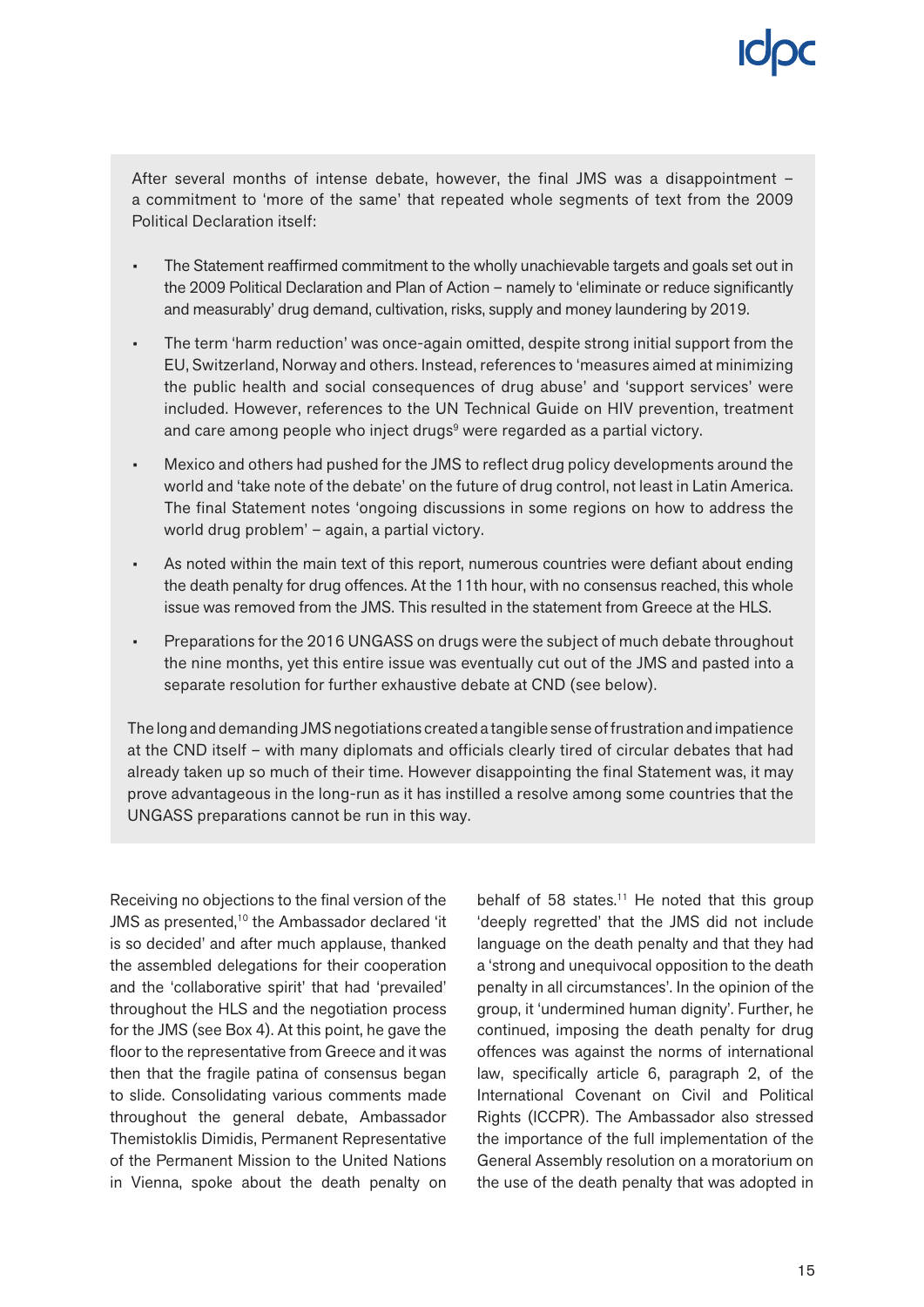## **ICOC**

December 2012 with an unprecedented number of votes, in which, in the interim, the General Assembly called for minimum standards on its use be respected. The representative welcomed the recent decision by the INCB calling on countries still applying the death penalty to reconsider their positions and urged all member states to respect the minimum standards on the use of the death penalty and to impose a moratorium on its use as 'a step towards its final abolition'. He requested the statement be included within the report of the session, a request that was met with a round of applause from much of the room.12

An 'Explanation of Position' brought forward by the representative from Switzerland, who was also speaking on behalf of Liechtenstein and Norway, supported the EU statement. Here it was stated that the fight against the death penalty was a 'integral part of their human rights policies' and that the three countries opposed it in all circumstances, including for drug-related offences. In addition to references to the ICCPR, the INCB and the General Assembly, the Swiss representative also recalled statements against the use of the death penalty made by the Human Rights Committee and the Executive Director of the UNODC. As such, he stated that 'the silence of the Joint Ministerial Statement on the death penalty was indeed regrettable' and that the Statement therefore did not reflect their 'concern about the death penalty or take into account the position expressed on the subject by other entities within the UN system'. The representative requested that the report of the Session reflect that their agreement to adopt the JMS was given 'on the understanding that capital punishment was not compatible' with their 'commitment to ensuring that the drug problem was addressed with full respect for all human rights and the inherent dignity of all individuals'. The statement concluded by stressing that 'international cooperation in drug law enforcement is contingent on full respect by all parties involved for all human rights, including such a fundamental human right as the right to life'.

It was down to the representative of the Islamic Republic of Iran to put forward the opposing view. Speaking on behalf of Bahrain, China, Egypt, Indonesia, Kuwait, Libya, Malaysia, Oman, Qatar, Saudi Arabia, Singapore, Sudan, the Syrian Arab Republic, the United Arab Emirates, Viet Nam and Yemen, as well as Iran, he stated that the issue of the death penalty was not in the mandate of the CND, but since it had been raised by some delegations he would address the issue. In so doing, he argued that there was 'no international consensus on the abolition of the death penalty, that it was not prohibited under international law (including the drug control conventions) and that the application of the death penalty was a 'criminal justice matter' to be decided by the competent authorities of individual states. 'Every state has the sovereign right to decide on its own justice system, taking into account its own circumstances, and every state has the sovereign right to choose its own political, economic, social and legal systems, based on what is in its own best interests… There cannot be only one view', he said. The representative also put forward the view that the death penalty was an important part of the law that was only imposed for the most serious crimes (including drug trafficking) and that it served as a deterrent. His statement was met with stony silence.

While holding the floor, the representative also put on the record a reservation from the Iranian delegation regarding paragraph 44 of the JMS. While reiterating his country's commitment to the JMS negotiation process and a willingness to be flexible towards the aim of reaching consensus, the reservation related to references to the work of the FATF. Influenced by Tehran's longstanding hostility to the FATF, he referred to it as 'exclusive, non-transparent' and 'club like', and stated that any references to the task force that is directed by 'political and biased motives' should not be interpreted as Iran giving the body any recognition or legitimacy.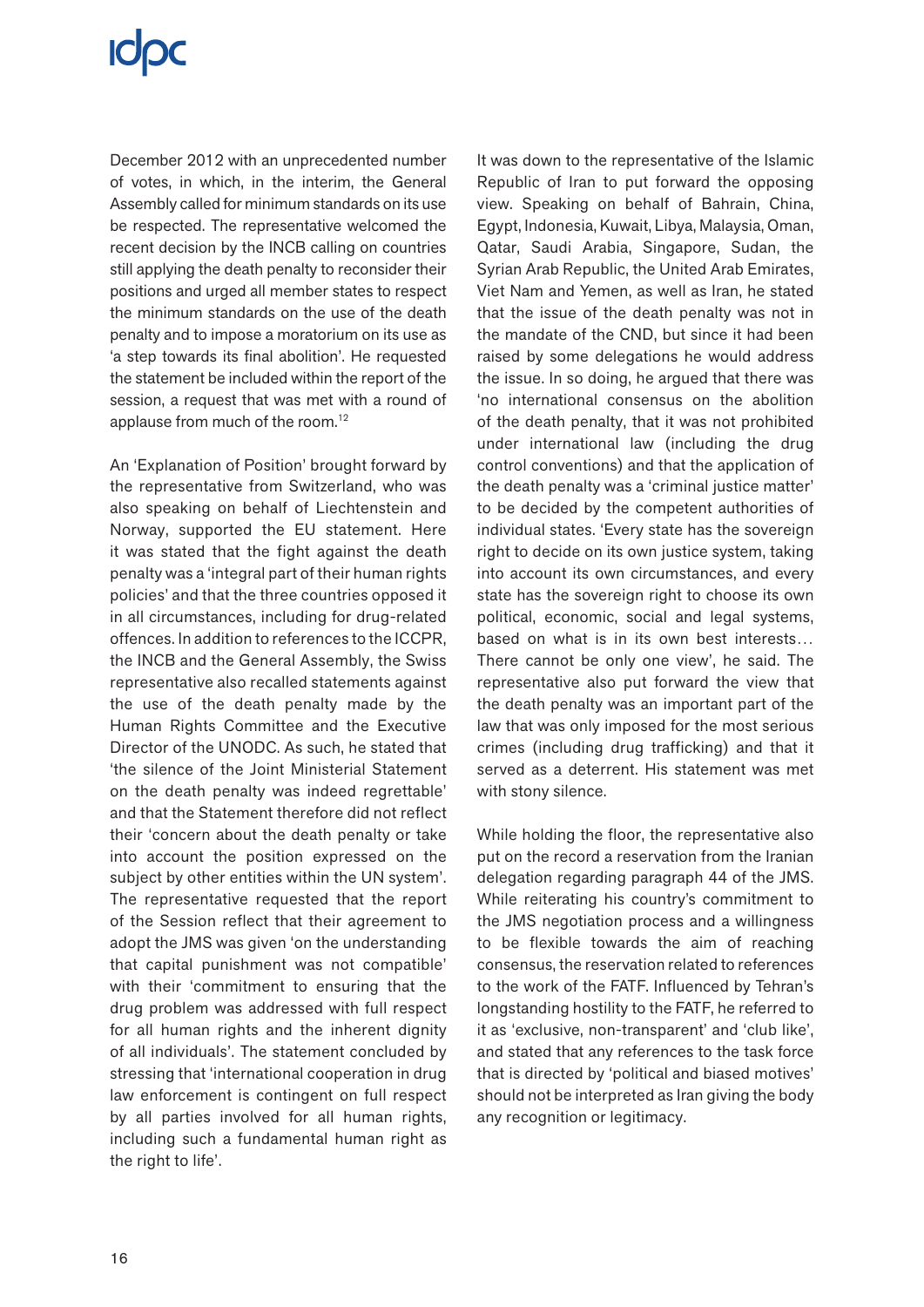The final intervention came from Ecuador. Echoing many of the themes within its general debate statement, but this time ensuring that they were formally recorded in the report of the event, the representative pointed out that within the JMS 'there were specific references to the effect that drug problems should be addressed only in the framework of the three conventions'. In this regard, she repeated her delegation's position that the drug policy implemented by the UN needed to be revised. This was because it had been created without consideration of the 'cultural idiosyncrasies of different regions of the world,' which had led to the implementation of a model with 'high costs, especially in terms of human rights'. 'The approach was now outdated, especially in countries in Latin America', she said. The representative stated that her delegation's reservations were based on its position that the 'world drug problem should not be addressed only within the framework of those conventions' and that 'revision of those instruments had become indispensable' because 'they have been overtaken by existing reality'.

It is clear, then, from the contrasting nature of these interventions that the consensus achieved after much arduous negotiation is largely a matter of formality, having been reached through what was seen as the immediate necessity of presenting a unified face to the world in the form of a ministerial statement. To do otherwise would have been almost unthinkable for the UN and the international drug control system it administers, and which is claimed to stand above all particular political interests and to represent humanity. The fact that the unthinkable came so close to happening indicates the depth of the fractures that now underlie the paper-thin consensus of the JMS, and on the broader system of international drug control.

## **The 57th Session of the CND**

Unlike the week following the 2009 HLS where the proceedings had been decidedly jaded, delegates reconvened on Monday 17<sup>th</sup> March with a good deal of energy and enthusiasm for the tasks ahead. This no doubt had much to do with the ongoing discussions about the preparations for UNGASS and the palpable, yet indefinable, sense of a system in flux. With the roundtable format used the previous week to discuss the three core components of the international community's response to the 'world drug problem', among the usual discussion of operational and normative issues the CND proper also included two panel discussions. Involving a number of panellist presentations to provide information of specific issues and give a structure for dialogue and additional contributions, these focused on the issues of (1) scheduling and (2) preparations for the 2016 UNGASS.

### **Plenary discussion: Issues related to the scheduling of substances in accordance with the international drug conventions**

This panel discussion, requested by Canada atlast year's Commission, began with an introductory overview from the Chief of UNODC's Laboratory and Scientific section, Justice Tetty. The speaker located the issue of scheduling within the context of proliferating NPS, of which some 372 had been reported to UNODC by February 2014. He noted that the recent Expert Consultation on NPS, which included representatives from the INCB, the WHO, Interpol, the World Custom Organisation (WCO), the European Monitoring Centre for Drugs and Drug Addiction (EMCDDA) and others<sup>13</sup> had identified the main regulatory challenges posed by these substances, which were:

The rapid proliferation of NPS, which makes prioritisation so difficult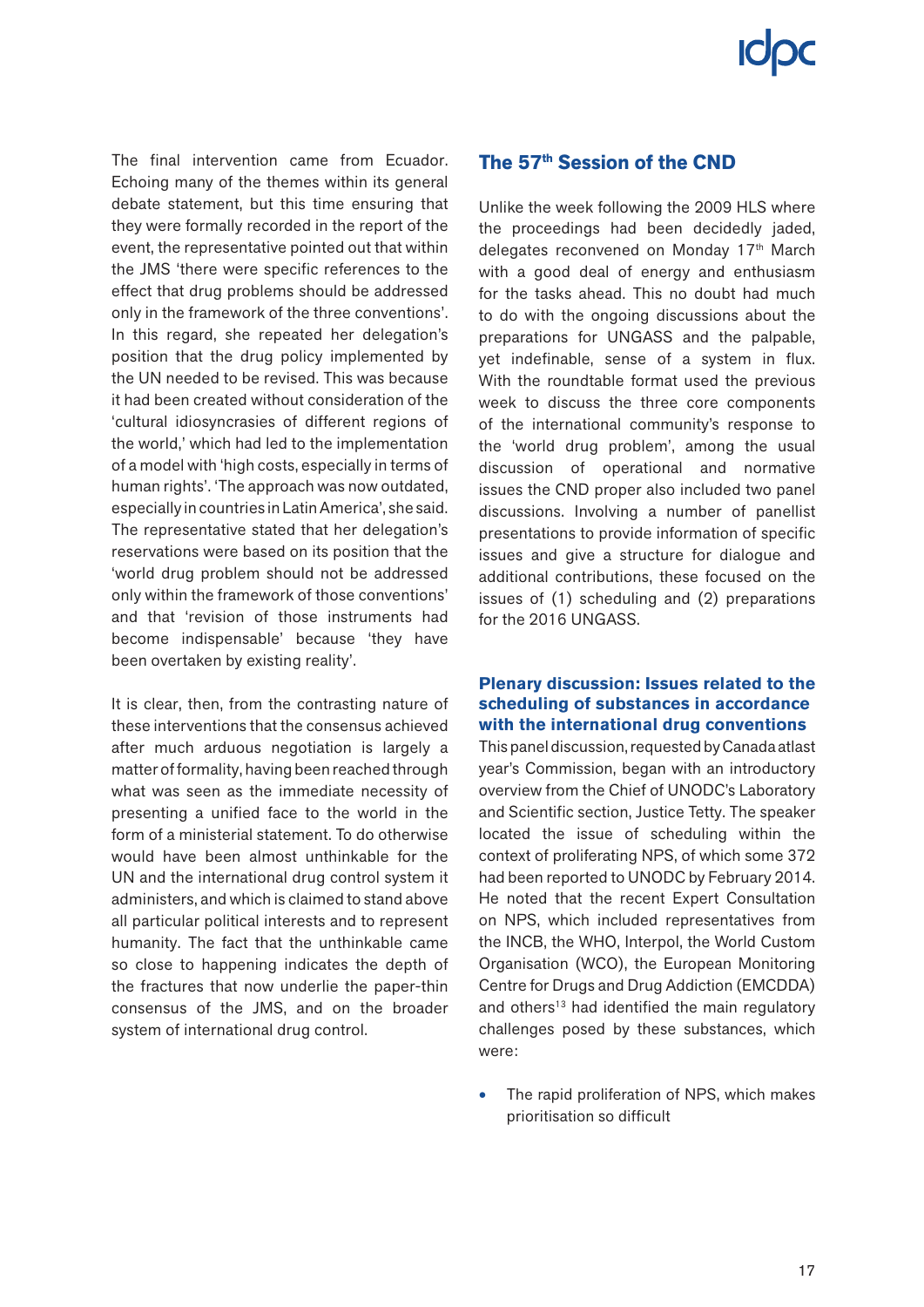- The problem of obtaining data on their respective levels of risk
- Obtaining a legal classification in an efficient and timely manner
- The limited resources available for risk assessment
- The differential capacities available to countries to balance risk and availability.

There followed presentations from a number of speakers. The first was from a representative of the Egyptian Ministry of Health, Dr. Fadila Amer (a specialist in the regulation of pharmaceuticals), who explained that Egypt has included tramadol under its national drug control schedules. She went on to argue that scheduling clarifies and sharpens the divide between medical use and the 'abuse' of the drug. Moreover, said Dr. Amer, scheduling does not impede medical access to tramadol, but rather facilitates and improves it, while stemming the flow of counterfeit medicines. Significantly, she stated that Egypt had taken the decision to schedule the drug in response to the INCB's calls for stricter regulation. According to the case Dr. Amer presented, medical access to tramadol has benefited from the substance's scheduling; however, this may not be the case in other territories, particularly those that are less developed. This is precisely the concern that led the WHO not to recommend the scheduling of the drug under the international conventions. The Expert Committee considered that such a move was liable to place surgeons in the invidious position of having to operate without anaesthetic.<sup>14</sup>

The next presentation was from the Asia Pacific group, and the speaker drew attention to the 'growing threat' of NPS and chemical precursors, and to some unspecified 'social threats' tied to these 'new substances of abuse'. He referred to the lack of adequate structures to deal with NPS, and called for a rationalisation of the present scheduling process, the setting of priorities in terms of risk, and the development of temporary measures and/or activation of the provisional measures available under the conventions. Finally, he argued, national authorities need to be made fully aware of these existing measures.

The third presentation echoed these concerns, though the speaker, Mr. Wilches Guzman from the Colombian Justice Ministry, restricted his focus to the gathering of data. He called for the involvement of civil society, police, academics and so on, to develop a knowledge-base with regard to NPS: not simply knowledge 'confined to library shelves', but 'rapid-reaction knowledge', the kind that would enable police forces to 'repress' supplies of these drugs. 'We can't continue to control an infinite number of drugs' said the speaker; 'We must prioritise', with flexible standards and regulations to respond in a dynamic manner. Finally, Mr. Guzman called for greater responsibility from the licit pharmaceutical industry, as most illicit drugs and precursors, he said, come through diversion.

The discussion drew many responses from the floor. The UK delegation informed the room that it had invoked the provisional control measures under the 1971 convention in respect to mephedrone. These provisional measures, which are available under both the 1961 and 1971 Conventions, permit controls to be assigned to substances prior to their review by the WHO, which is mandated by the conventions with the task of risk-assessment. In the face of the rapid expansion of NPS, and the lack of resources that has slowed down the WHO review process, countries are seeking new methods to speed up the scheduling process. This is the first time that provisional controls have been invoked, and reflects the sense of alarm experienced by countries in the present situation. NPS are going to constitute 'the challenge of the twenty-first century', said the UK speaker. There was considerable support for the use of the provisional scheduling measures among the assembled governments. Dr. Amer, who had delivered the first presentation, thanked all those who had voiced support for the scheduling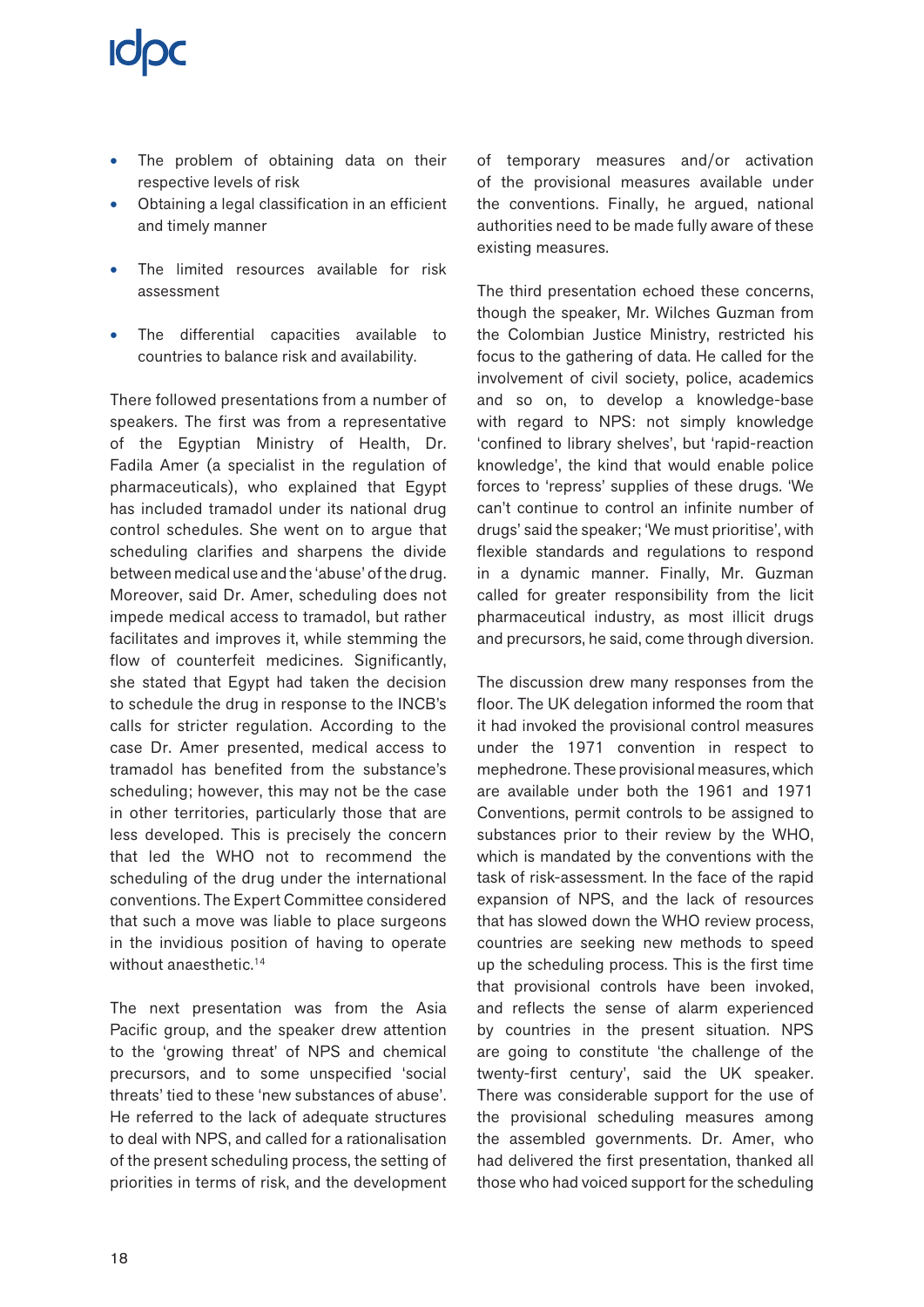of tramadol, and went on to call on the WHO to prioritise this matter; the WHO should just 'look at the evidence and schedule tramadol', she said. 'We must not just react, we must act, be proactive'. It was an attitude that was widespread at this year's CND, and tended in its desire to 'do something' to be rather dismissive of concerns about health and human rights.

Despite the prevalence of this enthusiasm for control, however, it is important to note that such 'proactivity' must stop short of both panic measures – the urge to schedule everything – and of pre-empting the conclusions of the WHO's ECDD: decisions which, according to the conventions, must be made on a scientific and public health basis. A similarly impatient attitude toward the WHO's previous decisions not to recommend the scheduling of ketamine and tramadol was apparent in other responses from the floor. China, for example, asked the 'WHO to respect the views of Member States' and to

'take into account social and other factors'. This intervention demonstrated a thoroughgoing, if widely shared, misunderstanding of the role of the WHO in arriving at its scheduling recommendations, which is restricted by the conventions to scientific and public health considerations. It *cannot* recommend on 'social and other' grounds – that is left to the CND itself, and it has very broad discretion in relation to the WHO's advice. Those working on the Expert Committee had obviously judged that the evidence regarding tramadol is more complex than Dr. Amer is willing to acknowledge, and capable of bearing different interpretations. With the Expert Committee due to meet in June for the next set of reviews, the pressure being exerted on it by states parties at CND is unacceptable; it is a scientific body and should be allowed to reach its conclusions without political interference (see Box 5). The fact that the WHO was not allocated a position on this panel is itself indicative of its marginalisation.

### **Box 5. The marginalisation of the WHO in the drug control system**

As IDPC has stated previously, the drug control conventions are intended to facilitate the supply of drugs for medical and scientific purposes just as much as they are intended to restrict unauthorised use. For much of the  $20<sup>th</sup>$  century, the balance was firmly on the side of repression rather than health, though this has begun to change in recent years. UNODC is amongst those UN agencies calling for rebalancing of the system toward health, and the placing of public health, 'the First Principle of drug control', at the centre of policy and practice.<sup>15</sup>

However, if we examine the actual situation of the representative of the health principle in the international drug control system – which is the WHO – things are not quite so rosy. In terms of human and financial resources and in terms of its standing within the drug control nexus, the WHO has been systematically pushed toward the margins over recent decades. For example, the WHO launched a new unit in the early 1990s during the preparations for the 1998 UNGASS; with six full time staff members and an ambitious set of projects, the WHO Programme on Substance Abuse (PSA) arrived with considerable fanfare, and carried out some very significant work. This included a number of highly controversial ventures such as the Cocaine Project, a large scale study whose conclusions were effectively buried after they failed to meet the requirements of its political paymasters – particularly the USA.<sup>16</sup> The PSA's staff has been drastically reduced and stands now at one official (part-time), and its output has, understandably, greatly decreased.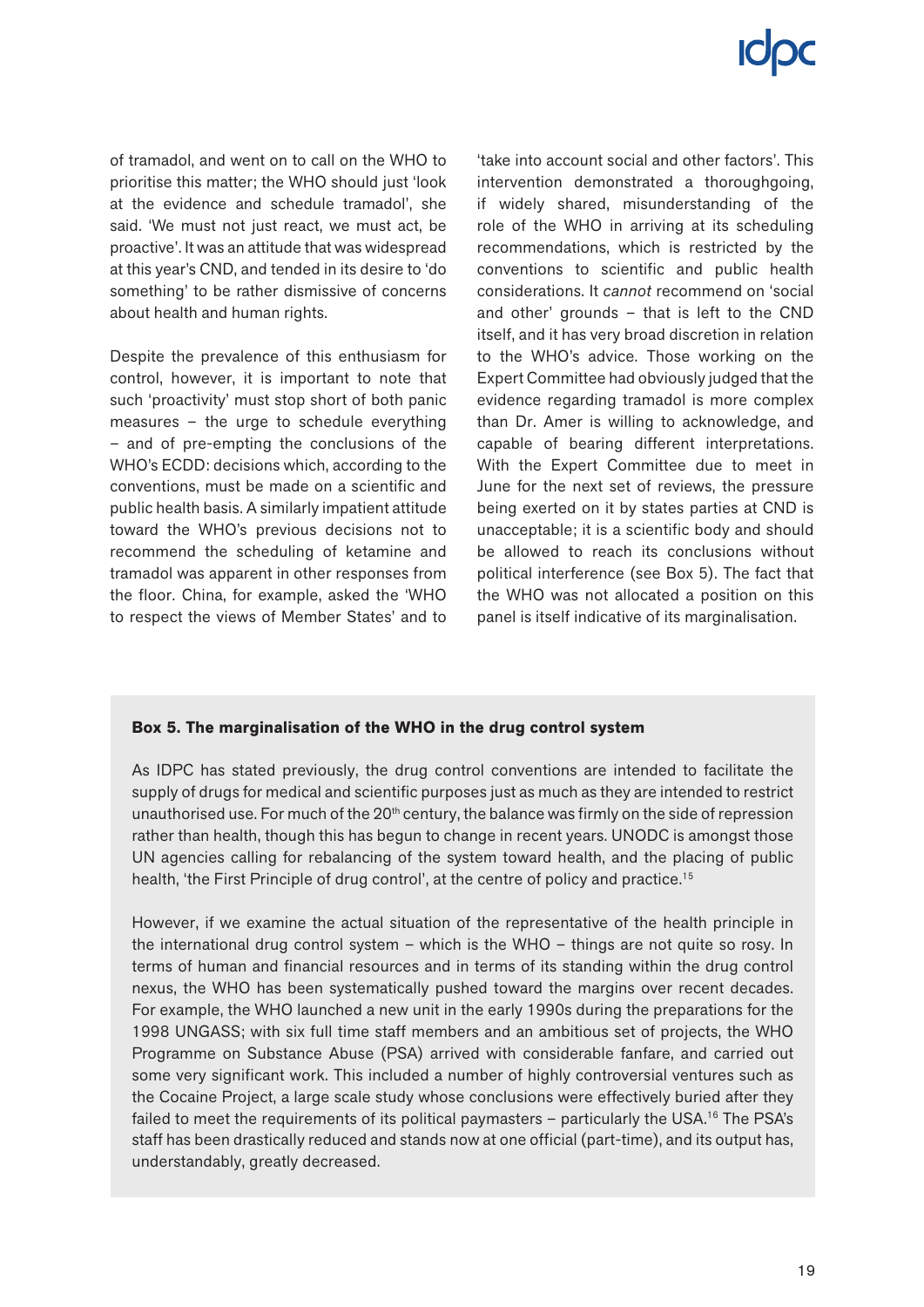Similarly, the WHO's ECDD, which undertakes reviews on substances proposed for scheduling under the international drug control conventions, was unable to meet between 2006 and 2012 because it lacked the funding to do so. The WHO has clearly been starved of funds for its drug-related work. At the same time, its recommendations to the CND on the scheduling of substances have frequently been either rejected or stymied, and the ECDD has come under sustained pressure and criticism from the CND, member states and the INCB whenever its scheduling recommendations are inconvenient.

The UN drug control regime claims it wishes to achieve a better balance between the principle of health and that of repression. If this is to be more than a merely rhetorical stance, then the rebalancing must include, among other things, taking the work of the Expert Committee seriously. At this moment, when the danger of the system sliding into a regulatory panic is growing ever more real, the value of independent scientific inquiry is especially important, and should not be sacrificed to the short-term objectives of politics.

### **Panel discussion: 'Substantive issues for the special session of the General Assembly on the world drug problem in 2016'**

When read in tandem with the statements made during the HLS, the panel's statements led to limited debate, but provided interesting insights into country positions on the UNGASS. Overall, it was clear that most delegations were keeping their powder dry for negotiation of the UNGASS resolution in the Committee of the Whole (CoW) (see below). As such, as part of a pedestrian set of interventions, the majority of the delegation statements agreed that key areas of attention for the UNGASS were NPS, ATS and precursor control (principally Mexico, the UK and the USA). Echoing such concerns, especially regarding NPS, Germany also noted that alternative development needed to be highlighted during the UNGASS preparations.

However, from the outset it also became clear that many states were using the panel to lay out their stance on policy reform and by association their position on the conventions in the lead up to 2016. For instance, the Mexican representative stated that 'No one can question Mexico's commitment to the conventions' and went on to note that recent unilateral decisions had 'triggered uncertainty' within the international community. Although not questioning such decisions or supporting legalisation, the representative continued, there was a need for 'international understanding' and to review 'what has worked and what hasn't'. This was a position also held by the Colombian delegation. Stressing that the Colombian president was engaged with the issue, the representative noted that there is a need to see 'what works'. Similarly, the representative of Guatemala pointed out that the international community 'can't achieve results doing the same thing' before stressing that while the country remained committed to the treaties, there is a need to look for 'new approaches', take account of the different policies now being explored and conduct 'in-depth analysis if we are to move forward in 2016'. Like other states, including the USA, Uruguay and the Guatemalan representative also stressed the importance of involving civil society in the UNGASS preparatory process. The statement from the Western European and Others Group (WEOG), given by the representative from Canada, added that there is a need to better understand the nature of the problem. The representative from Israel noted concerns about the 'cannabis debate' and, in relation to NPS in particular, the UK representative pointed out that there is no need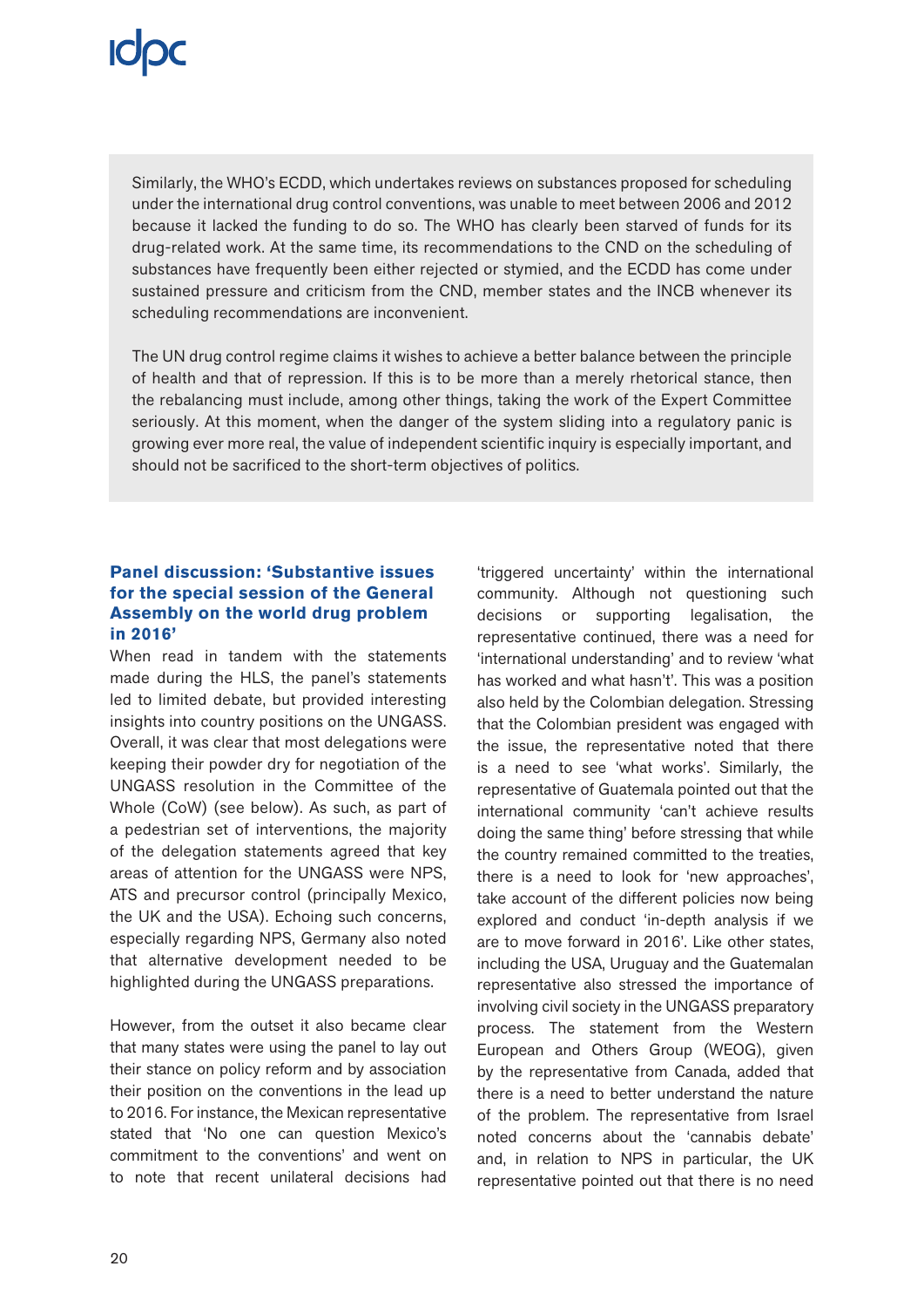to 'revisit the conventions' but rather explore their 'flexibility and 'understand what they can do'. Unsurprisingly, the representative of China stated full support for the conventions and noted that as the 'leading agency', the CND should continue to play a key role in the lead up to UNGASS, with support from the INCB and UNODC.

Mindful of their current positions vis-à-vis the 1961 Convention, the statements of both Uruguay and the USA were interesting. The representative of Uruguay stated his country's interest in the 'opening of a candid and open debate' in 2016 involving 'all voices', including the UNDP, the WHO and UNHCR. He also noted that while there was much concern about the new cannabis policy within Uruguay, this is 'sovereign public policy'. 'We don't want an argument', he continued, and stressed that although there has been much discussion about 'balance' and shared responsibility, this is not the case in Latin America. Here, he stated, policy is 'unbalanced' and 'skewed' with too much emphasis on 'supply reduction' and 'not enough on public health'. On this issue, the representative stated powerfully that there is a 'war in my hemisphere' with the region experiencing far more damage than in countries on the 'demand side'. With this in mind, he argued that there is a need to look at the problem 'openly' and to use science to establish a 'truly balanced strategy and shared approach'. The representative then requested the INCB to look at the relationship between drug consumption and the associated costs in the 'Southern Hemisphere' before concluding that in relation to 2016 member states must 'guarantee open exchange' and ensure that there is not a 'pre-cooked agenda'.

Like that responding to the INCB report (see below), the US statement on this agenda item also contained elements of denial in relation to the situation in the states of Colorado and Washington. Without irony, the US representative noted that 'Some say that the conventions need to be modified' but that 'in fact they have evolved over time'. In this vein, he continued, the USA is 'pleased to hear discussion of reform within the framework of the conventions' and acknowledged the comments from our 'friends from Uruguay' regarding 'discussions of reform' and the need for 'genuinely open debate'. He also welcomed opportunities to discuss reform ideas at 'this CND and during the preparations for UNGASS'. On the issue of the 2016 meeting, the representative also highlighted what the US federal authorities regard to be 'positive developments', especially 'advances in neuroscience' for treating 'substance use disorders' noting that the UNGASS will be the 'ideal venue' for highlighting 'new tools in public health'.

With most of the country statements skirting around many key issues, it was left to the NGO statements at the end of the session to clearly lay out the challenges facing members states in the lead up to 2016 (see below). Thanking civil society for its contributions, the Mexican panellist commented that 'they said what we have on our minds but didn't express convincingly'. The Chair wrapped up proceedings by noting that the session had contained 'Truly enriching and diverse discussion' and, in reference to the representative of Uruguay's comments on avoiding a 'pre-cooked' agenda stated the he 'couldn't agree more'. Pointing at the JMS as evidence, 'we don't do this', he said. Offering the JMS as an example of 'collective ownership', the Chair concluded 'You like it, you hate it, it's yours!'

### **Dronabinol: The Netherlands moves for re-scheduling**

Beyond the panel discussion, the increasingly vexed issue of scheduling also came to the fore in the Commission's consideration of the place of dronabinol within the convention framework. One of the major active ingredients of cannabis, the substance is presently classified as a schedule II substance under the 1971 Convention. It had originally been included in schedule I of that treaty, but its therapeutic uses, primarily with AIDS and chemotherapy patients, led the WHO to recommend a move to schedule II.<sup>17</sup> The CND,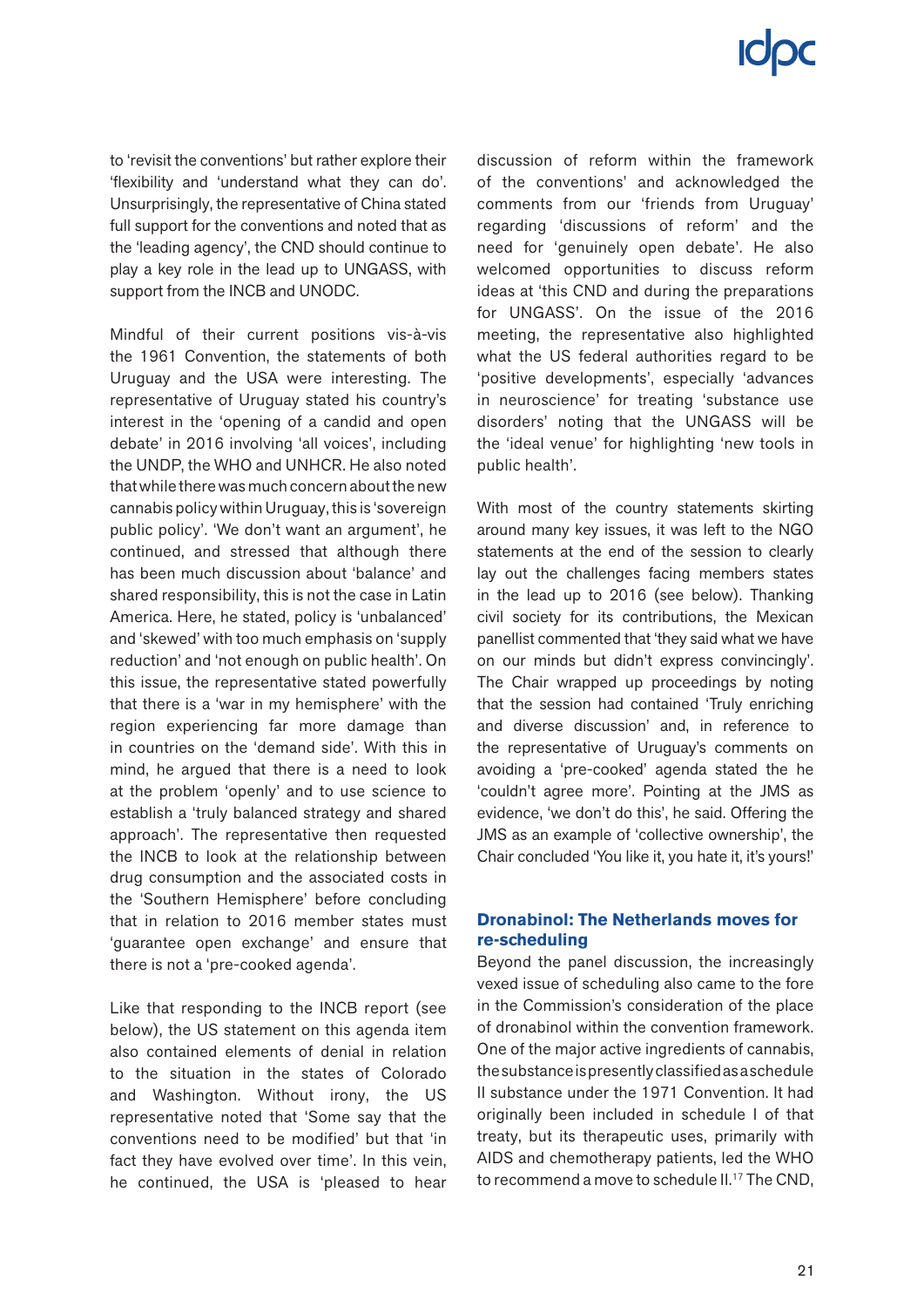## **ICOC**

after initially rejecting this recommendation, voted to transfer dronabinol accordingly in 1991 and it is now a schedule II substance. Since then, however, the WHO has advocated a further deescalation of dronabinol's regulatory status by recommending its inclusion in schedule III of the 1971 Convention. After discussions at the 50th CND in 2007, the Commission adopted decision 50/2, by which it decided not to vote on the WHO recommendation to transfer dronabinol from schedule II to schedule III, and to request the WHO ('in collaboration with INCB, as appropriate'18) to undertake a further review when more data became available.<sup>19</sup>

Owing to lack of resources, meanwhile, the WHO's Expert Committee was unable to meet again until 2012. Following this session, the ECDD found no new evidence to substantially alter its previous recommendation to transfer dronabinol from schedule II to schedule III, and that, as a consequence, its recommendation should stand. Debate resumed on the topic at the 56th CND in 2013, where some countries were uncomfortable with the reluctance of the CND to accept advice based on scientific evidence.<sup>20</sup> As noted above, Canada, while arguing that acting on the recommendation would 'send out the wrong signal' with respect to cannabis, did call for a debate on the scheduling issue this year.

At this year's 57<sup>th</sup> CND, the Netherlands drew on the principles of the JMS, which reiterates the need to ensure the availability of substances for medical and scientific use, to submit decision 50/2 to a vote; scheduling being one of the few areas in which the CND is required to vote. The Netherlands explained that it was doing so in order to obtain acknowledgement of the medical value of dronabinol, and to ease the restrictions that impede therapeutic access to the substance. In a context in which a sense of barely-suppressed panic underpinned much of the discussions, the IDPC deems this a welcome move, recognising and reaffirming as it did the enabling side of the drug control system, and the importance of the conventions in facilitating access to controlled drugs.

The vote itself, however, was unsuccessful, and reflected the prior discussions that took place on the question. A number of countries had argued that the data on which the Expert Committee had relied was out of date; several times, countries declared their 'respect' and 'support' for the work of the ECDD, but declined to accept its recommendation, and then went on to criticise the quality of the scientific evidence used – something which is outside the CND's mandate. In order to be approved, the vote would need a two thirds approval; that is, 36 of the 53 CND members would have to vote for it. In the event, the votes for were from: Austria, Colombia, the Czech Republic, Denmark, Guatemala, the Netherlands, Poland, Spain and Uruguay; this represented a total of 9 countries. There were several abstainers, and some that were expected to support the proposal who failed to do so. Nonetheless, by using the mechanism of voting, the Netherlands raised a vitally important principle at a key moment.

### **The Committee of the Whole**

The CoW is the space in which draft resolutions are proposed, debated and refined to arrive at a form of words acceptable to the assembled country delegations. Resolutions are then submitted to the Plenary for adoption by the CND, and finally to the Economic and Social Council (ECOSOC) for adoption by the UN. The resolutions produced by the CND are the result of complex, highly technical and sometimes tense processes of negotiation. While observing these processes can be a demanding – and at times excruciating – experience, the CoW is the place to hear countries' views about various drug policy topics, to see delegations cooperating (or not), and to learn something of what goes on behind the more formalised presentations that take place in the theatre of the plenary.

This year the CoW was chaired by the Permanent Representative of Thailand to the UN Mission at Vienna, Princess Bajrakitiyabha Mahidol. At times she appeared to struggle somewhat to discipline the more stubborn elements on the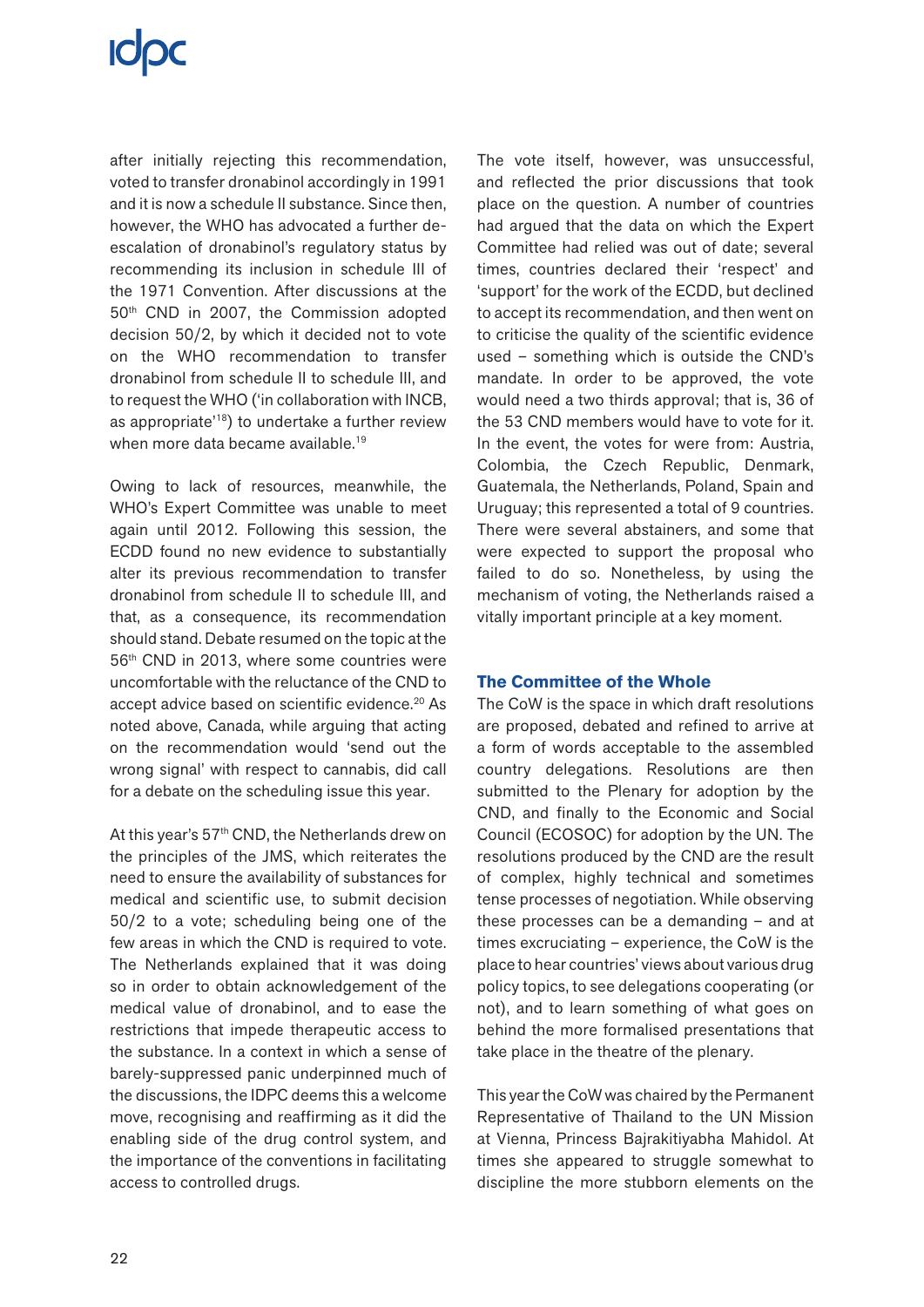floor of the CoW, while at others she managed to obtain agreement with skill and a little humour. There were twelve draft resolutions to be considered, and the decision on the rescheduling of dronabinol. As usual, IDPC will concentrate on those resolutions deemed most significant, and on key themes that emerged from the debates.

### **Box 6. Resolutions, decisions and statements at this year's CND21**

'Promoting the implementation of the United Nations Guiding Principles on Alternative Development and proposal to organize an international seminar/workshop on the implementation of the Guiding Principles' 57/1

'Drug abuse prevention through sport: promoting a society free of drug abuse through sport and the Olympic ideal' 57/2

'Promoting prevention of drug abuse based on scientific evidence as an investment in the wellbeing of children, adolescents, youth, families and communities' 57/3

'Supporting recovery from substance use disorders' 57/4

'Special session of the General Assembly on the world drug problem to be held in 2016' 57/5

'Education and training on drug use disorders' 57/6

'Providing sufficient health services to individuals affected by substance use disorders during long-term and sustained economic downturns' 57/7

'Raising awareness and strengthening international cooperation in combating drug trafficking, which in some cases, misuses activities related to opium poppy seeds for illicit purposes, also produced from illicit opium poppy crops' 57/8

'Enhancing international cooperation in the identification and reporting of new psychoactive substances and incidents involving such substances' 57/9

'Preventing the diversion of ketamine from legal sources, while ensuring availability for medical use' 57/10

'Strengthening and expanding international cooperation to counter the threats posed by illicit production and manufacturing, trafficking and abuse of drugs in the Greater Mekong subregion' 57/11

'Draft Joint Ministerial Statement of the 2014 high-level review by the Commission on Narcotic Drugs of the implementation by Member States of the Political Declaration and Plan of Action on International Cooperation towards an Integrated and Balanced Strategy to Counter the World Drug Problem'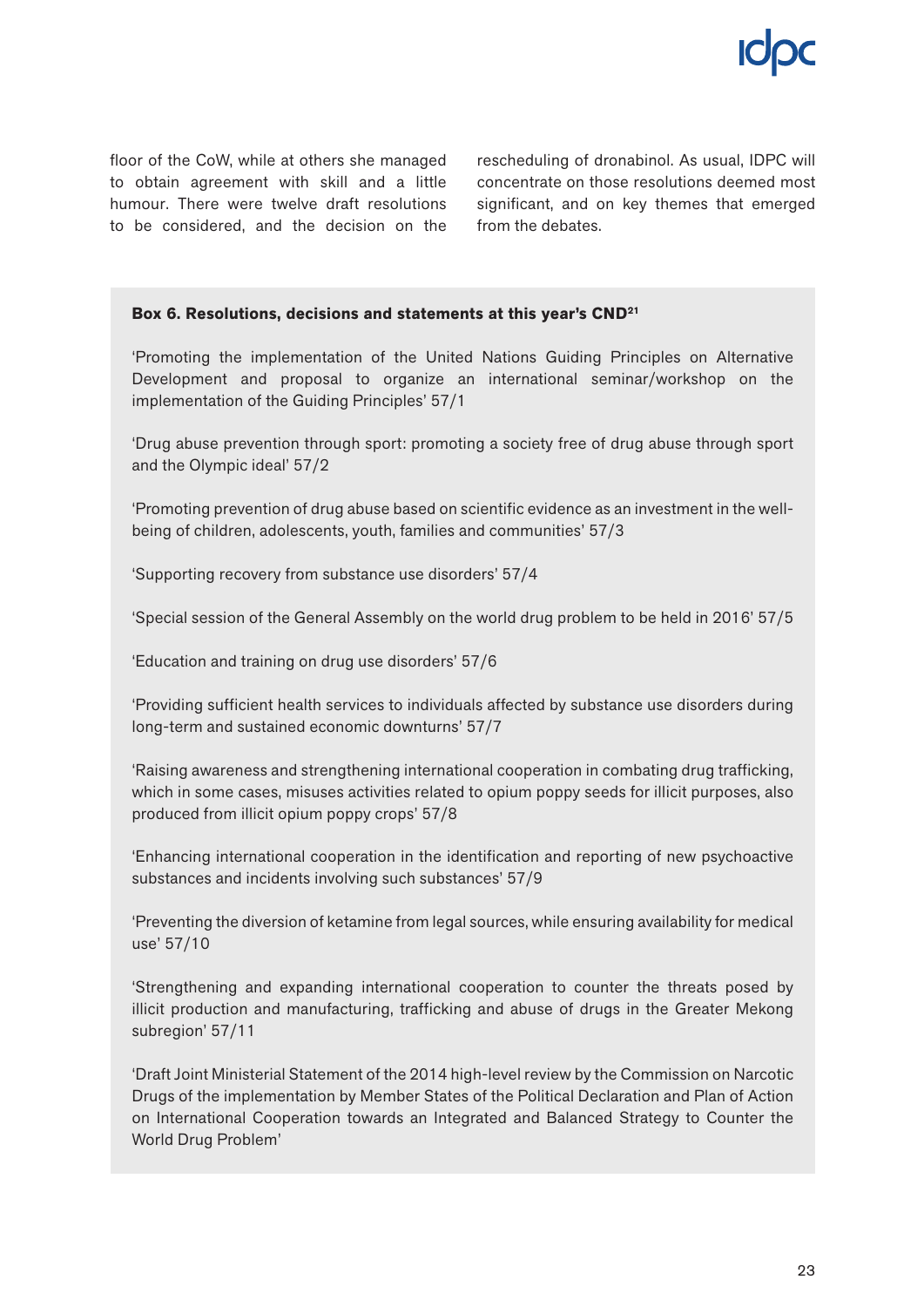The most fiercely debated of these resolutions (see Box 6), and potentially the most important in terms of strategic policy was that dealing with the preparations for the UNGASS of 2016: **'Special session of the General Assembly on the world drug problem to be held in 2016'**. This perhaps reflected frustrations felt by some governments following the JMS negotiations and eagerness by some states not to repeat the same all-too-familiar circular arguments in New York.

As stated before, many of the issues contained in this resolution were originally brought to the floor as part of the JMS negotiations, but were moved into a resolution by the CND Chair instead so as not to further delay or complicate a fraught process for the Statement itself. This appears to have been an astute move, as this resolution did not even find its way to the CoW until the final day – instead being subjected to countless 'informal' discussions during the week, which civil society and other observers are unable to attend. These meetings are known as 'informals', small scale private meetings to which the main protagonists retire to thrash out agreement when debate in the CoW has reached an impasse. Even after these informals, the debates on this resolution in the Committee of the Whole and the Plenary were long and fractious.

The discussions appeared to hinge on the following issues:

• *Whether the preparations should be led from Vienna (i.e. by the CND and UNODC), or in New York*. Several delegations – predominantly from Latin America – supported the latter option, but they were outnumbered in this view as the precedent in previous UNGASS preparations has been for the UN expert body (or CND in this case) to take the lead. Nonetheless, this was a clear expression of dissatisfaction with what might be regarded as the ideological handcuffs in Vienna, and of the importance that many have placed on the UNGASS as an opportunity for open, objective debate.

- *What the outcomes of the UNGASS should be*. In the end, the resolution failed to detail any specific outcomes, but instead seemingly relegates the UNGASS to a mere 'milestone on the way to 2019, which has been set as the target date in the Political Declaration and Plan of Action'. Many had hoped that the 2016 UNGASS would supersede the need for a high-level meeting in 2019.
- *The engagement of agencies from across the UN system in the debate*. The final resolution recommends that 'organs, entities and specialized agencies of the United Nations system, multilateral development banks, other relevant international organizations, including the International Narcotics Control Board, and regional organizations contribute fully to the Commission's preparations for the special session', and invites them to submit recommendations as part of 'an inclusive preparatory process'.
- *The role of civil society* both in the preparations and at the UNGASS itself. In the end, the resolution 'recognizes the important role played by civil society… [and] the need for their active involvement', and 'requests the Chair of the Commission to consider undertaking consultations and other appropriate actions in this regard with relevant stakeholders'. As is often the case in consensus negotiations, this means a lot and nothing at the same time – but provides enough fuel for on-going civil society advocacy efforts around the UNGASS (including the possible formation of a broad Civil Society Task Force).

Overall, the resolution is more restrictive and Vienna-centric than some may have hoped, but some important gains were made and some member states clearly put their cards on the table on this issue. The resolution commits to further 'inter-sessional' CND meetings on this issue before the next CND meeting in December 2014, requests UNODC to produce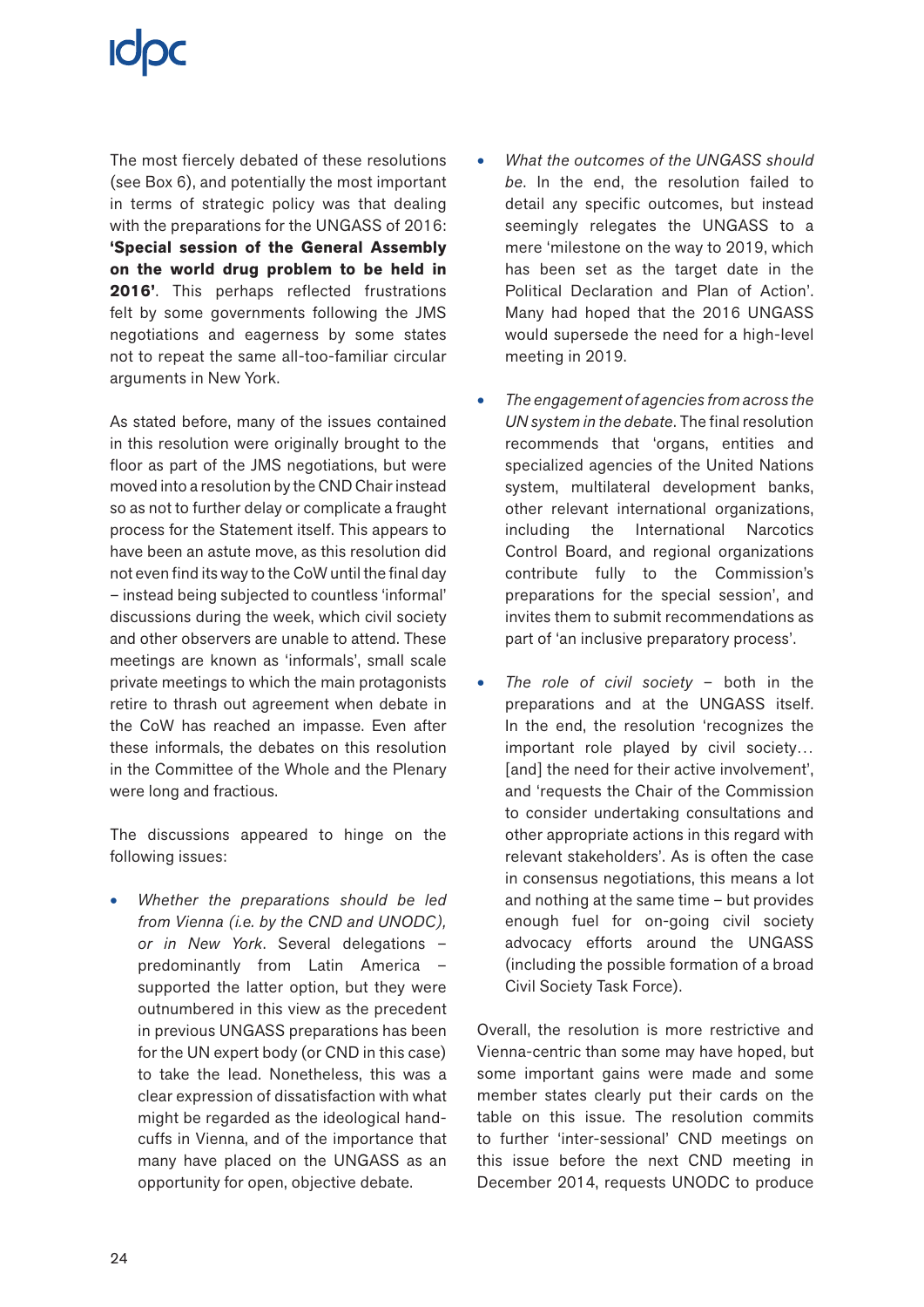a report containing recommendations on the UNGASS preparations, confirms that the UNGASS will take place after the CND meeting in March 2016, and contains a draft resolution for the Economic and Social Council to adopt when they next meet in June. It should be noted, however, that the final decision on the shape and processes of the UNGASS remain with the General Assembly.

Another key resolution debated at this year's CoW was entitled **'Preventing the diversion of ketamine from legal sources, while ensuring availability for medical use**'. The draft resolution was submitted by Thailand, subsequently drawing co-sponsorship from Egypt, China, India, Indonesia, Sweden and the USA. The importance of this resolution is twofold, stemming from its potential impact on the availability of essential medicines – in this case ketamine – and because it represents a further step in the marginalising of the WHO within the UN drug control system at a time when the system is supposed to re-balance itself toward the greater prioritisation of public health considerations.

Ketamine is an anaesthetic widely used in, and vitally important for, medical interventions in developing countries, and is consumed as a recreational drug in a number of wealthier countries. It is not currently controlled under international law, but has been the object of considerable controversy over the past decade. The WHO conducted a critical review of ketamine in 2006 and recommended against scheduling the substance. The review found that the evidence of abuse was limited, while the medical importance of ketamine in developing countries was high.22

The INCB and several countries at CND were unhappy with the WHO recommendation. A number of states parties, prompted by the INCB which had repeatedly raised the topic in its annual reports, called for ketamine to be controlled. Meanwhile at previous sessions of the CND, a series of resolutions have urged countries to 'consider' scheduling ketamine under their domestic legislation. At its 2012 meeting, the WHO's ECDD, looked at the question again, but found insufficient evidence to modify its 2006 recommendation. Moreover, it believed that due to ketamine's crucial role in surgery, its scheduling was liable to precipitate a 'public health crisis'.23 In its critical review of ketamine, the Expert Committee also expressed unease at the fact that a parallel control regime, outside the mechanisms set down in the drug control conventions, was in effect being established through these manoeuvres.<sup>24</sup>

This year's ketamine resolution once again contained the elements making up this parallel regime. The text spoke of an 'increasing demand for international control of ketamine', noting that forty-eight states have already controlled the substance under their domestic legislation and urging countries to impose an import and export certification system like that operating within the UN system. As noted above, the Chinese delegation raised the issue of ketamine in the panel discussion on scheduling, demanding that the WHO 'take into account the views of member states', even though the Expert Committee's mandate is to examine the scientific and medical aspects of the question, not to tailor its recommendations to suit the 'views' of member states. While the text of the resolution does urge countries to be 'mindful' of the drug's medical and scientific availability, the emphasis remains on the side of suppression of illicit use, manufacture, trafficking and diversion from licit sources.

This resolution's passage was marked by long periods spent in 'informals'. A revised version emerged from these sessions and was brought before the Committee on its penultimate day. Egypt, in keeping with its increasingly muscular presence in this year's CoW debates, argued that any reference to ketamine's medical availability must be accompanied by a warning against diversion. Similarly, China – which has submitted a request to the Secretary General proposing the international control of ketamine,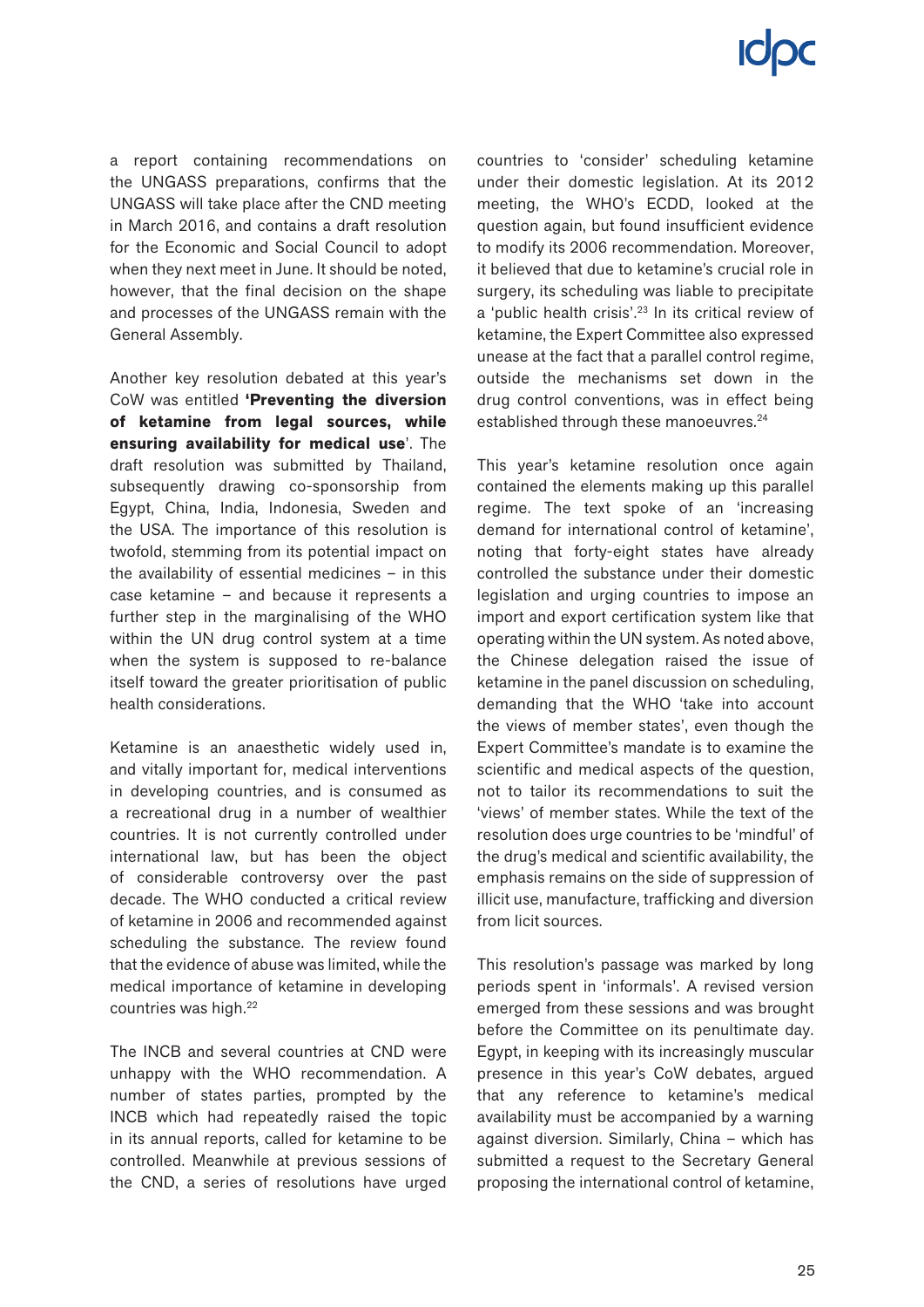# **ICIDC**

accompanied by a weighty file of evidence documenting abuse and illicit manufacture of the drug – objected to that fact that its medical use was mentioned twice, despite multiple references to 'abuse'.25 China and Egypt were the predominant countries advocating international scheduling, and seemed unconcerned at the prospect of reduced access to the substance for legitimate medical uses in the developing world. Those delegations whose focus was more health-oriented – such as the Netherlands – managed to use the negotiations at informals to ensure that the resolution recognised the importance of ketamine as a therapeutic substance. Indeed, it is the first of the recent set of CND resolutions regarding the drug to contain such an acknowledgement, and their efforts will be appreciated by all those supporting improved access to essential medicines.

On occasion, resolutions can be relatively mundane but remain interesting or revealing for the debates and viewpoints that emerge during their refinement in the CoW. This was the case with the resolution entitled **'Drug abuse prevention through sport: promoting a society free of drug abuse through sport and the Olympic ideal'**. Sponsored by the Russian Federation, the resolution is wholly unrealistic at best; despite this, discussion around the resolution went some way toward illuminating Russia's underlying views on people who use drugs. The resolution's objectives are readily apparent, seeking to use sport as a healthy alternative to drugs and drug-related lifestyles, especially for the young. But the Russian delegate had a very specific view about the species of person liable to use drugs: 'People that abuse drugs have a different reward system in their brains...They like danger and excitement, so drug abuse could be replaced by high-risk sports such as skiing or rock-climbing...' The UK delegate responded to this by asking whether the same logic would apply to cage-fighting? That too is a high-risk sport, but not one his government would want to recommend; even the playing of rugby, he added, would 'push up your insurance premiums'. The point that the

Russian delegate was trying to make was not well captured by his language, suggested the UK. The discussion began to meander, taking in the question of sports people as goodwill ambassadors against drug use. Footballer Radamel Falcao was suggested as a contender for the position, though the secretariat, acknowledging its lack of expertise in football, was unsure which club Falcao plays for – was it Monaco? This was confirmed by a helpful delegate. 'Where in the CND mandate does it mention the promotion of sport?' asked the Dutch delegate wearily. But the discussion continued, ranging far and wide. Warming to his material, the UK delegate intervened once more with the ironic observation that the prospect of sports promoting a drug-free lifestyle was less optimistic in the case of cycling. The observation caused some amusement in view of the highprofile cases of 'doping' amongst top-level cyclists in recent years.

More seriously, the original draft of this resolution made several references to 'a drug-free society' which was supposed to be promoted through sport. It is evident from the Russian delegate's previously quoted passage that they consider people who use drugs as possessing different brains from other people – they are a biologically distinct species. Couple this form of understanding with a project aimed at eradicating them from society and you have, potentially, the makings of something rather chilling.

Such extreme views regarding the alleged biological makeup of people who use drugs are in fact not too remote from the language that appeared in the US-sponsored resolution dealing with 'recovery' from drug dependence, though made with what were probably very different intentions. 'Supporting recovery from substance use disorders' had originally included language conceptualising drug use as an underlying 'brain disease'. The 'brain disease' model is influential in the USA, where it is supported by NIDA (the National Institute on Drug Abuse), but less so in Europe and elsewhere. The model's advocates suggest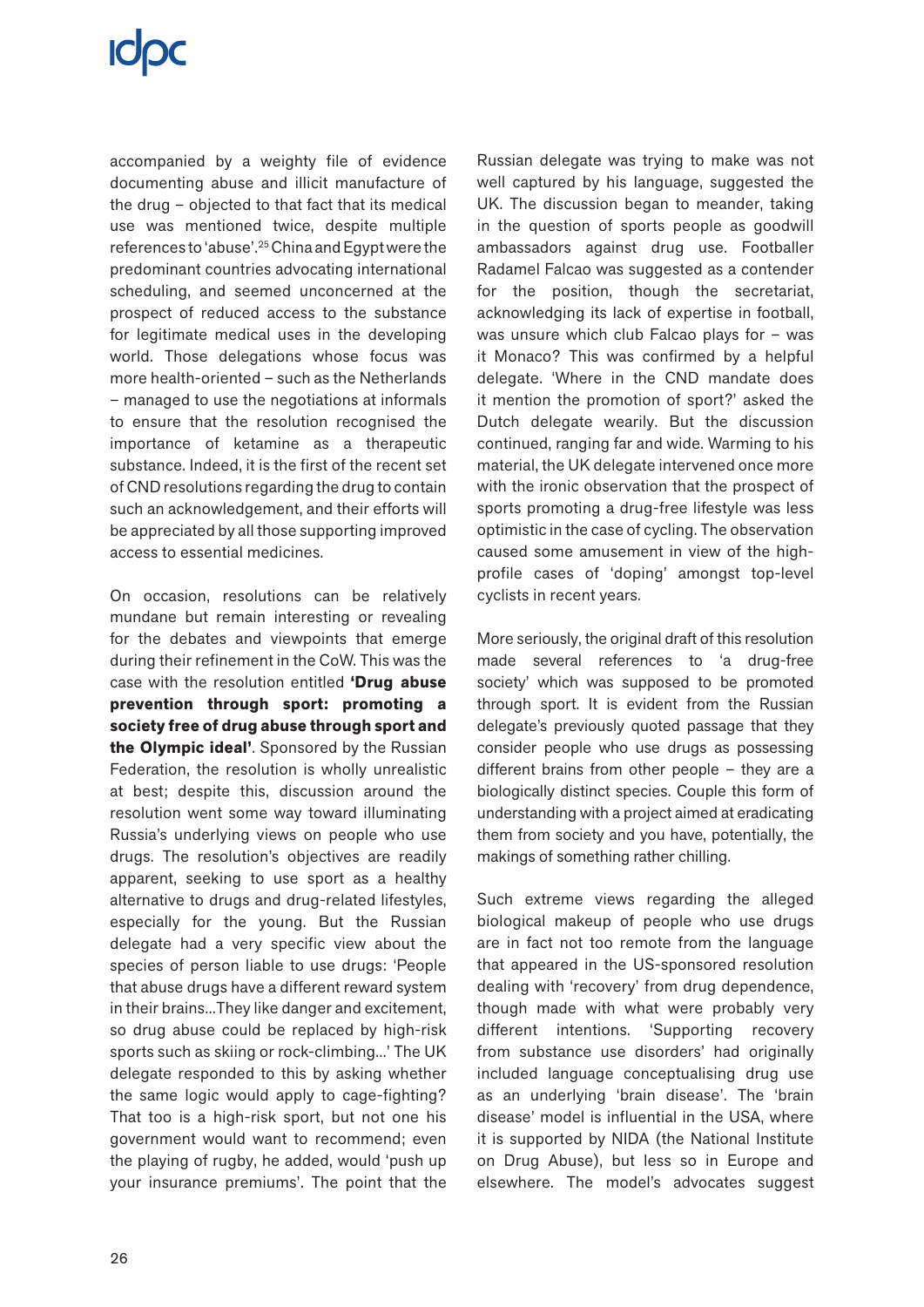that it presents drug dependence as an illness like any other, and thereby removes the stigma associated with the condition. However, numerous countries – including Australia, Brazil, Ecuador, France, Germany and Spain – objected to this formulation. In the event, the USA was flexible and agreed to its removal.<sup>26</sup>

The Russian Federation and Pakistan were very active in the discussions surrounding this resolution. The text included the recognition that 'stigma, discrimination... dissuade many who need help from seeking it'. Russia wanted all of these references to stigma removed. 'There is no stigma in our country', it insisted. When it was pointed out by the US delegation that there is a great deal of scientific evidence for the effect of stigmatisation and marginalisation on people who use drugs, Russia denied this. 'We don't accept that this is science' he said. In a similar vein, Pakistan was wary of any reference to the human rights of people who use drugs: in a very revealing phrase, it suggested that the wording should be 'respecting human rights, provided these do not lead to legalisation'. This captures the underlying fears of Pakistan and probably some of its allies in advocating for 'tough' drug policies: if the human rights of users are recognised, it will end in the free availability of drugs in the shopping mall.

It is no coincidence that the Russian Federation, Egypt and Pakistan were the main advocates of a harsh set of policies that tended to emphasise the difference between people who use drugs and other human beings, whether explicitly or by implication. These states repeatedly intervened in resolutions where reference to 'drug use' was made and insisted that the wording was changed to 'drug abuse'. Pakistan explained that the use of language is part of a normative regime and that it was therefore a highly important issue.

Another example of such interventions occurred in the debates around the draft resolution entitled: **'Providing sufficient health services to individuals affected by substance use disorders during long-term and sustained**  **economic downturns'**. This draft was submitted by Greece on behalf of the EU, and sought to protect healthcare from the effects of the financial downturn; healthcare – and the healthcare of people who use drugs in particular – being an area of special vulnerability in times of state financial cuts. A number of the EU delegations mentioned discrimination against people who use drugs as a factor in this respect, causing Russia once more to deny that there was any discrimination in its country. Language agreed the previous week for the JMS was now being rejected out of hand by Russia, Pakistan and Egypt, and the Chair might have taken a firmer line with them. With the debate touching on the fraught topic of illegal immigration, the Pakistan speaker wanted clarification: 'Does that mean that someone should be able to pass the border without a passport? Will they have free access to health services? Just because he's been subject to drug abuse, will he be able to access health services?' The Portuguese delegate answered this in the affirmative, and was backed by Cameroon, who declared that, 'It's our understanding that even illegal migrants have rights to health. Someone would not just be left to die'. The stark eloquence of the Cameroonian delegate's response went to the core of the issue. The resolution was adopted with some revisions, and though these reduced the power and accuracy of the text, it remains a significant UN recognition of an important area of risk and policy.

## **NGO engagement: Another good year**

No doubt due to the HLS but also the fast approaching UNGASS, NGO presence and engagement at this year's CND exceeded that of any previous session. According to the VNGOC, 331 NGO representatives were in attendance, an enormous leap from last year's already impressive 165. Of the organisations, 67 were ECOSOC accredited, a figure that also seems set to increase as civil society becomes more engaged with the UN beyond Vienna in the lead up to 2016. While last year IDPC had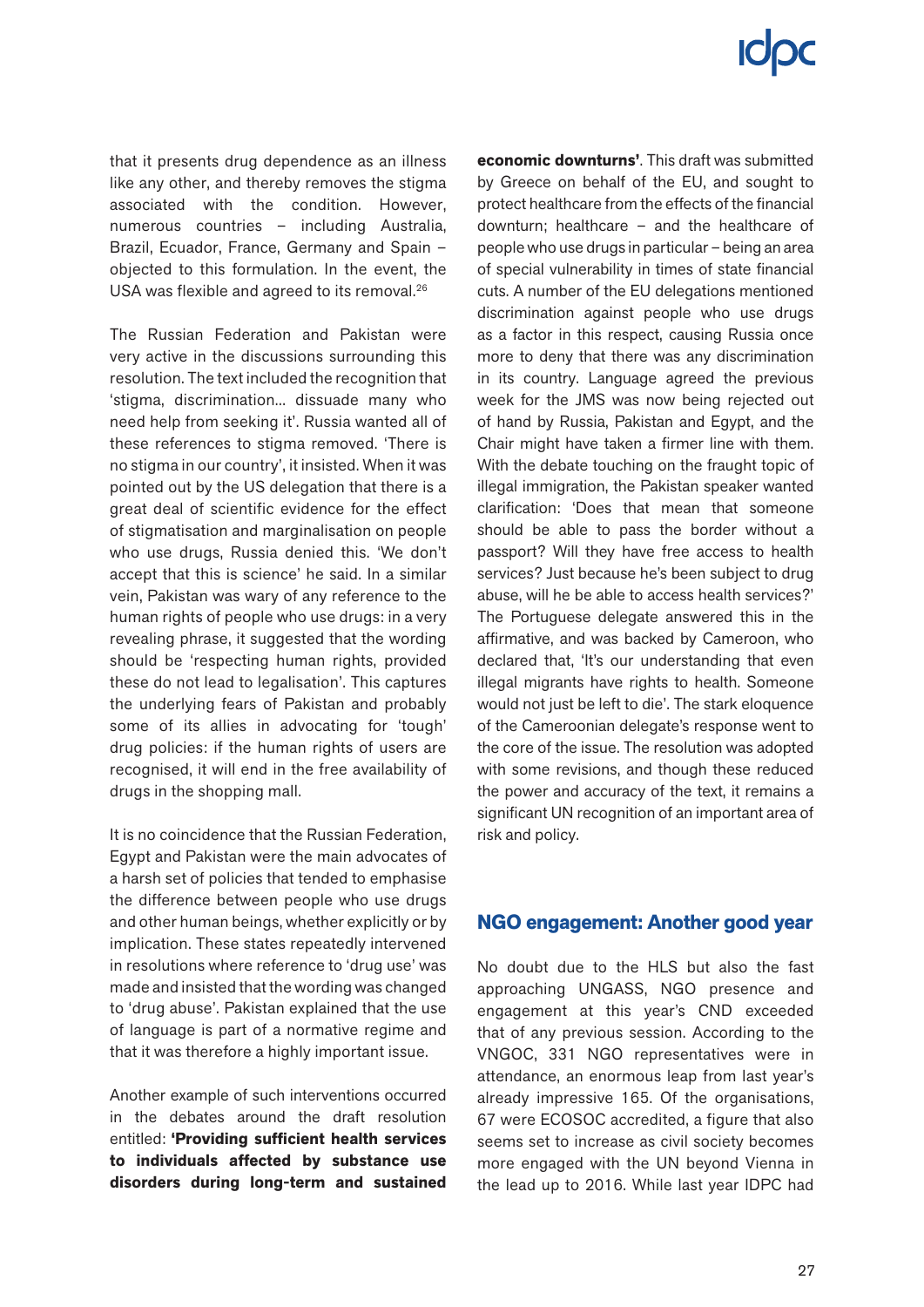# **ICOC**

reason to note with concern a reduction in the inclusion of NGO representatives on country delegations, this time a number of countries – including within Mexico's sizable delegation, but also in the Swiss, Lithuanian and Saint Lucia delegations – incorporated NGO experts in their teams. It is the hope of IDPC that such a practice continues to increase between now and the UNGASS. As many country statements noted, civil society possesses much expertise of value for discussion in the lead up to and at the Special Session, which can be drawn upon as part of national as well as NGO delegations. While the drug policy sphere still lags behind other parts of the UN system in relation to civil society engagement, this year's Commission reflected not only the increasing sophistication of NGO participation, but also, in collaboration with the VNGOC, the UNODC's continuing efforts to reach out to civil society. To that end, in addition to NGO statements at the plenary and within the HLS roundtables, NGOs organised an unprecedented number of side events (see below) and interacted with government delegates and UN officials at another Informal Civil Society Hearing (ICSH) and dialogues with both the UNODC's Executive Director and the President of the INCB. Unfortunately, as was the case last year, there was no dialogue with the Chair of the CND.

## **The Informal Civil Society Hearing: Going from strength to strength**

The day before the start of the HLS, the VNGOC organised an ICSH to discuss key aspects of international drug control. Opening remarks included speeches by VNGOC Chair Michel Perron, UNODC Executive Director Yury Fedotov, and CND Chair Ambassador Shamaa – who all praised the role of NGOs, in particular in the lead up to the 2016 UNGASS.

The first panel focused on promoting a health-based approach within the UN drug conventions. The panel, which featured IDPC, Mentor International, the EU Civil Society Forum on Drugs, and the Global Centre for Drug Treatment Courts, was an opportunity to discuss available evidence in prevention, harm reduction and drug dependence treatment. All panellists agreed that these services are respectful of the UN drug conventions. However, IDPC did remind participants that some aspects of the conventions are indeed outdated and that a serious debate on drug control is therefore necessary. The final presentation on alternatives to incarceration in the USA proved to be controversial, with many participants raising concerns about the drug courts system currently implemented in the USA.27



*Panel discussion on health at the Informal Civil Society Hearing. From left to right: Fay Watson (EU Civil Society Forum on Drugs), Paul Romani (Mentor International), Rogers Kasirye (Uganda Youth Development Link), Graciela Touze (Intercambios), Ann Fordham (IDPC) and West Huddleston (Global Centre for Drug Treatment Courts)*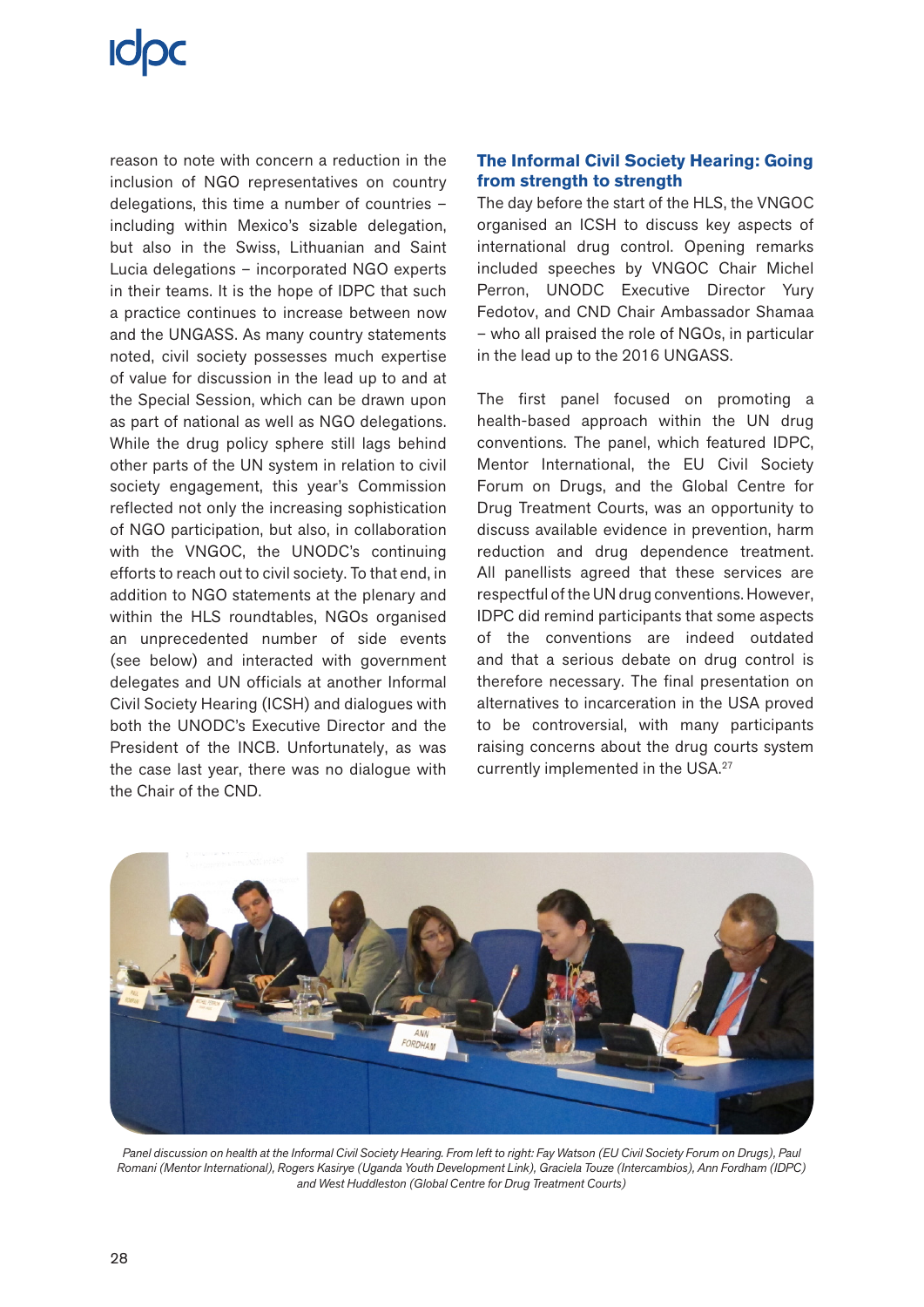# **ICIOC**

At the second panel, speakers discussed the role of civil society in the lead up to the 2016 UNGASS. The Harm Reduction Coalition discussed the need to re-direct part of the law enforcement funding towards harm reduction services. A WHO representative highlighted the value of NGOs in the debate, as well as the need to decriminalise drug use and provide harm reduction services. This was followed by a speech from the International Network of People Who Use Drugs (INPUD), calling for an end of the war on people who use drugs and of the widespread and systematic human rights abuses against them. Then came a presentation from Kevin Sabet, who presented a new global platform for drug policy debate – Drug Policy Futures. It was interesting that, although the objective of the platform is to 'reject the dichotomy between the war on drugs and legalisation', much of Mr. Sabet's speech referred to harm reductionists and the drug policy reform movement as legalisers, thereby reinforcing that very dichotomy. The final presentation featured a representative from the World Federation Against Drugs who called on UNODC to ensure that adequate resources be given to NGOs to ensure their meaningful participation at UNGASS.28

Gilberto Gerra, Chief of the Drug Prevention and Health Branch at UNODC, then presented the recommendations of the expert scientific consultations, co-chaired by Michel Kazatchkine and Nora Volkow (see Box 1). Mr. Gerra praised the work of the committees as a key step to 'stop the war on drugs and start the war on ignorance'. He also called for the removal of criminal sanctions against people who use drugs.<sup>29</sup>

Although most participants were NGO representatives, a few government delegates were also present. During the closing ceremony, the Finnish delegate encouraged NGOs to reach out to their governments with concrete proposals in the lead up to UNGASS.30

The conclusions of the hearing and the scientific committee were presented the following day at a briefing to CND delegates, at the margins of the High Level Segment. The briefing was well attended, although it was unfortunate that there was less balance in views on drug policy than at the hearing itself. Indeed, while the briefing included speeches the UN Deputy Secretary General and Michel Kazatchkine, most other speeches were abstinence based – including from the guest of honour, Queen Silvia of Sweden.<sup>31</sup>



*Briefing to CND delegates on the Informal Civil Society Hearing and Scientific Committee*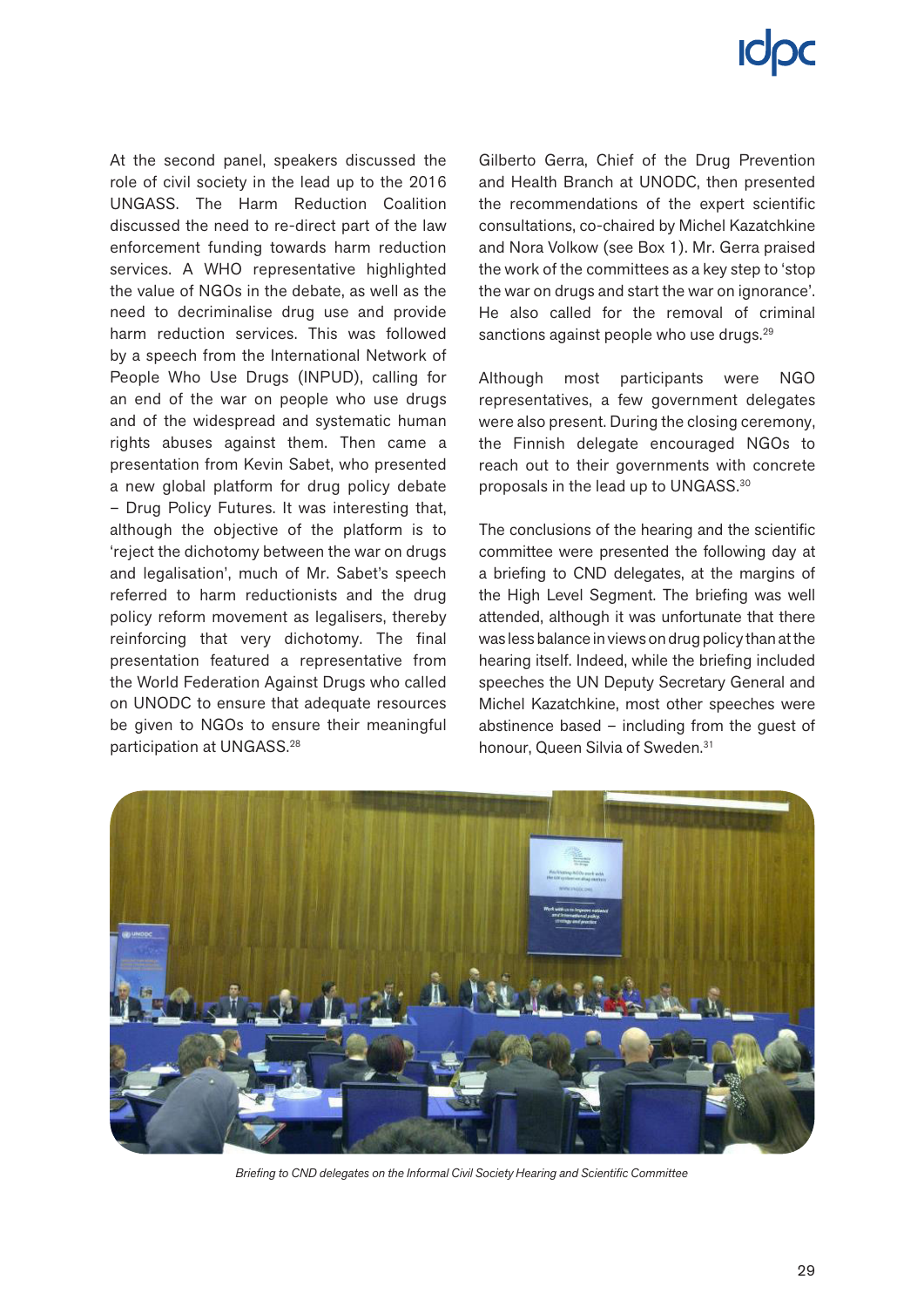### **The NGO informal dialogue with the UNODC Executive Director: Diplomacy in the face of an increasingly challenging policy environment**

The UNODC Executive Director handled the informal dialogue with NGOs in true diplomatic style, enabled by the efficient facilitation of VNGOC Chair, Michel Peron. The questions submitted by NGOs in advance of the CND were addressed first before opening the floor to impromptu questions.

The broad issue of cannabis was a dominant theme within the dialogue, including implications of legalisation on 'drug abuse', the UNODC's efforts to prevent and reduce demand, and access to cannabis for medical purposes. Mr. Fedotov was clear on his position about the drug, referring to research claiming to show the harms of cannabis use to the developing brain, and increased numbers of users because of legalisation. He expressed concern about cannabis being widely used by teenagers, and legalisation measures ignoring its impacts on vulnerable populations, including youth. He urged US states and Uruguay to consider the impacts of legalisation on youth, including his belief that the substance is a gateway drug to others such as heroin. The European Coalition for Just and Effective Drug Policies (ENCOD) refuted Mr. Fedotov's claims about the link between regulation and increases in cannabis use, pointing to data showing that countries with the highest rates of cannabis use in Europe (the UK, France and Denmark) do not necessarily have tolerant cannabis policies.

In terms of demand reduction, prevention and access to essential medicines, the Executive Director said that the UNODC was prepared to expand its work on developing international standards, and to work closely with the WHO. He judged the scientific consultations in the HLS a success, but argued that their continuation at CND relies on support and funding from partners. When asked about the work of the UN Task Force on transnational organised crime and drug trafficking, he

simply acknowledged that it existed and that will it contribute to the preparatory processes leading up to the 2016 UNGASS.

Kevin Sabet, of Drug Policy Futures, asked about how the voice of all NGOs can be included, not only those with plentiful resources, and how the success stories of countries could be heard more—in response to which Mr. Fedotov highlighted the success stories of clear moves from compulsory to community treatment, which can be attributed to the work of NGOs. In response to a question from the Academic Council of the United Nations System about the UNODC's efforts to engage with development of the new UN Sustainable Development Goals, Mr. Fedotov referred to a 2013 meeting it organised on measuring developments in the rule of law.

Eliot Albers, Executive Director of INPUD, asked about the UNODC's support for the continuation of OST and NSPs in Crimea, Ukraine in light of Russia's takeover. Mr. Fedotov reiterated the UNODC's support for harm reduction as an integrated part of drug prevention and treatment. On a related note, Eka Iakobishvili of the Eurasian Harm Reduction Network (EHRN) asked for assistance in the renewal of the Network's ECOSOC status. During this process the Network had been informed that its support for OST within the Russian Federation would be taken into consideration by Russian authorities due to Moscow's ban on the intervention. Mr. Fedotov said that he had spoken with Russian counterparts and asked them to be more flexible on the issue. Michel Perron added that the VNGOC will work to help EHRN with the process, along with other efforts to foster greater NGO collaboration in the lead up to the 2016 UNGASS.

### **The NGO informal dialogue with the INCB President: Hostile interaction continues**

The INCB President Raymond Yans read from prepared statements to pre-submitted questions on harm reduction, compulsory treatment, and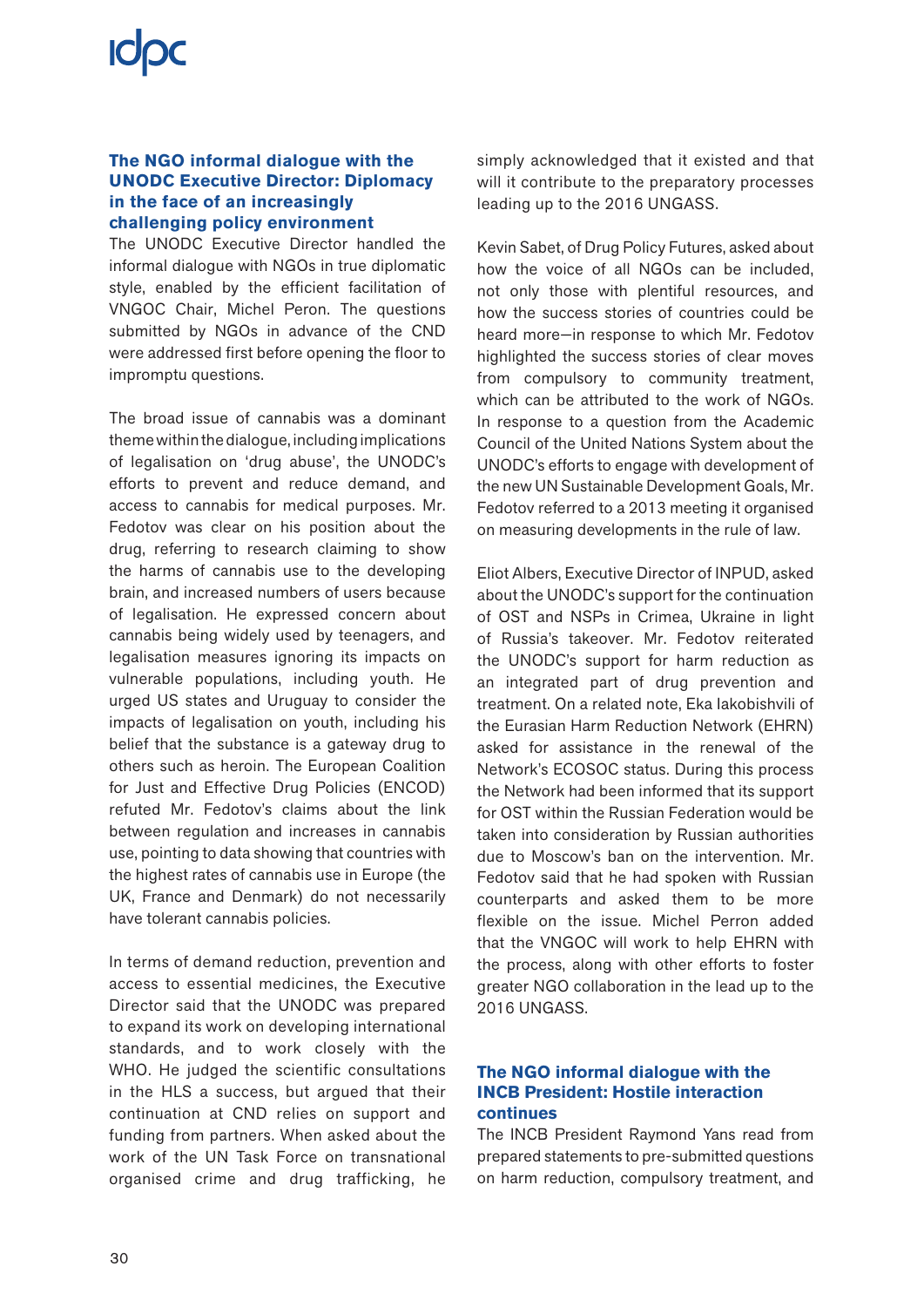access to essential medicines. Michel Peron of VNGOC both presented the pre-submitted questions and then commented on Mr. Yans' answers. There were no questions from the floor, precluding the kind of hostile interaction that took place last year. This 'dialogue' therefore fell somewhat short of the respectful exchange of views that NGOs were seeking.

When questions raised issues of human rights or health obligations that are not specifically mentioned in the treaties, such as harm reduction on the one hand, or the practice of compulsory treatment on the other, the President argued that if a practice was not specifically prohibited or recommended, INCB had no mandate to criticise it or require its implementation. In the case of what Mr. Yans referred to as 'so-called harm reduction', aspects of which he called a 'method of tertiary prevention', he said, 'what is a human right is the right to adequate health measures'. Ignoring the multiple references to harm reduction in the 2009 Political Declaration and Plan of Action (the approach, if not the phrase, within the main body of the text), he stated that since the conventions do not contain or refer to the term harm reduction, which is 'ideological', states are not required to implement it. Furthermore, 'harm reduction programmes should not be carried out at the expense of important activities such as drug abuse prevention'.

The issue of lack of access to essential medicines in the majority of member states was the topic of at least eight pre-submitted questions, reflecting the increased level of interest at this CND (see Box 7), and gave Mr. Yans the opportunity to explain the estimates system, adding that because of the 'addictive dangers' of drugs, the INCB 'limits their use around the world'. Side-stepping any responsibility for shortages of essential medicines in some parts of the world, he argued that, 'in the end, conventions say it is up to the country to decide. We can advise but not decide about the needs of a country'. He was then told by Mr. Peron that, 'the NGO community wants to see more progress on this as we move to 2016'.

Answering a question about compulsory treatment referencing the situation in Kazakhstan and Cambodia, where the INCB conducted site visits, Mr. Yans reiterated the Board's support for community based treatment (CBT); however he stated that if a country such as Kazakhstan did not have CBT, but only compulsory treatment, the Board 'encouraged' it, since this was progress over incarceration. The 'INCB is not in a position to oblige a country to implement CBT if there is no such alternative, as there was in Cambodia'. As such, despite the fact that 12 UN organisations have made a clear call for the closure of these centres,<sup>32</sup> the President avoided any reference to the impact of compulsory detention on human rights and health. The position also ran counter to that presented in a recent UNODC document on the provisions of the drug treaties, which noted that compulsory detention is not within the spirit of the conventions.33 Mr. Perron suggested that the Board could denounce compulsory detention, since it was very difficult in many cases for civil society to promote CBT in some countries.

The President's presentation made it clear that the Board is still keen to 'name and shame' states that it feels are deviating from its interpretation of the conventions. Yet, despite its recent shift in position on the death penalty, he remains reluctant to pass comment when member states implement narcotics control strategies that are in tension with their obligations under human rights conventions.

In his closing remarks, Mr. Yans emphasised the importance of the Board's ongoing relationship with civil society, affirming that, 'because we are talking about human beings, the work of NGOs on primary, secondary, tertiary prevention (which we now know includes some elements of harm reduction) is essential'.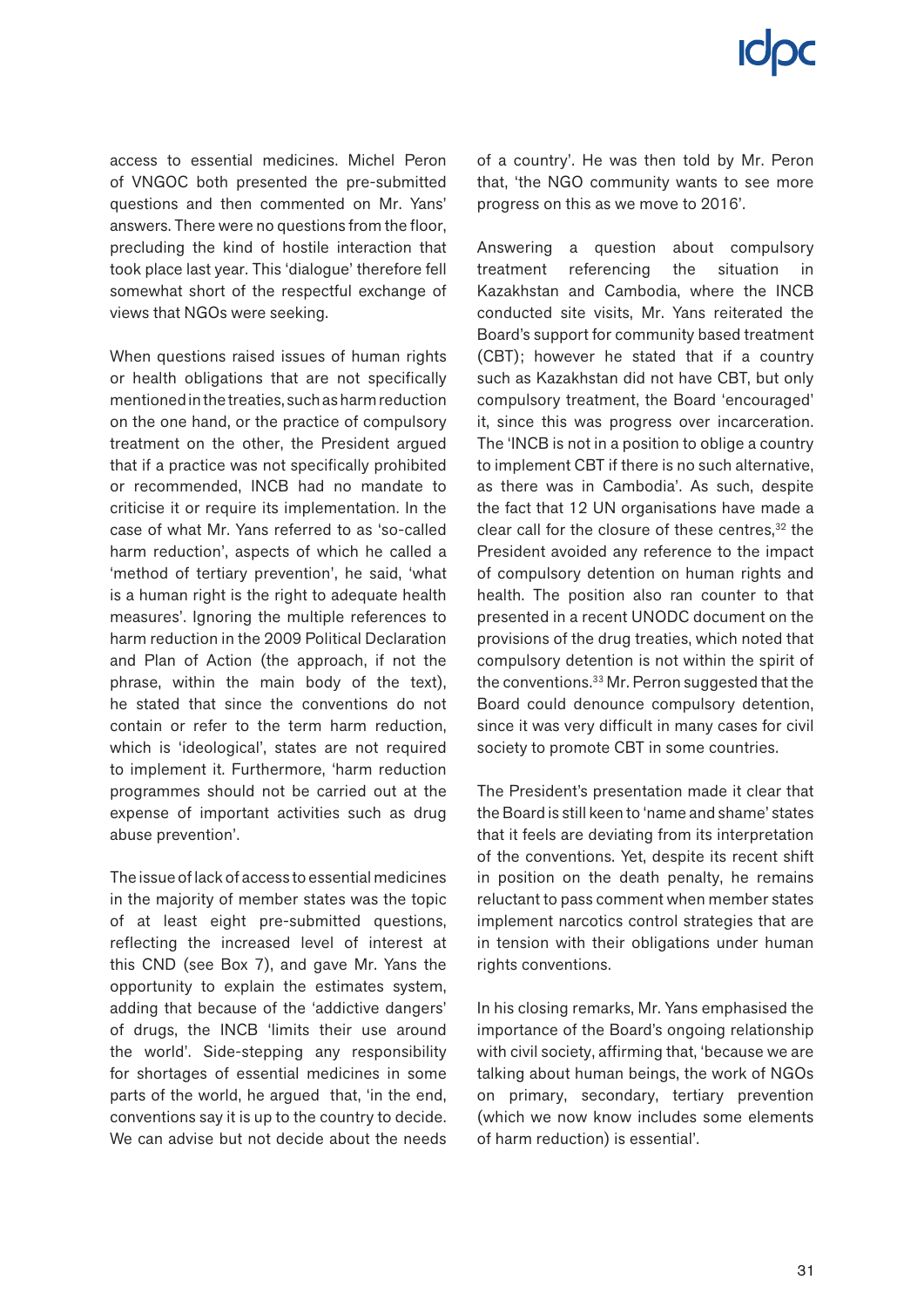### **Box 7. Increased discussions on access to essential medicines**

A welcome feature of deliberations at this year's events (both the HLS and the  $57<sup>th</sup>$  CND) was an increased discussion of access to essential medicines. While inter-connected, this is an issue that has for too long been eclipsed by the consideration of efforts to control the illicit market, principally through supply side interventions and concern over diversion from the licit market. Such imbalance has contributed to a chronic shortage of medicines in many parts of the world, especially within the global south. This year saw increased engagement with the issue by a range of actors (states, NGOs and UN agencies) via side events and statements. While India is often relatively quiet within plenary debates, the statement from the Indian representative in the HLS was notable in its detailed attention to the issue and focus on what was claimed to be 'the original spirit' of the drug control conventions, the protection of the 'health and welfare of mankind'. The representative noted that public health is furthered not only by preventing illicit drug use, but also by making them adequately available for the purpose for which they are used in medicine – alleviating the pain and suffering of those in need. Speaking on the better functioning of the conventions in this regard, the WHO statement at the HLS stressed the need for the development of improved data in many parts of the world and noted that it is 'essential that all efforts to address the world drug problem do not compromise fundamental aspects of the international drug control system – protection of public health' and access to controlled medicines. 'Ensuring access to treatment for drug use disorders conditions worldwide', continued the representative of the WHO 'means rebalancing international policy on drugs with increased focus on public health, prevention, treatment, harm reduction and social determinants of drug use'.

### **NGO plenary statements: Engagement from across the spectrum**

Despite record numbers of NGOs in attendance, only six made statements to the plenary during both the HLS and CND itself. That said, between them these speakers represented networks comprising over 300 members. In total the VNGOC made three statements, IDPC delivered two (one on behalf of Release, and the other on behalf of the Institute for Policy Studies and the Transnational Institute – TNI), Drug Policy Futures also made two, with one jointly with IOGT International, and Harm Reduction International (HRI) and the International Federation of the Red Cross made one statement each.

The only NGO statement in the plenary of the HLS was made by the VNGOC, which referred to a 'significant impact gap' in achieving the priorities identified in 2009. Michel Peron noted the emergence of several new legislative models in the Americas and called for a critical review of the international drug control system. Key priorities were identified to help bridge the 'impact gap', including establishing collective understanding of and greater UN system wide coherence in implementing a health-based approach to drug control (while suggesting use of the WHO definition of health), scaling up harm reduction services, finding common ground on the term harm reduction and use of the death penalty, eliminating the barriers that deny access to treatment and pain relief, and ensuring debates which explore the flexibility of the conventions. In the CND plenary sessions, the VNGOC also called for a role in the preparatory processes for the 2016 UNGASS, including in the creation of a task force to ensure meaningful civil society engagement, to make it 'a landmark in evidence-based drug policy'.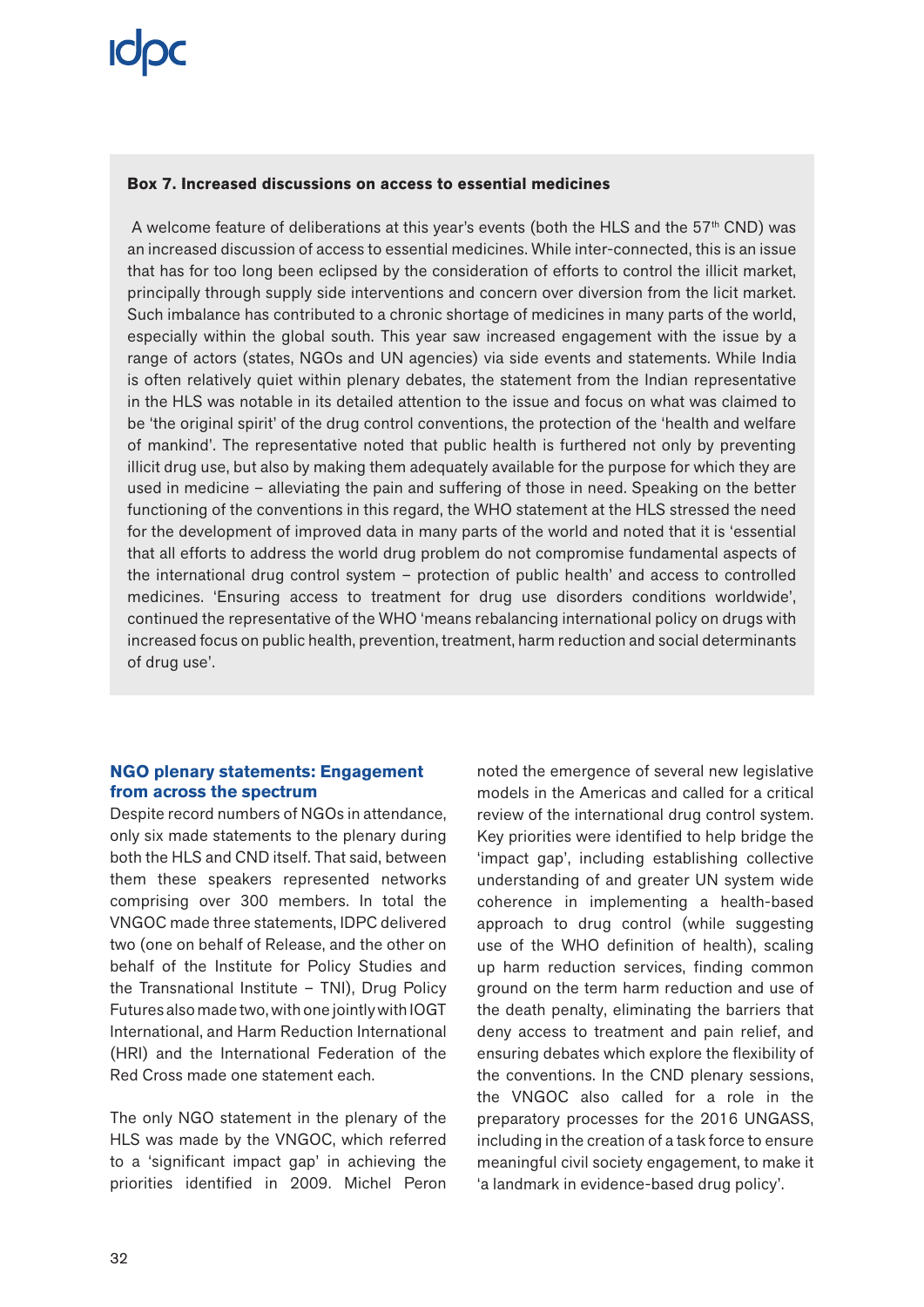Speaking on behalf of Release and IDPC, Mike Trace, highlighted the limitations of the HLS in enabling an honest, serious mid-term review of the 2009 Political Declaration and Action Plan, including its failure to openly review progress against the objectives in the 2009 Political Declaration, which was the original purpose of this mid-term review. Of course, as there was little progress to celebrate, the CND had no enthusiasm for bringing attention to that fact.<sup>34</sup> In another statement, IDPC Executive Director Ann Fordham also pointed out that the JMS did not adequately address key challenges such as access to essential medicines and harm reduction, the ineffectiveness and negative consequences of repressive drug control policies, and alternatives to prohibition and criminalisation, especially in relation to cannabis. To meet the increasing demands for transparent, inclusive and wide-ranging review of these issues at UNGASS 2016, IDPC recommended efforts to ensure the meaningful involvement of all other relevant UN agencies and civil society. IDPC then called for the consideration of real alternative policies to be discussed and implemented, in particular for cannabis, in the lead up to UNGASS.35

IOGT International and Drug Policy Futures, a new platform representing 50 NGOs across 30 countries promoting drug policy debate based on health within the conventions, delivered a joint statement calling for the need to strive towards a drug-free environment, recovery and abstinence through prevention, treatment and rehabilitation interventions, especially targeting youth. They highlighted the importance of adhering to the three drug conventions, and the Convention on the rights of the child, to create a solid foundation for building drug policy innovations. They also warned of the need to avoid a public health disaster that would allegedly be caused by legalisation. In a further statement on behalf of Drug Policy Futures, Kevin Sabet said that legalisation will not solve drug-related problems, raising concerns about the legal regulation of cannabis in Colorado by referring to its 'mass bombardment of advertising on cannabis' and an overwhelmed health system struggling to cope with the effects of incidents such as children ingesting cookies and sweets containing cannabis. He advocated for a balanced approach based on health and an appropriate role for law enforcement, instead of what he characterised as a dichotomy between a war on drugs and legalisation. He also advised against discussing alternative drug policies in ways that compromised public health priorities.

Damon Barrett spoke on behalf of HRI, presenting the two key outcomes that harm reduction organisations were calling on for agreement at the 2016 UNGASS: setting a 'harm reduction decade' for drug policy, which requires resetting goals, rethinking what 'success' looks like, and undoing decades of unnecessary damage in pursuit of a drug-free vision, and scaling up harm reduction funding by re-directing one tenth of current expenditures on drug law enforcement, including policing, border control, prosecution, and imprisonment towards health interventions by 2020. In a similar vein, the International Federation of the Red Cross called for an end to the horrors of the drug war by instead pursuing pragmatic, evidence-based policy reforms aimed at reducing the negative consequences of drug use derived from the incarceration of people who use drugs and inadequate access to harm reduction services.36

### **NGO side events**

An unprecedented amount of high-quality side events took place at this year's CND – with the UNODC secretariat having managed to make a total of 45 events fit in a four-day programme (See Box 8 for country delegation and UN side events). IDPC co-organised a number of wellattended events, and was involved in three particularly successful ones. The first event (organised with the Government of Uruguay, the Washington Office on Latin America and TNI) presented the legally regulatory models for cannabis markets currently being developed in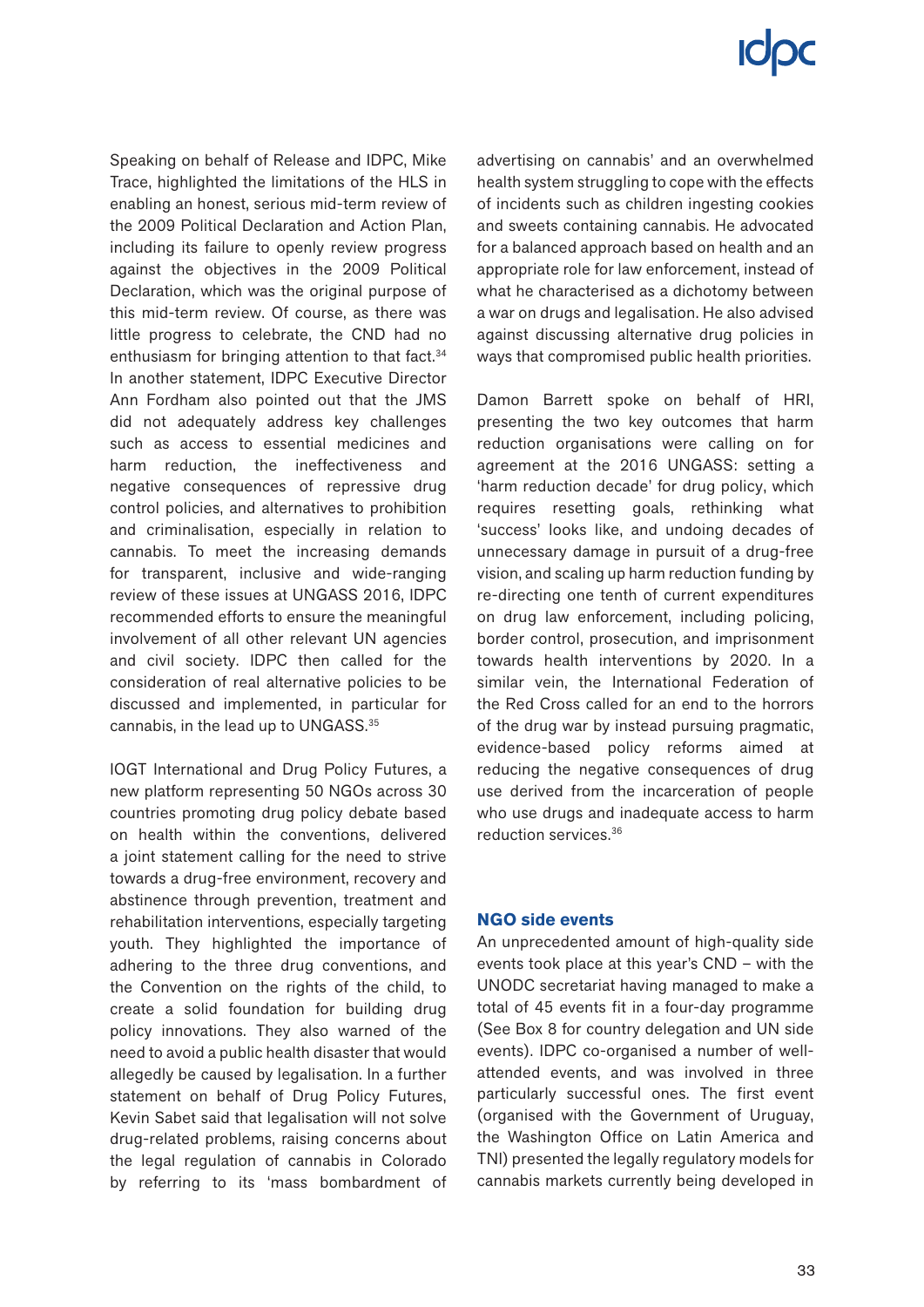# **ICOC**

Uruguay, Washington and Colorado – it was the first time that regulated cannabis markets had been given so much prominence at the CND. It was attended by more than 90 participants, including high-level policy makers, and marked the launch of a new report by TNI and the Global Drug Policy Observatory (GDPO), *The rise and decline of cannabis prohibition: The history of cannabis in the UN drug control system and options for reform.*37 The second event (organised with the Governments of Guatemala, Uruguay, Mexico, Colombia and the OAS) was an opportunity to present the OAS reports on drug policy, with presentations from OAS Secretary General Paul Simons and powerful interventions from the Mexican, Colombian and Uruguayan Ambassadors.38 The third event (organised with the Governments of Cabo Verde and Benin, the African Union and the West Africa Commission on Drugs) focused on drug trafficking and consumption in West Africa and included presentations from UNODC Executive Director Yury Fedotov and the former President of Nigeria and Chair of the West Africa Commission on Drugs, Olusegun Obasanjo.39 Other IDPC events focused on how to ensure proportionality in sentencing for drugs offences with presentations from the UK, Austria and Ecuador,<sup>40</sup> on the need to ensure access to essential medicines (co-organised with the International Doctors for Healthy Drug Policies, the International Association for Hospice and Palliative Care and Lithuania),<sup>41</sup> on the need to re-think the indicators currently being used to monitor the effectiveness of drug policies (featuring the GDPO, LSE Ideas, IDPC and the International Centre for Science in Drug Policy, and co-organised with Finland),<sup>42</sup> and on strategies being implemented to modernising drug law enforcement interventions (coorganised with the International Institute for Strategic Studies, Chatham House and Switzerland).<sup>43</sup>

At the margins of the CND, IDPC and TNI also organised a side event on a rather prominent topic at this year's CND – international scheduling and how to tackle new psychoactive substances. The event offered an insight into the current international scheduling processes, highlighting its successes and (mostly) its weaknesses – in particular the failure to ensure access to essential medicines, and to base scheduling decisions on scientific evidence. The event was also an opportunity to discuss the recent legislations on new psychoactive substances introduced in the EU and New Zealand.44

Other NGO events of interest included an OSF-sponsored event on the decriminalisation models that successfully reduced prison overcrowding and health and social harms in Portugal and the Czech Republic (co-organised by the Czech and Swiss governments).45 Another event, organised by HRI and the UNODC HIV/ AIDS Section, focused on the need to provide harm reduction interventions in prison, in particular OST and NSP.46 Yet another event presented evidence with regards to alternative



*Side event on regulated cannabis markets in Uruguay, Washington and Colorado*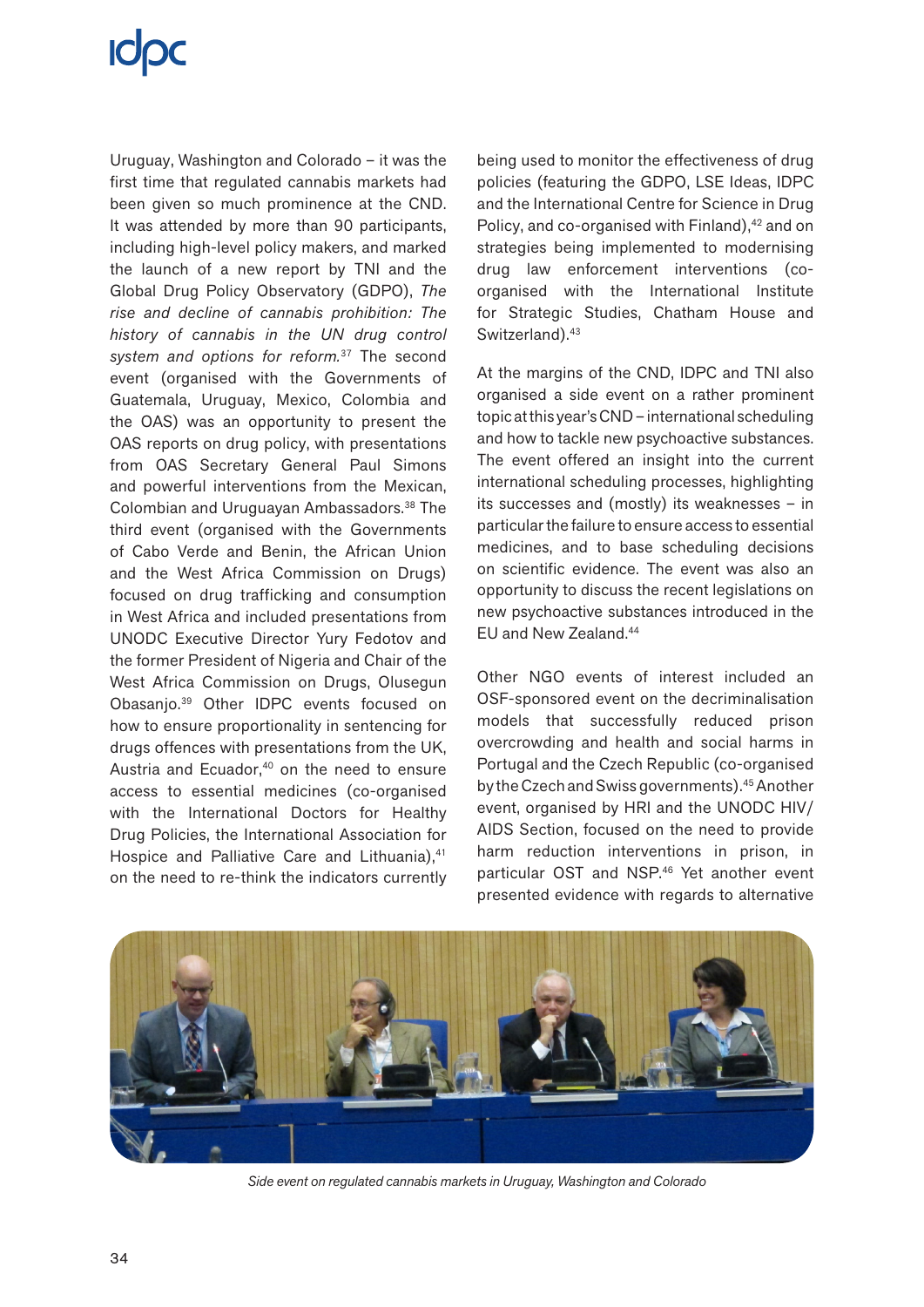

development programmes established in Latin America, India and Afghanistan (organised by TNI, the UNODC Sustainable Livelihoods Unit and Germany). Students for Sensible Drug Policies and Law Enforcement Against Prohibition also organised an event to raise awareness of the need to decriminalise drug use in order to protect the health and social inclusion

of young people.47 The VNGOC and the UNODC Civil Society Unit also collaborated on a side event focused on the role and participation of civil society on the road towards 2019. Finally, INPUD collaborated with the UNODC HIV/AIDS Section to organise a side event on UNODC's work on HIV prevention, treatment and care among people who use drugs.<sup>48</sup>

### **Box 8. Country delegation and UN agency side events**

A number of governments and UN agencies organised side events on a wide range of drug policy topics. On production issues, the Thai government gave new evidence on the implementation of their alternative development programme, while Bolivia presented its new report on the coca leaf – in light of the government's reservation on allowing coca production for traditional use. $49$ 

On the other side of the drug policy spectrum, various events focused on consumption issues. Notably, one event, organised by UNODC, Finland and ACUNS, raised concerns about the harms caused by drug use and policies on women, with a special focus on Eastern Europe and Central Asia.<sup>50</sup> UNAIDS also organised an event on how to reduce HIV transmission among people who inject drugs, by presenting three case studies in Kazakhstan, Tanzania and Malaysia. The event was an opportunity to raise issues around funding for harm reduction, and the need to remove the legislative, political and ideological barriers hindering people's access to HIV prevention services.<sup>51</sup> Another noteworthy event focused on best practices in the use of cannabis for medical purposes – organised by Austria and UNODC, and based on UNODC's latest report on the topic. The USA also collaborated with UNODC and the WHO on an event around preventing overdose deaths.

Yet another event of interest, organised by the USA and Mexico, focused on the controversial drug courts which are currently being widely promoted in Latin America and beyond.<sup>52</sup> The event itself explained the functioning of drug courts and highlighted some of the positive impacts of the mechanism throughout the USA and the pilot project currently being implemented in Nuevo Leon in Mexico. However, what the event did not do was to respond to the various concerns related to drug courts – i.e. issues related to the fact that occasional users sent to the courts may choose treatment when they do not need it to avoid a criminal sanction, or the practice of imposing a higher penalty on a person who fails treatment than they would have received if they had gone through a 'normal' justice process, among other problems.<sup>53</sup>

Finally, in addition to the NGO-run side event focused on improving access to essential medicines, another event organised by Australia, UNODC and the WHO took place on the issue, with a number high profile speakers, including Mr. Fedotov, Ms. Mathai and Mr. Gerra. This could be interpreted as another sign that access to essential medicines is starting to gain prominence within the UN drug control system (see Box 6).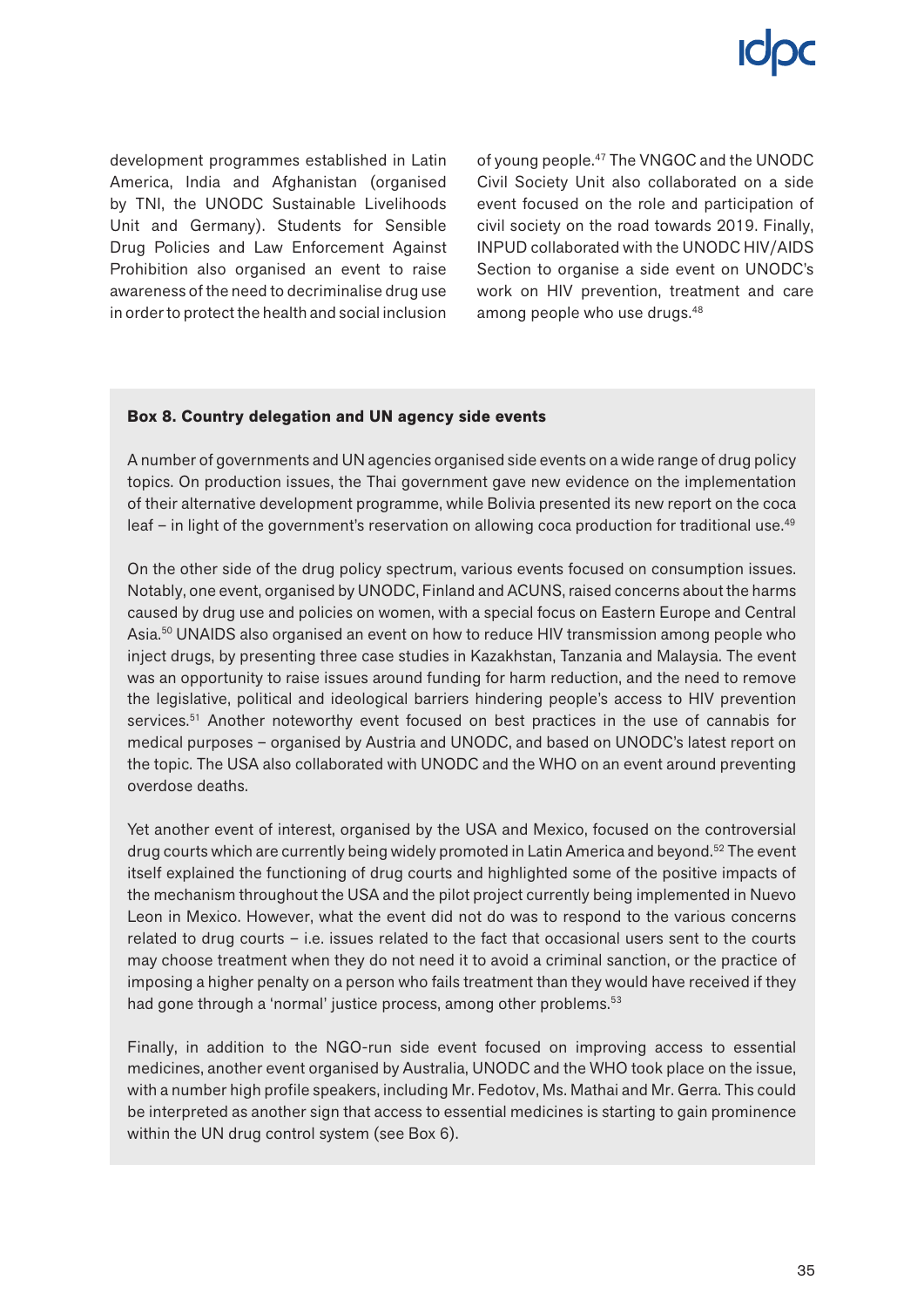## **ICOC**

## **The INCB: Defending a system in crisis**

According to established protocol, the INCB President presented the Board's Annual Report and its report on precursor chemicals to the plenary. Mr. Yans began by informing the assembled delegations that the Annual Report for 2013 is the  $45<sup>th</sup>$  since the Board's establishment in 1968. 'Since then, significant achievements have been seen in global drug control and new challenges have emerged' he said, presumably referring to dramatic changes in the market, rather than the policy shifts in some parts of the world away from the prohibitive confines of the existing treaty structure. The President went on to describe the key messages of the latest report's thematic chapter 1; a discussion of the economic consequences of 'drug abuse'. Mr. Yans explained that the chapter highlights how illicit drug use can 'disproportionately affect' specific populations – such as women, lowincome populations and 'those most vulnerable of all: children'. 'The right of children to be protected from drug abuse is enshrined in the Convention on the Rights of the Child. Governments have an obligation to protect our most precious resource from drug abuse and its consequences,' he stressed. He also pointed out that the Board believes that investment in prevention, treatment and rehabilitation is a 'priority 'investment choice'', which can lead to significant savings in 'health-care and crime-related costs and alleviate the suffering associated with drug abuse'. Nonetheless, Mr. Yans noted that 'much remains to be done' before going on to describe the best practices and recommendations aimed at 'reducing the economic consequences of drug abuse' laid out within the thematic chapter. These included prevention, treatment, rehabilitation and reintegration, more efficient justice systems and alternatives to incarceration, strengthened governance, integration of supply reduction into development programmes, 'maintaining and enhancing regulatory control systems and, not wanting to miss an opportunity to affirm the Report's belief in the robustness of the current legal architecture, 'above all, implementation of the provisions of the three conventions and political declarations of 1998 and 2009'.

Speaking on the 'functioning of the international drug control system', while pointing out that some states, mainly in Oceania, were not signatories to all the conventions, the President devoted most of his attention to the situation within the USA and Uruguay. In a change to the running order of his written and publicly available statement, Mr. Yans began by noting the creation of regulated markets for recreational cannabis use within the US states of Washington and Colorado and noted that the 'INCB has reiterated that the 1961 Convention limits the use of cannabis to medical and scientific purposes'. In a nod towards what must remain very awkward discussions for both Washington D.C. and the Board, he stressed that the 'INCB is committed to continuing its dialogue and cooperation with the government of the United States with a view to facilitating continued compliance with treaty requirements'. The President also took the opportunity to note that the report reiterated 'the importance of ensuring medical cannabis programmes are implemented in full compliance with the provisions of the 1961 Convention' and with special mention to the USA, noted that not doing so had led to the creation of a 'worrisome situation in many states of the USA'. On Uruguay, and perhaps in some way alluding to his own ill-judged comments regarding the country's 'pirate attitude' to the conventions in December 2013,<sup>54</sup> he noted that the 'INCB has engaged in dialogue with the authorities in Uruguay and looks forward to *renewed* close cooperation with the government authorities of Uruguay to address the matter in accordance with the treaties to which it is a party (emphasis added)'. His stress on dialogue is of course welcome and to be expected bearing in mind the Board's mandate. However, as with the USA, how 'addressing' the serious issue of Uruguay's treaty breach will play out in reality remains to be seen and this no doubt explains the nonspecific nature of his comments.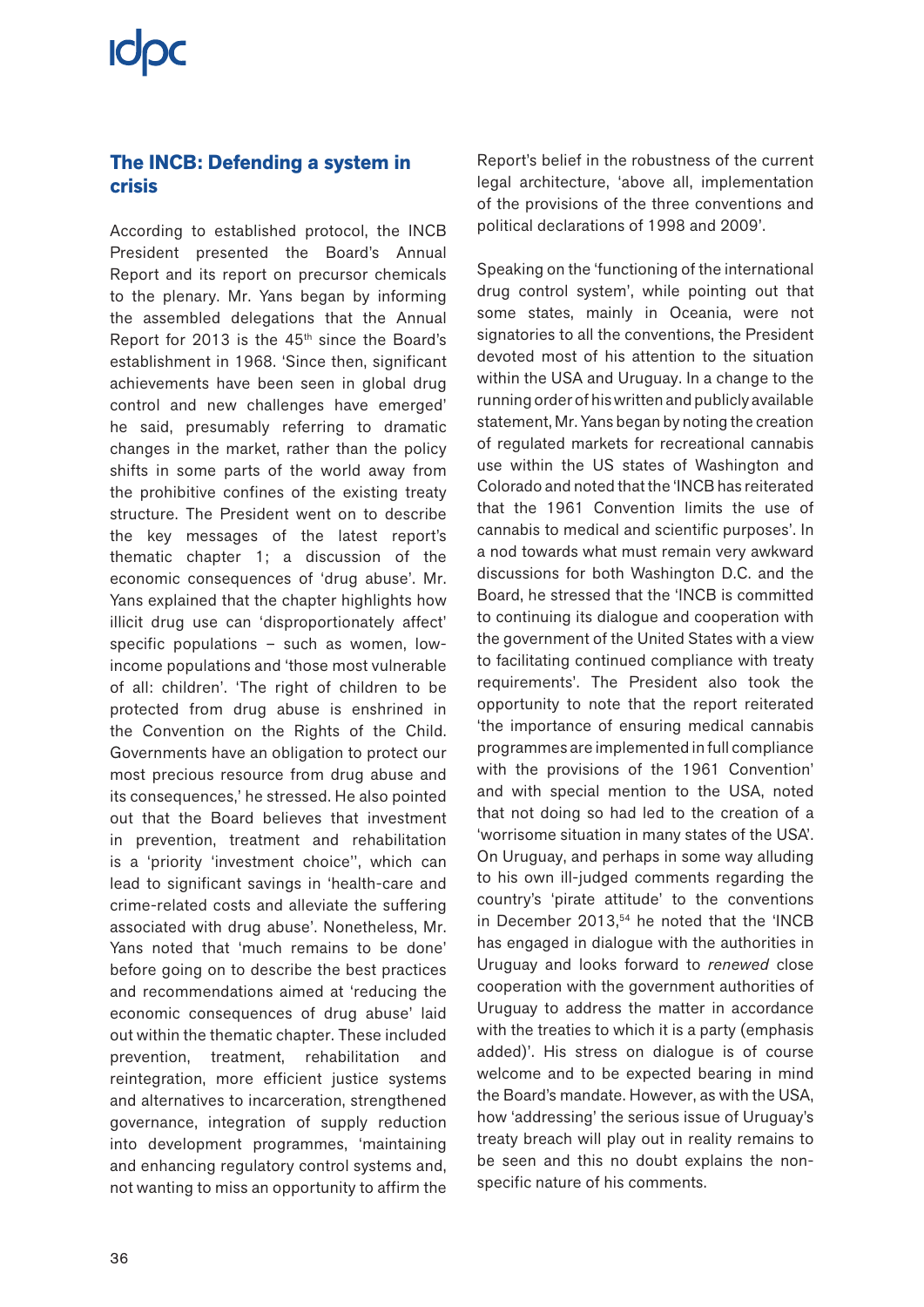# **ICIOC**

The rest of Mr. Yans' statement covered a range of other issues raised in the Annual Report. Of note was his mention of the value the Board places on 'cooperation with civil society' during its country missions, its concern for the availability of internationally controlled substances for medical and scientific purposes, the increase in 'prescription drug abuse', the expanding NPS market and the control of precursor chemicals; as noted above, the latter was the focus of a separate report in 2013. He also flagged up the growing 'abuse' of tramadol, although while recommending monitoring of the trend, noted that the drug should remain available for medical purposes. In mentioning illicit ketamine use, he picked up on the rhetorical device of his HLS statement by deliberately noting - as he had done elsewhere in the statement – that 'you', that is to say the CND rather than the Board, had encouraged member states to consider adopting a system of precautionary measures for use by their government agencies to facilitate timely detection of the diversion of ketamine'. Intriguingly, he also commented that the INCB notes that the substance is on the list to be reviewed by the WHO's ECDD in June 2014 and that 'I understand that one of the Parties to the 1971 Convention recently initiated, with regard to ketamine' the procedure considered under the 1971 Convention; that is to say, a move to reschedule the substance.

In closing, the President noted that the INCB reports (both the Annual Report and the Precursors Report) serve as a 'stock take' of achievements made and areas that need to be further addressed. 'As a conclusion' he stressed, '*you* the member states have determined that the provisions of the conventions are key to addressing the global drug problem. I urge you to recall that the conventions were developed out of a concern for the health and welfare of mankind'. It is interesting to note that in delivering this section of his statement, Mr. Yans omitted the context-setting sentence: 'At this time of discussion, among some, that alternative approaches are required, or of some jurisdictions pursuing paths that are not in compliance with the conventions, I urge you to recall…'; a line that was included in the written version. Perhaps this was in an effort to maintain cordial relations with both the USA and Uruguay in the Board's attempts to 'address' arguably its single most significant challenge regarding treaty adherence. Indeed, Mr. Yans made it abundantly clear that, despite – or perhaps because of – increasing pressure on the treaty framework, the Board remained steadfast in its defence of existing structures. 'Drug abuse and the associated illicit cultivation, manufacture and trafficking can cause an immense amount of suffering. The conventions set out the requirements for preventing and reducing such suffering while at the same time ensuring access to essential controlled medicines', he said. 'This is founded upon a balanced approach to drug control', he continued. Including a welcome refinement of position he went on to say that such balance required 'due attention to both demand reduction – prevention, treatment and rehabilitation – supply reduction – law enforcement and judicial measures founded on the principle of proportionality and respect for human rights'. Stressing the centrality of universality, and in so doing implicitly criticising states and jurisdictions that deviate – or even consider deviation – from the conventions, he concluded by stating that: 'Successfully addressing the world drug problem is contingent upon the full realization of States' commitments to implementing the three drug control conventions. I urge you to exercise your shared responsibility in drug control to prevent and address the consequences of drug abuse and illicit cultivation, manufacture and trafficking. We cannot afford to do otherwise. I urge you to step up your efforts as part of the universal undertaking to reduce drug related suffering. This should be our ultimate goal.'

In response, country statements were in the main rather bland and diplomatically appropriate expressions of gratitude to the Board for its Reports. That said, a number of country representatives noted that they shared the Board's concern over the recreational use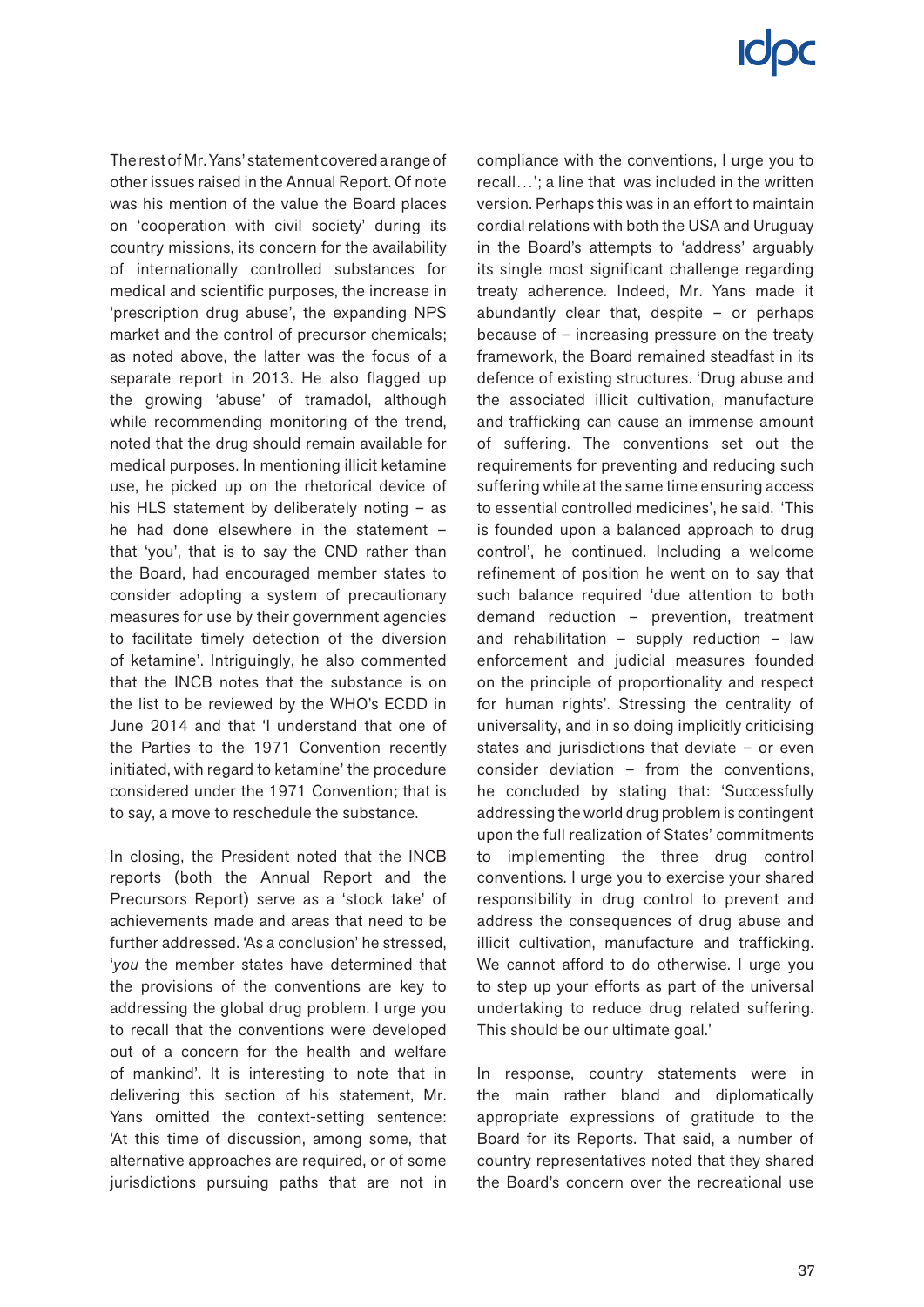# **IODC**

of cannabis and thus, although, indirectly, the developments in both the USA and Uruguay. These included Thailand, Pakistan and Japan. In addition to noting that the three conventions are as 'relevant as ever', the Pakistani representative stressed that states 'should not lose sight' of law enforcement measures. The Japanese representative also stated 'deep concern' over the recreational use of cannabis and supported the view of the Board that cannabis has a 'negative influence on brain function in young people' and that 'medical marijuana' needs to be strictly controlled so as not to become available for recreational use. Echoing its position at the HLS, Brazil used the discussion of the Report to once again note its commitment to the conventions. In what was the closest thing to a critical statement, the Norwegian representative commented that compliance to the original spirit of the conventions was of the 'utmost importance' and since the debate over policy was 'more polarized than ever' the 'role of the INCB as an independent and balanced organization is vital'.

Mindful of the situation within the USA, the much awaited statement of the US representative was as perplexing as it was underwhelming.

Among other things, the US delegate noted strong support for the INCB's position in upholding the treaties, an appreciation for the Report's thematic chapter, concern over preprecursors and appreciation for the INCB and UNODC's efforts to address the issue. The US delegate also stated that the USA was 'looking forward to UNGASS' and INCB's 'expertise in treaty interpretation', and went on to speak directly about the state of play in Colorado and Washington. In this regard, he made three points. First, he stated that the 'US remains committed to upholding the UN drug control treaties and ensuring their aims are realised'. Second, it was noted that 'The US federal government will continue to closely monitor the developments in Colorado and Washington and will work to ensure that implementation of these laws and policies do not lead to new threats to public safety or interfere with the international drug control objectives of the conventions'. And finally he stated that 'We respect and support the INCB's role in promoting international drug control cooperation and we continue to maintain ongoing communication with the INCB to clarify our national drug control strategic goals and to reduce misunderstanding'. Presumably this later point referred to any misunderstanding regarding the federal government's position on treaty adherence.

Mr. Yans concluded the agenda item by thanking countries for their support of the INCB, and by association its hard working secretariat. Perhaps in a veiled reference to criticism from Uruguay during previous exchanges, from Ecuador during the HLS and the extreme nature of tensions within the system, he noted that your 'warm words feel good…given the current climate'. And, once again ensuring the focus of discussions were re-directed towards the member states, he stressed that the delegations should be thanking themselves for the information they provide to the Board. As such, he reinforced what is admittedly a powerful mantra that, quite rightly although highly unlikely in practice, puts member states at the heart of the international drug control system and attempts to recasts the INCB's role as their servant.

## **UNODC budgetary and governance issues: Ten years of financial crisis**

Core UNODC personnel may have changed since last year, but the message regarding the finances of the Office remained much the same; UNODC is in a budgetary predicament. Within this context, the new Director of the UNODC Division for Policy Analysis and Public Affairs, Jean-Luc Lemahieu, explained how the Office was working hard towards restructuring and increasing efficiency in line with the new proposed Strategic Framework 2016–17 for UNODC.55 Indeed, the plenary was informed,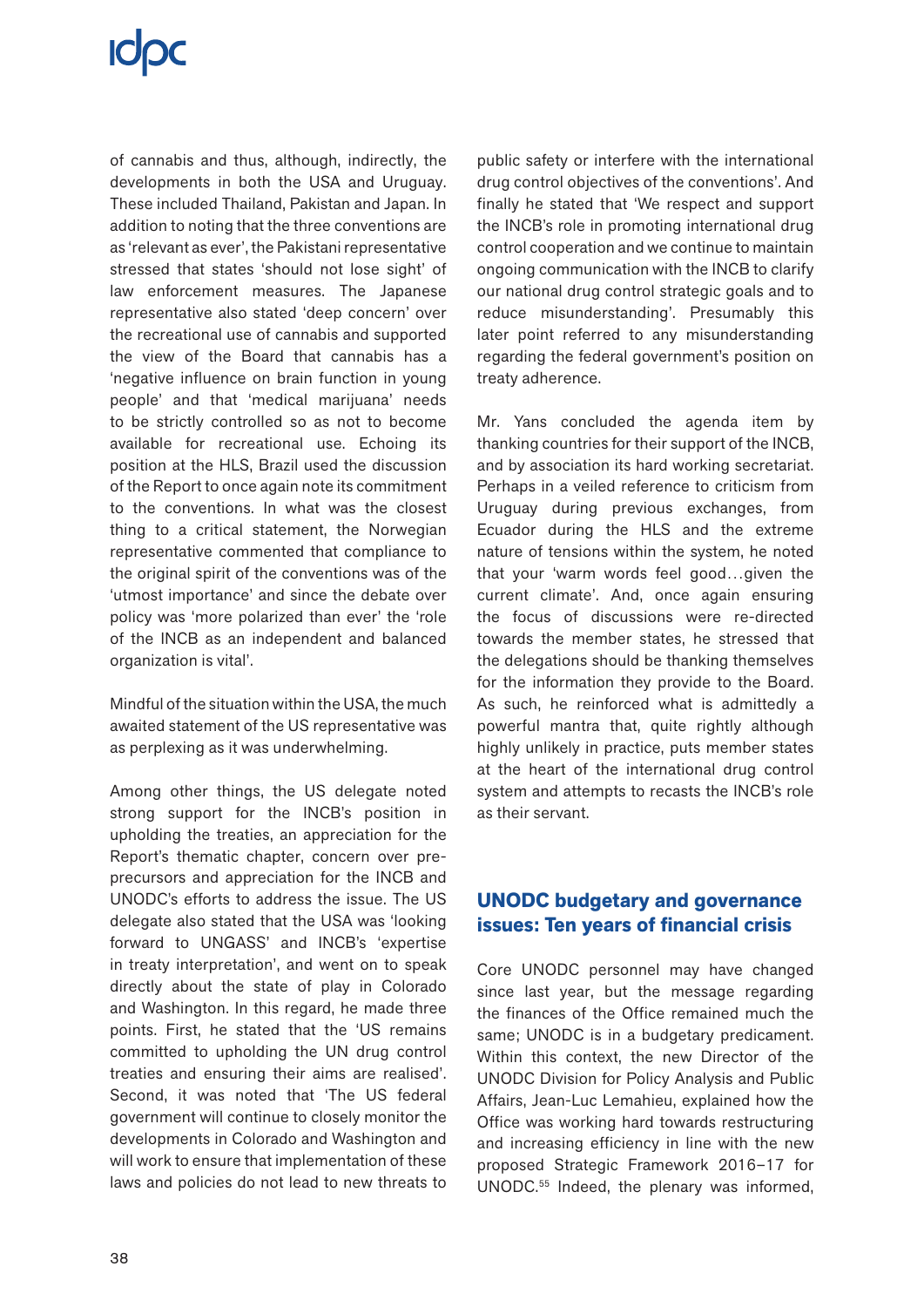# **ICIOC**

UNODC budgets had already been reviewed at the UN in New York in accordance with the proposed Strategy and appropriate changes made. As has been the case during what was referred to by the Director of the Division of Management, Mr. Dennis Thatcher, as 'ten years of financial crisis', structural problems were rooted in an ongoing decline in General Purpose Funding (GPF) and an increase in the proportion of contributions to earmarked budget-lines within the UNODC's Special Purpose Fund. As the accompanying documentation for discussions revealed, the consolidated budget of UNODC for the biennium 2012–2013 stood at US\$ 618.8 million, of which only 13.8 per cent came from regular budget funds. With the lion's share of the remaining funds coming in the form of earmarked voluntary contributions, GPF continued to decline and were projected to be only US\$ 9.4 million at the end of 2013.<sup>56</sup> Mr. Thatcher informed the plenary that efforts to improve the efficiency, transparency and cost effectiveness of UNODC have taken on a number of forms and been rolled out at different levels across the Office. These included ensuring money is used for the allocated purposes, the review of operations within the UN Office in Vienna (UNOV) and across field offices, the review of vacancies, the development – in cooperation with the 'enterprise planning team' in New York – of a new framework for engaging with external parties and, crucially, the adoption of a Full Cost Recovery (FCR) model to all funded activities. To this end, UNODC has already been running workshops and producing internal guidance notes for member states. Concerning such developments, the Director also highlighted the ongoing activities of the open-ended intergovernmental working group on improving the governance and financial situation of UNODC (WG-FinGov).<sup>57</sup> In a somewhat cryptic throwaway line, he noted that after six years, FinGov 'continues to play an interesting role'.

Such a view may have had something to do with the positions held by some member states regarding UNODC finance and governance. Indeed, during the country interventions on the agenda item, a number of key, and not always positive, messages could be discerned. Most country delegations agreed that FCR was a sensible approach (for instance, Japan, the USA, Sweden, Finland, Canada and Cameroon). That said, some regarded it to be overly complicated (Japan), recommended that it should be applied to all costs, including UNOV as well as field operations (USA and Canada), disagreed with retrospective application (Finland) and argued that the model needed to be evaluated before it was implemented (Cameroon and Afghanistan). Injecting a surreal automatic simile into the discussions, on this point the representative from Cameroon noted that 'we operate like diesel engines'. Moving beyond discussion of FCR and the internal combustion engine, other comments were far less encouraging. For example, having commended FinGov for promoting an assessment culture within the Office, GRULAC stressed that 'the role of the UNODC is to boost effectiveness of programmes', not to 'interfere in domestic affairs'. This position was not accompanied by specific examples. The Japanese delegate noted that a decline in GPF could be the result of a perceived reluctance of the UNODC to reduce management costs, while the Finnish intervention flagged up concern over a lack of transparency and 'rampant cross funding' of programmes. Indeed, a reoccurring point from member states (for example Japan, the USA and Afghanistan) was that the relatively high cost of the implementing programmes through UNODC risked making it less attractive to donors, including in comparison with other 'agencies'. Reading between the lines, this seems to include agencies within other parts of the UN as well as those outside its structures. The Finish representative summed up this position well when he noted that 'UNODC may become priced out of the market, particularly in the field.' The USA's agreement on this point is especially significant since this year it is the single largest donor to the UNODC at US\$ 51 million. Another noteworthy, if somewhat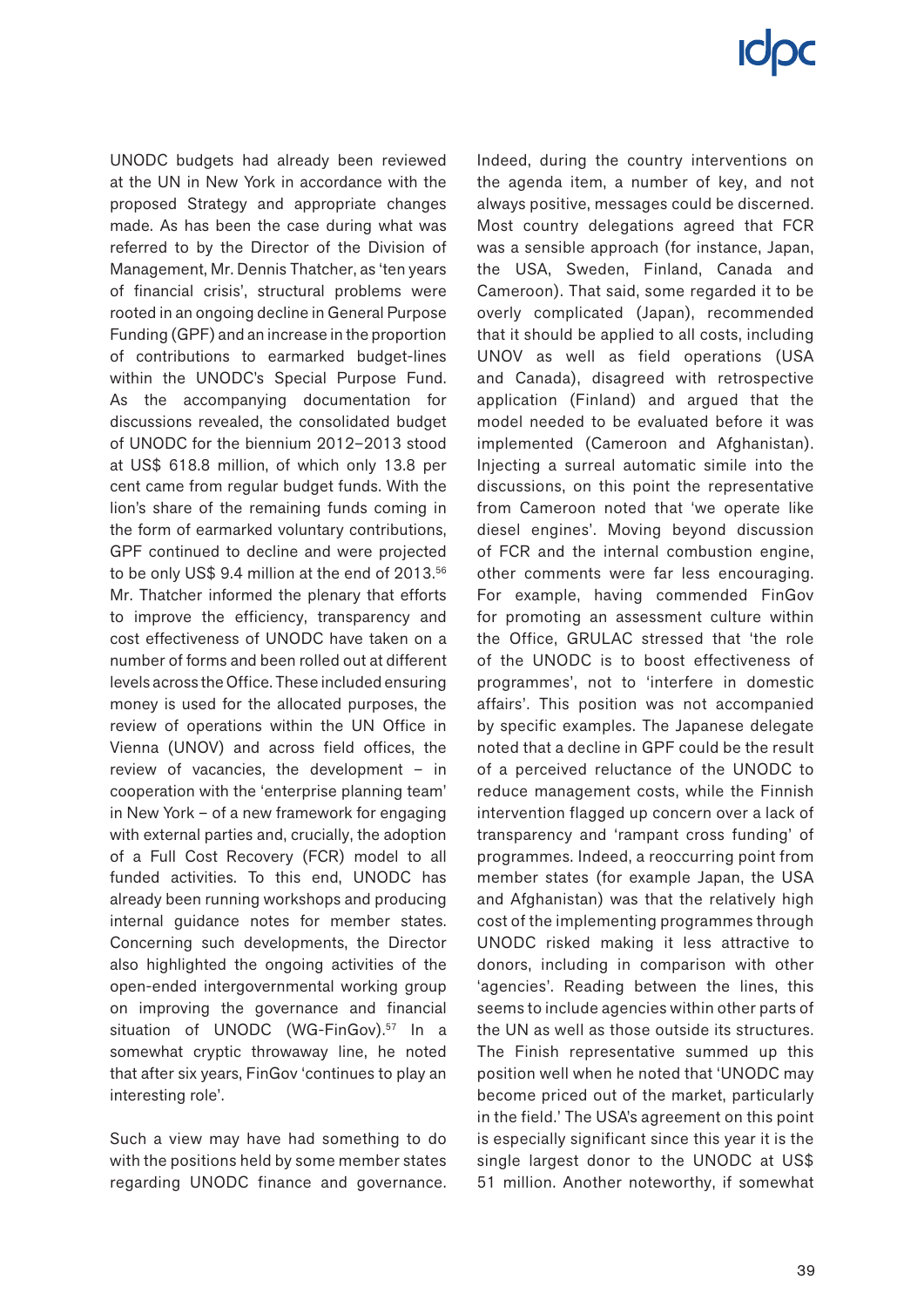# **ICOC**

incongruous, point came from the Canadian representative who registered concern about the development and roll out of the UN model legislation before it has been presented to the CND. Additionally, it is interesting to note the Afghan delegation's reflections upon externally funded UNODC programmes operating within its country. 'I need to be frank' noted the representative before he went on to argue that the international community is supposed to have 'common objectives'. As such, he continued, those countries funding programmes cannot do precisely what they want without reference to the host nation. Again, no doubt due to Afghanistan's ongoing reliance on external aid, no specific examples were given.

In response to the country statements, Mr. Lemahieu spoke of the need to think about convening an inter-sessional meeting to discuss the strategic framework in order to establish the CND's position before the Commission on Crime Prevention and Criminal Justice in early June. And this will be an interesting process to monitor. Further, the UNODC Deputy Director, Mr. Elders, concurred with many of the criticisms made. Among other things, he admitted that the Office needs to undertake more reporting at programme level and, in response to a call from the Finish representative for the use of human rights indicators, pointed out that guidance notes are being implemented, although not equally across member states. On the issue of competitiveness, he agreed that 'high overheads' are 'dangerous for the health of the UNODC'. To be sure, the Office remains in an unenviable financial situation. As Mr. Lemahieu's predecessor, Mr. Sandeep Chawala, noted at last year's CND, member states are effectively asking the UNODC to engage in more programmes through the Special Purpose Fund, yet simultaneously reducing the means required to implement them by shrinking GPF contributions.58 While value for money is clearly a prerequisite for UNODC donors, IDPC remains convinced that member states must be prepared to adequately fund the Office in its

work. Under-funding or the shift, or even threat of shifting, resources to cheaper but less expert agencies risks being a false economy in terms of programme implementation and impact.

## **Conclusions**

Observers of this year's HLS and regular CND session can be forgiven for being in two minds about the outcome of the events. As became clear over the course of the proceedings, the current state of international drug control is increasingly complex and often paradoxical.

To begin with, much that is positive can certainly be taken from the events. For instance, as we have seen, there was a great deal of genuine discussion among states and UN agencies concerning the important relationship between health, human rights and international drug control; both in terms of broader systems and programmatic application. Once again, the Executive Director of UNODC was particularly vocal on these twin issues and as such appears determined to ensure that they remain at the core of the Office's endeavours and relationships with member states – in rhetorical terms at least. The often side-lined and related issue of access to essential medicines also received more attention than it has in previous CND sessions. This is a welcome corrective to a preoccupation with the restrictive rather than enabling and health-oriented aspects of the conventions. Civil society engagement was impressively wide-ranging and remained, for the most part, positive. Indeed, while still playing catch-up with other parts of the UN system, the exceptionally positive reception of some NGO statements from the chair of the UNGASS panel during the  $57<sup>th</sup>$  session, were in marked contrast to the usually unimpressed 'tick box' acknowledgments in previous years. That Mr. Fedotov took part in an NGO-organised side event beyond those with the VNGOC also signals a new level of positive engagement from UNODC with civil society. Finally, from a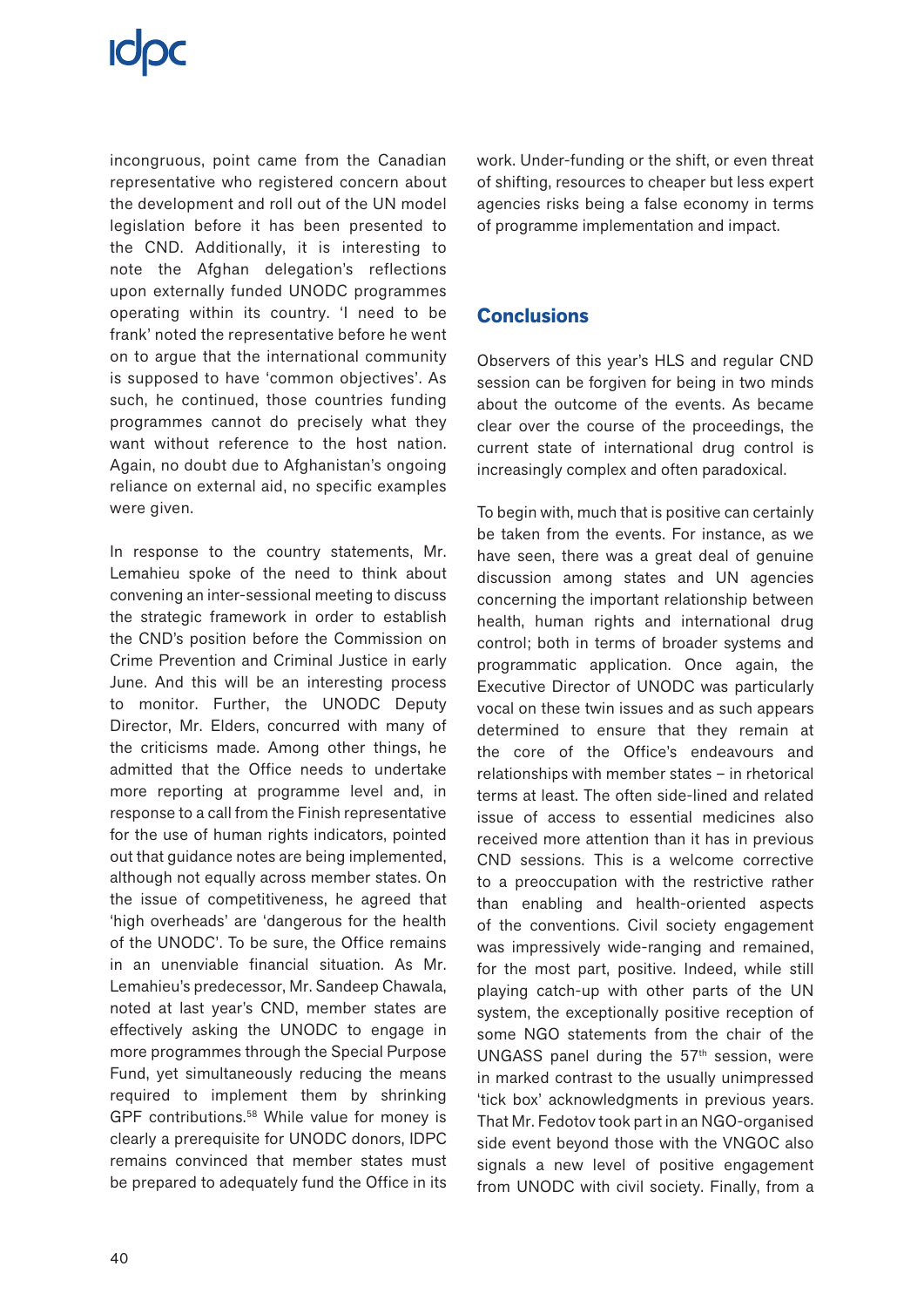reformist perspective, the proceedings this year were exceptionally positive and provided more reform-oriented language from member states than at any other point since IDPC and other NGOs have been monitoring and analysing events in Vienna. It remains to be seen how this rhetoric translates into action. A like-minded group of states, which includes some of those from Latin America that share the perception that the status quo is unacceptable, appears to be forming. However, there are differences in evidence as to how exactly to go about reform.

Such a largely positive view of the international drug policy landscape is, however, marred by the continuation, and in some cases the emergence, of other more worrisome narratives. For example, despite calls for a realignment of the control framework to its 'original goal' of protecting the 'health and welfare of mankind', the WHO continues to be pushed to the periphery of the system. Unlike the other treaty body – the INCB, which remains at the heart of deliberations – the WHO not only lacks the funds to complete adequately its mandated tasking, but is also facing increasing challenges to its authority and expertise from member states unhappy with its position on the scheduling of certain drugs; particularly dronabinol and ketamine, but also increasingly tramadol. Moreover, with the USA, if not precisely proactive on the issue of reform then at least less obstructionist than it used to be, the Russian Federation continues to grow into the role of bellicose defender of the extant treaty system. Indeed, it appears likely that Moscow will play an important role in any group that coalesces around opposition to regulated cannabis markets and what is perceived to be significant deviations from the prohibitive core of the existing regime.

Beyond divergent opinions on regulated cannabis markets and – though lower-profile – harm reduction, the stark differences in perspective were also writ large clearly demonstrated on the use of the death penalty for drug-related offences. That a significant number of states, like China (powerful in geopolitical terms), continue to regard human rights, including capital punishment, as an issue unsuitable for discussion in Vienna and as an exclusively domestic subject (despite the wider UN position on the topic) reveals what appear to be irreconcilable differences among member states. Consequently, as what should be seen as the distillation of months of difficult negotiations on a range of topics, the issue of the death penalty stands as single point of reference for an increasing array of tensions within the system. That said, even with the accompanying statements concerning states' differing stances, the JMS remains a diluted document of denial constructed by member states (and to a certain degree the UNODC secretariat) to give the impression of continued consensus on drug control.

To be sure, while arguably always somewhat fragile, the mythical 'Vienna Consensus' on drug policy is now irreparably shattered. As we approach the 2016 UNGASS it is the challenge of member states – which Mr. Yans took pains to point out are the owners of the treaties – to piece together and reconcile the ever more divergent opinions into a workable multilateral system; a system that given the truly global and ever more complex nature of the drugs market (both licit and illicit) still has a crucial role to play. In parts long overdue for modernisation, what is required – to borrow the words of the former Executive Director of UNODC – is a framework that is 'fit for purpose' for the realities of the 21<sup>st</sup> century and one that, as a number of country statements stressed, contains enough flexibility to allow authorities to deal with the urgencies of their specific circumstances.

Although arrived at via different routes and with very different driving imperatives, it is the attention to local conditions that has resulted in the creation of regulated cannabis markets within both the USA – at state level – and Uruguay. It is paradoxical therefore that, again for different reasons, both Washington D.C. and Montevideo are claiming to be operating within the boundaries of the current treaty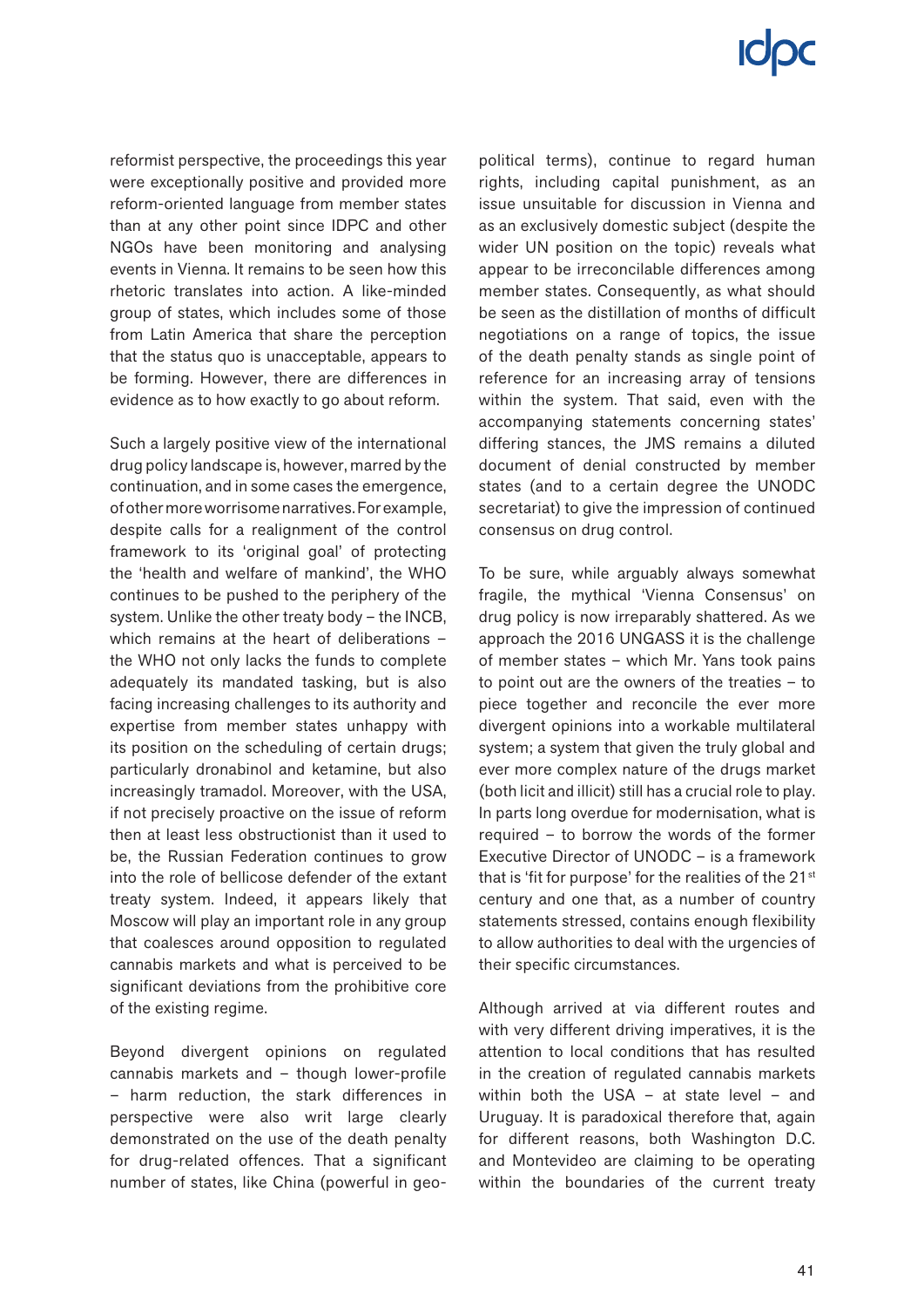system. While the federal system within the USA arguably gives this position some semblance of legal validity, the adoption of such a stance is a phenomenal piece of diplomatic theatre. Clearly, the USA is not willing to accept the full consequences for the fact that domestically it can no longer abide by the strictures of the global regime it invested so much in constructing and maintaining. Indeed, the USA is now starting to distance itself from the legal regime that was long an essential instrument in disciplining other countries into closing ranks behind the 'war on drugs'; an approach that the USA itself initiated and sustained. In the case of Uruguay, the defence of the legality of its policy choices that contravene certain international drug control provisions is rooted in the claim of legal conflict between drug control and human rights treaty obligations and the precautionary principle that points to the precedence of human rights. It says much for the inertia and reputational power of the regime that even breaches of the conventions are denied for the sake of the appearance of universal adherence, compliance with international norms and, foremost, the avoidance – or at least postponement – of a debate about fundamental questions that simply raise too many political controversies for which

solutions are not easily found or negotiated in this consensus-driven political environment.

And perhaps herein lies the real test for the next few years and for the impending debates at the UNGASS in 2016. Is it feasible to bend the system to allow for more policy pluralism while pretending that the treaty architecture remains largely unscathed, or has the time arrived to break what appears to be the last unbroken taboo in the rapidly evolving drug policy debate: to acknowledge that there are errors and inconsistencies in the very foundations of the global drug control system that need to be openly discussed and addressed for the system to truly become 'fit for purpose'.

## **Acknowledgements**

The lead authors, Dave Bewley-Taylor and Christopher Hallam, express their gratitude to members of the IDPC secretariat and Katherine Pettus for their contributions to this report. Thanks also goes to Martin Jelsma for his feedback and comments.

**The International Drug Policy Consortium is a global network of non-government organisations and professional networks that specialise in issues related to illegal drug production and use. The Consortium aims to promote objective and open debate on the effectiveness, direction and content of drug policies at national and international level, and supports evidence-based policies that are effective in reducing drug-related harm. It produces occasional briefing papers, disseminates the reports of its member organisations about particular drug-related matters, and offers expert consultancy services to policy makers and officials around the world.**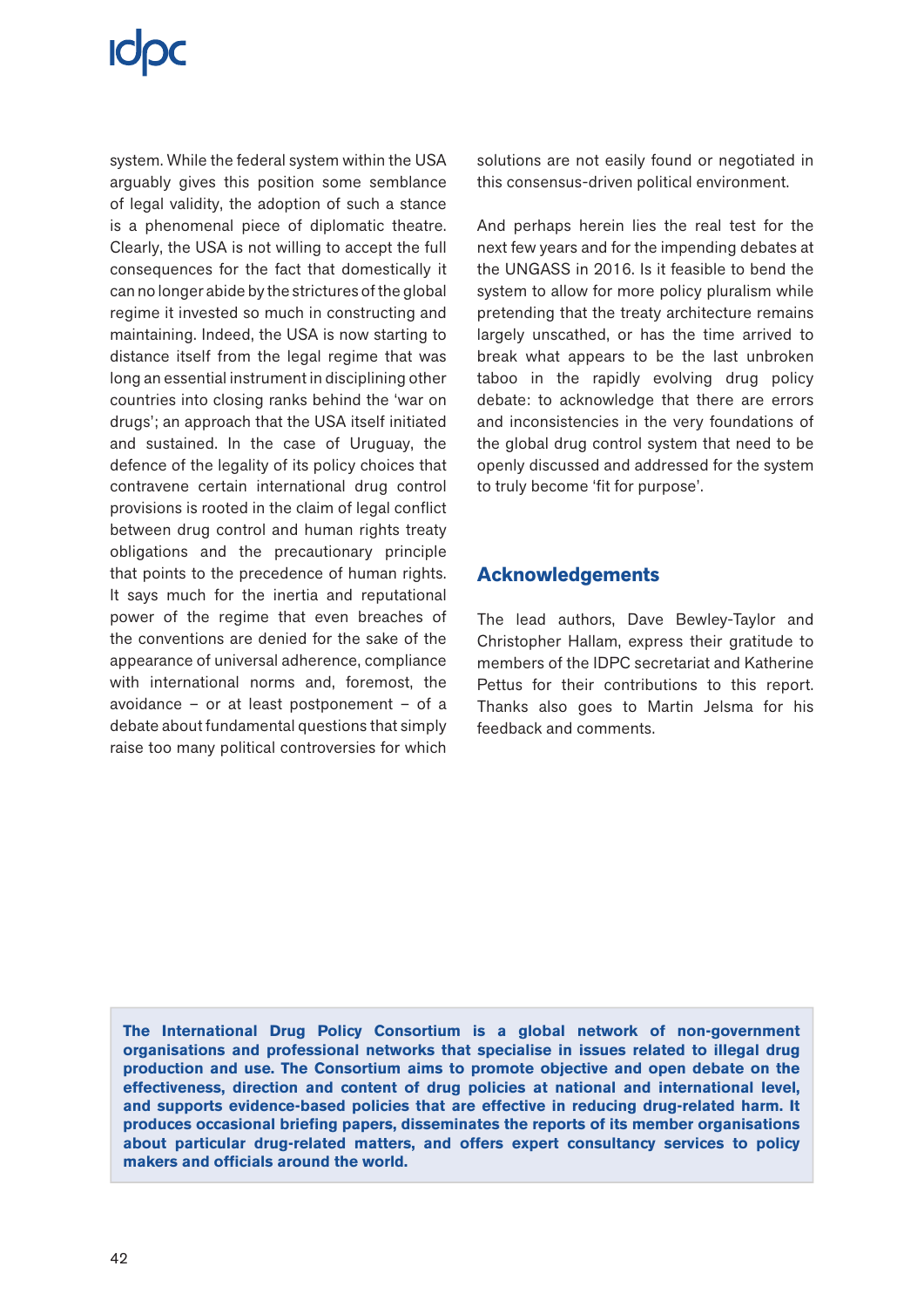## **Endnotes**

- 1 [http://archivo.presidencia.gub.uy/sci/leyes/2013/12/cons\\_](http://archivo.presidencia.gub.uy/sci/leyes/2013/12/cons_min_803.pdf) [min\\_803.pdf](http://archivo.presidencia.gub.uy/sci/leyes/2013/12/cons_min_803.pdf)
- 2 For statements, see: [https://www.unodc.org/documents/hiv-aids/](https://www.unodc.org/documents/hiv-aids/publications/CND2014/LAST_VERSION_03.04.14_Statement_Science_addressing_drugs_and_HIV_State_of_the_Art.pdf) publications/CND2014/LAST\_VERSION\_03.04.14\_Statement Science addressing drugs\_and\_HIV\_State\_of\_the\_Art.pdf and [http://www.drugabuse.gov/about-nida/noras-blog/2014/03/unodc](http://www.drugabuse.gov/about-nida/noras-blog/2014/03/unodc-recommends-treating-addiction-health-not-legal-issue)[recommends-treating-addiction-health-not-legal-issue](http://www.drugabuse.gov/about-nida/noras-blog/2014/03/unodc-recommends-treating-addiction-health-not-legal-issue)
- 3 See, for example: [http://incb.org/documents/Publications/](http://incb.org/documents/Publications/PressRelease/PR2013/press_release_111213.pdf) [PressRelease/PR2013/press\\_release\\_111213.pdf](http://incb.org/documents/Publications/PressRelease/PR2013/press_release_111213.pdf)
- 4 See: [http://www.oas.org/en/media\\_center/press\\_release.](http://www.oas.org/en/media_center/press_release.asp?sCodigo=E-194/13) [asp?sCodigo=E-194/13](http://www.oas.org/en/media_center/press_release.asp?sCodigo=E-194/13)
- 5 A full transcript of Ms Larsson's speech is available here: [http://www.](http://www.regeringen.se/sb/d/7699/a/237879) [regeringen.se/sb/d/7699/a/237879](http://www.regeringen.se/sb/d/7699/a/237879)
- 6 See:<http://www.unodc.org/documents/hlr/V0984963-English.pdf>
- 7 See: [http://evolvecms.webfreelancersuk.co.uk/sites/default/files/](http://evolvecms.webfreelancersuk.co.uk/sites/default/files/Making%20drug%20control%20fit%20for%20purpose%20-%20Building%20on%20the%20UNGASS%20decade.pdf) [Making%20drug%20control%20fit%20for%20purpose%20-%20](http://evolvecms.webfreelancersuk.co.uk/sites/default/files/Making%20drug%20control%20fit%20for%20purpose%20-%20Building%20on%20the%20UNGASS%20decade.pdf) [Building%20on%20the%20UNGASS%20decade.pdf](http://evolvecms.webfreelancersuk.co.uk/sites/default/files/Making%20drug%20control%20fit%20for%20purpose%20-%20Building%20on%20the%20UNGASS%20decade.pdf)
- 8 See: [http://www.theguardian.com/politics/2013/nov/30/un-drugs](http://www.theguardian.com/politics/2013/nov/30/un-drugs-policy-split-leaked-paper)[policy-split-leaked-paper](http://www.theguardian.com/politics/2013/nov/30/un-drugs-policy-split-leaked-paper)
- 9 World Health Organisation, United Nations Office on Drugs and Crime and Joint United Nations Programme on HIV and AIDS, Technical guide for countries to set targets for univer*sal access to HIV prevention, treatment and care for injecting drug users, 2012 revision, ht*[tp://www.](http://www.who.int/hiv/pub/idu/targets_universal_access) [who.int/hiv/pub/idu/targets\\_universal\\_access](http://www.who.int/hiv/pub/idu/targets_universal_access)
- 10 See [http://www.unodc.org/unodc/en/frontpage/2014/March/joint](http://www.unodc.org/unodc/en/frontpage/2014/March/joint-ministerial-statement-stresses-health-prevention-and-treatment-in-countering-world-drug-problem.html)[ministerial-statement-stresses-health-prevention-and-treatment-in](http://www.unodc.org/unodc/en/frontpage/2014/March/joint-ministerial-statement-stresses-health-prevention-and-treatment-in-countering-world-drug-problem.html)[countering-world-drug-problem.html](http://www.unodc.org/unodc/en/frontpage/2014/March/joint-ministerial-statement-stresses-health-prevention-and-treatment-in-countering-world-drug-problem.html)
- 11 These included the 28 EU member states as well as the following countries; Albania, Andorra, Argentina, Armenia, Australia, Bosnia and Herzegovina, Chile, Colombia, Costa Rica, El Salvador, Haiti, Iceland, Kazakhstan, Liechtenstein, Monaco, Montenegro, Namibia, New Zealand, Panama, Republic of Moldova, San Marino, Serbia, Sierra Leone, Switzerland, the former Yugoslav Republic of Macedonia, Turkey, Ukraine, Uruguay and Uzbekistan.
- 12 The statement was duly included within the report, see: [http://www.](http://www.unodc.org/documents/commissions/CND/CND_Sessions/CND_57/Report/E2014_28_ECN72014_16_Advance_unedited_version.pdf) [unodc.org/documents/commissions/CND/CND\\_Sessions/CND\\_57/](http://www.unodc.org/documents/commissions/CND/CND_Sessions/CND_57/Report/E2014_28_ECN72014_16_Advance_unedited_version.pdf) [Report/E2014\\_28\\_ECN72014\\_16\\_Advance\\_unedited\\_version.pdf](http://www.unodc.org/documents/commissions/CND/CND_Sessions/CND_57/Report/E2014_28_ECN72014_16_Advance_unedited_version.pdf)
- 13 E.CN.7/2014/CRP.1 Expert Consultation on New Psychoactive Substances, Vienna 3-5 September 2013. [http://www.unodc.org/](http://www.unodc.org/documents/commissions/CND/CND_Sessions/CND_57/E-CN7-2014-CRP01_V1400178_E.pdf ) [documents/commissions/CND/CND\\_Sessions/CND\\_57/E-CN7-](http://www.unodc.org/documents/commissions/CND/CND_Sessions/CND_57/E-CN7-2014-CRP01_V1400178_E.pdf ) [2014-CRP01\\_V1400178\\_E.pdf](http://www.unodc.org/documents/commissions/CND/CND_Sessions/CND_57/E-CN7-2014-CRP01_V1400178_E.pdf )
- 14 World Health Organisation, 'WHO intervention on INCB's Annual Report 2006', intervention to the Commission on Narcotic Drugs 50th session, Vienna 12-16 March 2007, under agenda item 7 (b) International Narcotics Control Board, delivered by Willem Scholten.
- 15 Antonio Maria Costa (2008), Making drug control '*fit for purpose': Building on the UNGASS Decade, E/CN.7/2008/CRP.17* [http://](http://www.unodc.org/documents/commissions/CND/CND_Sessions/CND_51/1_CRPs/E-CN7-2008-CRP17_E.pdf) [www.unodc.org/documents/commissions/CND/CND\\_Sessions/](http://www.unodc.org/documents/commissions/CND/CND_Sessions/CND_51/1_CRPs/E-CN7-2008-CRP17_E.pdf) [CND\\_51/1\\_CRPs/E-CN7-2008-CRP17\\_E.pdf](http://www.unodc.org/documents/commissions/CND/CND_Sessions/CND_51/1_CRPs/E-CN7-2008-CRP17_E.pdf)
- 16 See:<http://www.tni.org/article/un-drug-control-and-who>and [http://](http://www.tni.org/article/who-cocaine-project) [www.tni.org/article/who-cocaine-project](http://www.tni.org/article/who-cocaine-project)
- 17 Under the drug control conventions of 1961 and 1971, the WHO is assigned the role of reviewing substances for scheduling purposes.
- 18 In fact, such a formulation is not 'appropriate', the review of substances for scheduling purposes is mandated by the conventions to the WHO, not the INCB.
- 19 CND Decision 50/2 available in English at: [http://www.unodc.org/](http://www.unodc.org/documents/commissions/CND/CND_Sessions/CND_57/Draft_Resolutions/Background_Dronabinol/CND-Decision-50-2_e.pdf) [documents/commissions/CND/CND\\_Sessions/CND\\_57/Draft\\_](http://www.unodc.org/documents/commissions/CND/CND_Sessions/CND_57/Draft_Resolutions/Background_Dronabinol/CND-Decision-50-2_e.pdf) [Resolutions/Background\\_Dronabinol/CND-Decision-50-2\\_e.pdf](http://www.unodc.org/documents/commissions/CND/CND_Sessions/CND_57/Draft_Resolutions/Background_Dronabinol/CND-Decision-50-2_e.pdf)
- 20 International Drug Policy Consortium (2013), *The 2013 Commission on Narcotic Drugs: Report of proceedings,* pp.13-14 [http://idpc.](http://idpc.net/publications/2013/05/idpc-report-of-proceedings-the-2013-commission-on-narcotic-drugs) [net/publications/2013/05/idpc-report-of-proceedings-the-2013](http://idpc.net/publications/2013/05/idpc-report-of-proceedings-the-2013-commission-on-narcotic-drugs) [commission-on-narcotic-drugs](http://idpc.net/publications/2013/05/idpc-report-of-proceedings-the-2013-commission-on-narcotic-drugs)
- 21 For details of the resolutions, see: https://www.unodc.org/unodc/ en/commissions/CND/Resolutions\_Decisions/Resolutions-Decisions\_2010-2019.html#a2014
- 22 World Health Organisation (2006), *WHO Expert Committee on Drug Dependence- Thirty-fourth Report.* WHO Technical Report Series 942 (Geneva: WHO), [http://www.who.int/medicines/areas/quality\\_safety/](http://www.who.int/medicines/areas/quality_safety/reports/en/index.html) [reports/en/index.html](http://www.who.int/medicines/areas/quality_safety/reports/en/index.html)
- 23 World Health Organisation (2012), *WHO Expert Committee on Drug Dependence- Thirty-fifth Report.* WHO Technical Report Series 973 (Geneva: WHO), [http://www.who.int/medicines/areas/quality\\_safety/](http://www.who.int/medicines/areas/quality_safety/reports/en/index.html) [reports/en/index.html](http://www.who.int/medicines/areas/quality_safety/reports/en/index.html)
- 24 *Ketamine: Critical Review Report.* Expert Committee on Drug Dependence, Thirty-Fifth Meeting, Hammamet, Tunisia, 4-8 June 2012, World Health Organisation, p. 36
- 25 We counted 11 direct mentions of abuse, trafficking and/or diversion
- 26 The formulation was replaced by WHO agreed language: 'substance use disorders can result in chronic, relapsing conditions requiring, like other health conditions, treatment based on scientific evidence, support for those affected and, where indicated, governmental and community initiatives to promote recovery and facilitate reintegration…'
- 27 See: [http://www.cndblog.org/2014/03/3rd-informal-civil-society](http://www.cndblog.org/2014/03/3rd-informal-civil-society-hearing.html)[hearing.html](http://www.cndblog.org/2014/03/3rd-informal-civil-society-hearing.html)
- 28 See: [http://www.cndblog.org/2014/03/3rd-informal-civil-society](http://www.cndblog.org/2014/03/3rd-informal-civil-society-hearing_12.html)[hearing\\_12.html](http://www.cndblog.org/2014/03/3rd-informal-civil-society-hearing_12.html)
- 29 See: [http://www.cndblog.org/2014/03/3rd-informal-civil-society](http://www.cndblog.org/2014/03/3rd-informal-civil-society-hearing_3797.html)[hearing\\_3797.html](http://www.cndblog.org/2014/03/3rd-informal-civil-society-hearing_3797.html)
- 30 See: [http://www.cndblog.org/2014/03/3rd-informal-civil-society](http://www.cndblog.org/2014/03/3rd-informal-civil-society-hearing_3139.html)[hearing\\_3139.html](http://www.cndblog.org/2014/03/3rd-informal-civil-society-hearing_3139.html)
- 31 See: [http://www.cndblog.org/2014/03/conclusions-from-informal](http://www.cndblog.org/2014/03/conclusions-from-informal-civil-society.html)[civil-society.html](http://www.cndblog.org/2014/03/conclusions-from-informal-civil-society.html)
- 32 See: [http://idpc.net/alerts/2012/03/joint-un-statement-closure-of](http://idpc.net/alerts/2012/03/joint-un-statement-closure-of-compulsory-drug-detention-and-rehabilitation-centers)[compulsory-drug-detention-and-rehabilitation-centers](http://idpc.net/alerts/2012/03/joint-un-statement-closure-of-compulsory-drug-detention-and-rehabilitation-centers)
- 33 See Drug Policy Provisions from the International Drug Control Conventions [http://www.unodc.org/documents/ungass2016//](http://www.unodc.org/documents/ungass2016/Drug_policy_provisions_from_the_international_drug_control_Conventions.pdf) Drug\_policy\_provisions\_from\_the\_international\_drug\_control [Conventions.pdf](http://www.unodc.org/documents/ungass2016/Drug_policy_provisions_from_the_international_drug_control_Conventions.pdf)
- 34 See: [http://www.cndblog.org/2014/03/cnd-plenary-day-2-idpc](http://www.cndblog.org/2014/03/cnd-plenary-day-2-idpc-statement-on.html)[statement-on.html](http://www.cndblog.org/2014/03/cnd-plenary-day-2-idpc-statement-on.html)
- 35 See: [http://www.cndblog.org/2014/03/cnd-plenary-day-2-institute](http://www.cndblog.org/2014/03/cnd-plenary-day-2-institute-for-policy.html)[for-policy.html](http://www.cndblog.org/2014/03/cnd-plenary-day-2-institute-for-policy.html)
- 36 See: [http://www.cndblog.org/2014/03/cnd-plenary-day-3](http://www.cndblog.org/2014/03/cnd-plenary-day-3-international-harm.html) [international-harm.html](http://www.cndblog.org/2014/03/cnd-plenary-day-3-international-harm.html)
- 37 For a summary and a video recording of the event, see: [http://www.](http://www.cndblog.org/2014/03/side-event-monitoring-and-evaluation-of.html) [cndblog.org/2014/03/side-event-monitoring-and-evaluation-of.html](http://www.cndblog.org/2014/03/side-event-monitoring-and-evaluation-of.html)
- 38 For a summary and a video recording of the event, see: [http://www.](http://www.cndblog.org/2014/03/side-event-oas-report-on-drug-control.html) [cndblog.org/2014/03/side-event-oas-report-on-drug-control.html](http://www.cndblog.org/2014/03/side-event-oas-report-on-drug-control.html)
- 39 For a summary of the event, see: [http://www.cndblog.org/2014/03/](http://www.cndblog.org/2014/03/side-event-drug-trafficking-and.html) [side-event-drug-trafficking-and.html](http://www.cndblog.org/2014/03/side-event-drug-trafficking-and.html)
- 40 For a summary of the event, see: [http://www.cndblog.org/2014/03/](http://www.cndblog.org/2014/03/side-event-ensuring-proportionality-of.html) [side-event-ensuring-proportionality-of.html](http://www.cndblog.org/2014/03/side-event-ensuring-proportionality-of.html)
- 41 For a summary and a video recording of the event, see: [http://www.](http://www.cndblog.org/2014/03/side-event-health-cornerstone-of-future.html) [cndblog.org/2014/03/side-event-health-cornerstone-of-future.html](http://www.cndblog.org/2014/03/side-event-health-cornerstone-of-future.html)